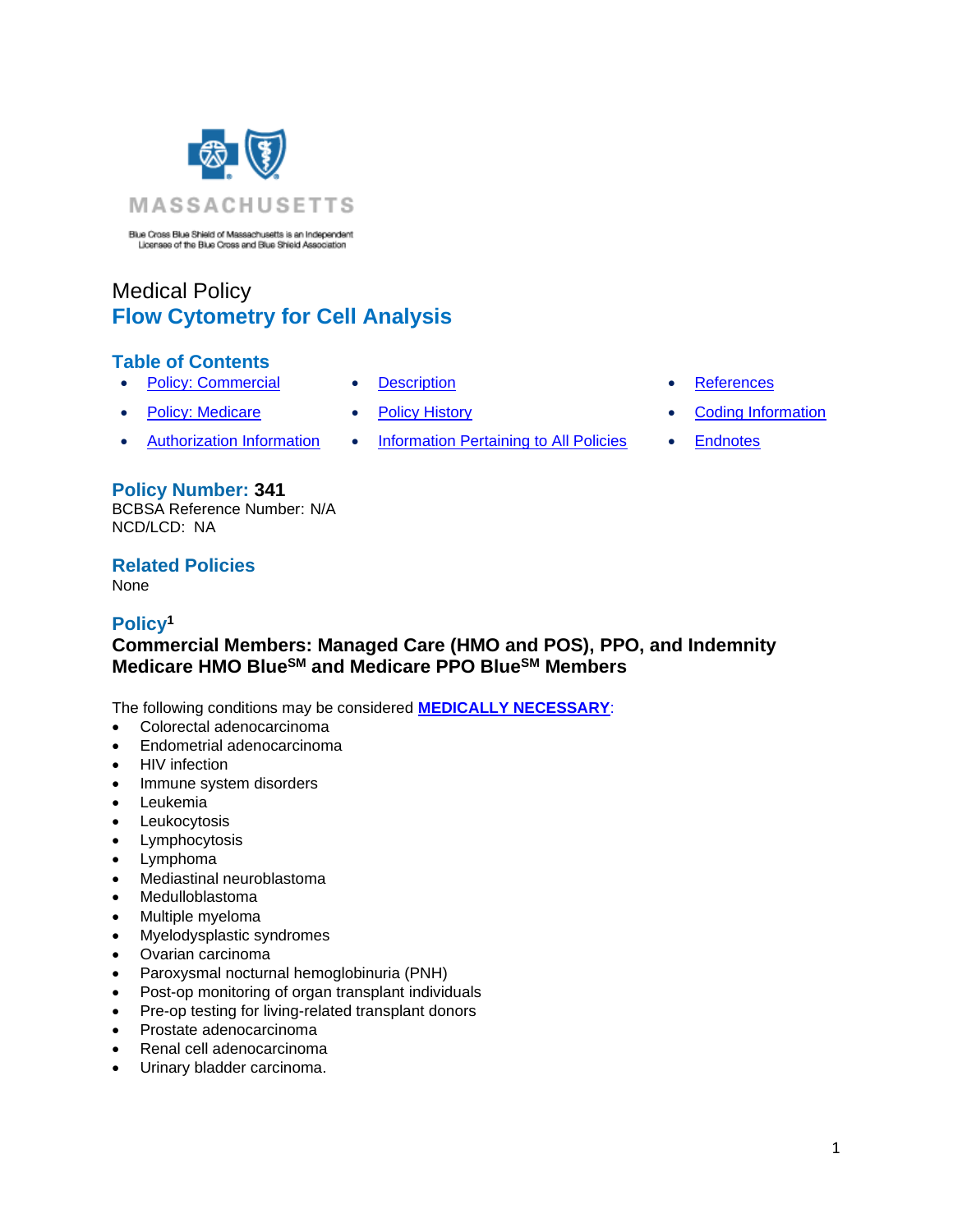Cell cycle or DNA analysis for partial hydatidiform moles may be considered **[MEDICALLY NECESSARY](https://www.bluecrossma.org/medical-policies/sites/g/files/csphws2091/files/acquiadam-assets/Definition%20of%20Med%20Nec%20Inv%20Not%20Med%20Nec%20prn.pdf#page=1)**.

Flow cytometry for other diseases, including other cancers, chronic fatigue syndrome, or other conditions is **[INVESTIGATIONAL](https://www.bluecrossma.org/medical-policies/sites/g/files/csphws2091/files/acquiadam-assets/Definition%20of%20Med%20Nec%20Inv%20Not%20Med%20Nec%20prn.pdf#page=1)**.

## **Prior Authorization Information**

#### **Inpatient**

• For services described in this policy, precertification/preauthorization **IS REQUIRED** for all products if the procedure is performed **inpatient**.

#### **Outpatient**

• For services described in this policy, see below for products where prior authorization **might be required** if the procedure is performed **outpatient**.

|                                              | <b>Outpatient</b>                    |
|----------------------------------------------|--------------------------------------|
| <b>Commercial Managed Care (HMO and POS)</b> | Prior authorization is not required. |
| <b>Commercial PPO and Indemnity</b>          | Prior authorization is not required. |
| Medicare HMO Blue <sup>SM</sup>              | Prior authorization is not required. |
| Medicare PPO Blue <sup>SM</sup>              | Prior authorization is not required. |

### <span id="page-1-0"></span>**Description**

Flow cytometry is a process in which physical and/or chemical characteristics of biological or nonbiological particles are measured. In flow cytometry, single cells or particles are suspended in a fluid stream and then measured by passing through a beam of light. This allows simultaneous multiparametric analysis of the physical and/or chemical characteristics of up to thousands of particles per second. Flow cytometry is commonly used to test cells from bone marrow, lymph nodes, and blood samples. The test can identify the exact type of leukemia or lymphoma. It can also identify lymphomas from non-cancer diseases in the lymph nodes. The specimen samples may include cells from a biopsy, cytology or blood.

Cell-cycle analysis is a method using flow cytometry to distinguish cells in different phases of the cell cycle. Before analysis, the cells are permeabilized and treated with a fluorescent dye that stains [DNA](http://en.wikipedia.org/wiki/DNA) quantitatively. The fluorescence intensity of the stained cells at certain wavelengths correlate with the amount of DNA they contain. Cell-cycle anomalies can be symptoms for various kinds of cell damage, for example DNA damage, which cause the cell to interrupt the cell cycle to prevent transformation into a cancer cell.

## **Summary**

Flow cytometry is routinely used in the diagnosis of health disorders by measuring antigens expressed on and within a cell through immunophenotyping. Immunophenotyping can be used to help diagnose and classify blood cancers and other diseases. For example, immunophenotyping panels can be used to distinguish chronic lymphocytic leukemia from a generalized increase of lymphocytes and to subclassify different chronic leukemias. Flow Cytometry is also used to distinguish acute lymphoid leukemia from acute myeloid leukemia. In individuals with multiple myeloma, flow cytometry is useful in minimal residual disease assessment. It is an effective tool in defining response in multiple myeloma. It was concluded that flow cytometry is a strong prognostic factor in minimal residual disease (Oliva 2021). Flow cytometric analysis of peripheral blood neutrophil myeloperoxidase expression is also used in ruling out myelodysplastic syndromes. It was concluded that flow cytometry analysis may prevent the need for bone marrow aspirate in individuals with suspected myelodysplastic syndromes (Raskovalova 2021). Also, other disorders such as HIV through analysis of surface antigens CD4 and CD8, can be clinically followed. For these reasons, the flow cytometry may be considered medically necessary for the indications described above.

#### <span id="page-1-1"></span>**Policy History**

**Date Action**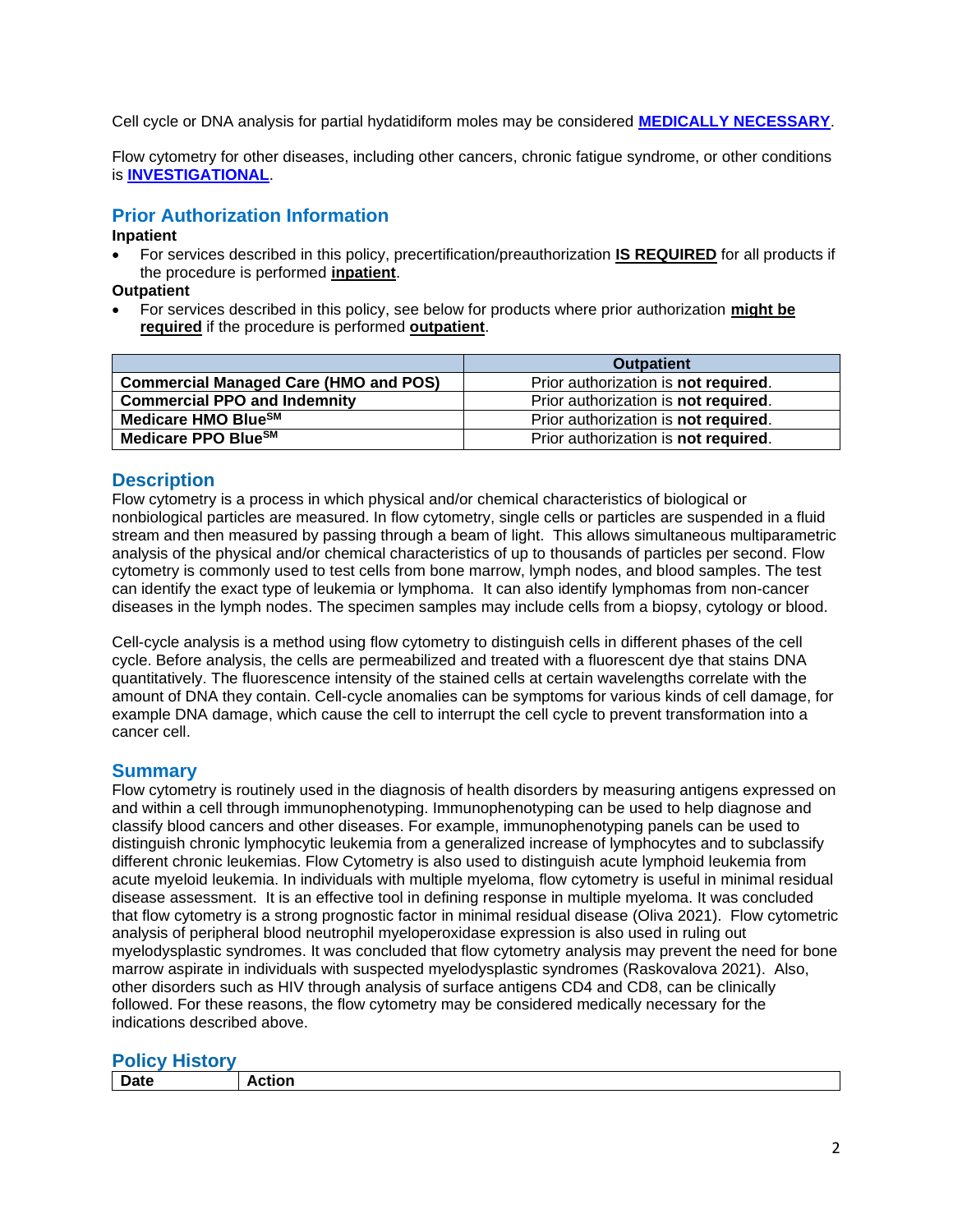| 5/2022  | Annual policy review. Policy statement clarified to include multiple myeloma and                                                                                                                                                                                                                                                                              |
|---------|---------------------------------------------------------------------------------------------------------------------------------------------------------------------------------------------------------------------------------------------------------------------------------------------------------------------------------------------------------------|
|         | myelodysplastic syndromes. New references added.                                                                                                                                                                                                                                                                                                              |
| 10/2020 | Clarified coding information.                                                                                                                                                                                                                                                                                                                                 |
| 10/2018 | Clarified coding information.                                                                                                                                                                                                                                                                                                                                 |
| 1/2018  | Annual policy review, including literature review and expert consultation. Flow<br>cytometry for breast cancer removed from medically necessary statement. Clarified<br>coding information. Effective 1/1/2018. Flow cytometry for Lyme disease literature<br>review through August 2017. No clinical trials were identified. Policy statements<br>unchanged. |
| 10/2017 | Clarified coding information.                                                                                                                                                                                                                                                                                                                                 |
| 10/2016 | Coding information clarified.                                                                                                                                                                                                                                                                                                                                 |
| 6/2015  | Coding information clarified.                                                                                                                                                                                                                                                                                                                                 |
| 9/2014  | Coding information clarified.                                                                                                                                                                                                                                                                                                                                 |
| 7/2014  | Updated Coding section with ICD10 procedure and diagnosis codes. Effective<br>10/2015.                                                                                                                                                                                                                                                                        |
| 4/2014  | Medical policy remediation: Formatting, editing and coding updates. No changes to<br>policy statements.                                                                                                                                                                                                                                                       |
| 2/2014  | Added diagnosis code 288.61                                                                                                                                                                                                                                                                                                                                   |
| 12/2013 | Updated to add codes 288.00-288.09 and removed the LCD reference for Flow                                                                                                                                                                                                                                                                                     |
|         | Cytometry (31143) as the LCD has been retired.                                                                                                                                                                                                                                                                                                                |
| 5/2012  | Updated to add CPT code 86356.                                                                                                                                                                                                                                                                                                                                |
| 7/2011  | Updated to add diagnosis codes 780.60-780.62, 780.64-780.65                                                                                                                                                                                                                                                                                                   |
| 9/2010  | Updated to add diagnosis codes 780.60-780.62, 780.64-780.65                                                                                                                                                                                                                                                                                                   |
| 7/2010  | Updated to add diagnosis codes 780.60-780.62, 780.64-780.65                                                                                                                                                                                                                                                                                                   |
| 9/2009  | Updated to add diagnosis codes 780.60-780.62, 780.64-780.65                                                                                                                                                                                                                                                                                                   |
| 9/2008  | Reviewed MPG Hematology/Oncology, no changes in coverage were made.                                                                                                                                                                                                                                                                                           |
| 9/2007  | Reviewed MPG Hematology/Oncology, no changes in coverage were made.                                                                                                                                                                                                                                                                                           |
|         |                                                                                                                                                                                                                                                                                                                                                               |

## <span id="page-2-1"></span>**Information Pertaining to All Blue Cross Blue Shield Medical Policies**

Click on any of the following terms to access the relevant information: [Medical Policy Terms of Use](http://www.bluecrossma.org/medical-policies/sites/g/files/csphws2091/files/acquiadam-assets/Medical_Policy_Terms_of_Use_prn.pdf) [Managed Care Guidelines](http://www.bluecrossma.org/medical-policies/sites/g/files/csphws2091/files/acquiadam-assets/Managed_Care_Guidelines_prn.pdf) [Indemnity/PPO Guidelines](http://www.bluecrossma.org/medical-policies/sites/g/files/csphws2091/files/acquiadam-assets/Indemnity_and_PPO_Guidelines_prn.pdf) [Clinical Exception Process](http://www.bluecrossma.org/medical-policies/sites/g/files/csphws2091/files/acquiadam-assets/Clinical_Exception_Process_prn.pdf) [Medical Technology Assessment Guidelines](http://www.bluecrossma.org/medical-policies/sites/g/files/csphws2091/files/acquiadam-assets/Medical_Technology_Assessment_Guidelines_prn.pdf)

## <span id="page-2-0"></span>**References**

- 1. [Grierson HL,](http://www.ncbi.nlm.nih.gov/pubmed?term=Grierson%20HL%5BAuthor%5D&cauthor=true&cauthor_uid=8535216) Wooldridge TN, [Hess M,](http://www.ncbi.nlm.nih.gov/pubmed?term=Hess%20M%5BAuthor%5D&cauthor=true&cauthor_uid=8535216) [Ratashak A,](http://www.ncbi.nlm.nih.gov/pubmed?term=Ratashak%20A%5BAuthor%5D&cauthor=true&cauthor_uid=8535216) [Wooldridge L,](http://www.ncbi.nlm.nih.gov/pubmed?term=Wooldridge%20L%5BAuthor%5D&cauthor=true&cauthor_uid=8535216) Fordyce-Boyer R, [Bast M,](http://www.ncbi.nlm.nih.gov/pubmed?term=Bast%20M%5BAuthor%5D&cauthor=true&cauthor_uid=8535216) [Armitage JO,](http://www.ncbi.nlm.nih.gov/pubmed?term=Armitage%20JO%5BAuthor%5D&cauthor=true&cauthor_uid=8535216) [Weisenburger DD,](http://www.ncbi.nlm.nih.gov/pubmed?term=Weisenburger%20DD%5BAuthor%5D&cauthor=true&cauthor_uid=8535216) Sanger [WG.](http://www.ncbi.nlm.nih.gov/pubmed?term=Sanger%20WG%5BAuthor%5D&cauthor=true&cauthor_uid=8535216) [Proliferative fraction and DNA content are lower in B](http://www.ncbi.nlm.nih.gov/pubmed/8535216)[cell non-Hodgkin's lymphomas with the t\(14;18\).](http://www.ncbi.nlm.nih.gov/pubmed/8535216) [Leuk Lymphoma.](http://www.ncbi.nlm.nih.gov/pubmed/8535216) 1995 Oct;19(3-4):253-7.
- 2. [Grierson HL,](http://www.ncbi.nlm.nih.gov/pubmed?term=Grierson%20HL%5BAuthor%5D&cauthor=true&cauthor_uid=7736429) [Wooldridge TN,](http://www.ncbi.nlm.nih.gov/pubmed?term=Wooldridge%20TN%5BAuthor%5D&cauthor=true&cauthor_uid=7736429) [Hess M,](http://www.ncbi.nlm.nih.gov/pubmed?term=Hess%20M%5BAuthor%5D&cauthor=true&cauthor_uid=7736429) [Wooldridge L,](http://www.ncbi.nlm.nih.gov/pubmed?term=Wooldridge%20L%5BAuthor%5D&cauthor=true&cauthor_uid=7736429) [Ratashak A,](http://www.ncbi.nlm.nih.gov/pubmed?term=Ratashak%20A%5BAuthor%5D&cauthor=true&cauthor_uid=7736429) [Bast M,](http://www.ncbi.nlm.nih.gov/pubmed?term=Bast%20M%5BAuthor%5D&cauthor=true&cauthor_uid=7736429) [Armitage JO,](http://www.ncbi.nlm.nih.gov/pubmed?term=Armitage%20JO%5BAuthor%5D&cauthor=true&cauthor_uid=7736429) [Weisenburger DD,](http://www.ncbi.nlm.nih.gov/pubmed?term=Weisenburger%20DD%5BAuthor%5D&cauthor=true&cauthor_uid=7736429) [Sanger WG.](http://www.ncbi.nlm.nih.gov/pubmed?term=Sanger%20WG%5BAuthor%5D&cauthor=true&cauthor_uid=7736429) Comparison of DNA content in non-Hodgkin's lymphoma as measured by flow cytometry and cytogenetics. Cancer Genet Cytogenet. 1995 Apr;80(2):124-8.
- 3. Hall SE, [Rosse WF.](http://www.ncbi.nlm.nih.gov/pubmed?term=Rosse%20WF%5BAuthor%5D&cauthor=true&cauthor_uid=8652849) The use of monoclonal antibodies and flow cytometry in the diagnosis of paroxysmal nocturnal hemoglobinuria. Blood. 1996 Jun 15;87(12):5332-40.
- 4. Richards SJ, [Rawstron AC,](http://www.ncbi.nlm.nih.gov/pubmed?term=Rawstron%20AC%5BAuthor%5D&cauthor=true&cauthor_uid=10934341) [Hillmen P.](http://www.ncbi.nlm.nih.gov/pubmed?term=Hillmen%20P%5BAuthor%5D&cauthor=true&cauthor_uid=10934341) Application of flow cytometry to the diagnosis of paroxysmal nocturnal hemoglobinuria. [Cytometry.](http://www.ncbi.nlm.nih.gov/pubmed/?term=5.%09Cytometry+(Communications+in+Clinical+Cytometry)+42%3A223-233%2C+2000.++Applications+of+Flow+Cytometry+to+the+Diagnosis+of+PNH) 2000 Aug 15;42(4):223-33.
- 5. Hall SE, [Rosse WF.](http://www.ncbi.nlm.nih.gov/pubmed?term=Rosse%20WF%5BAuthor%5D&cauthor=true&cauthor_uid=8652849) The use of monoclonal antibodies and flow cytometry in the diagnosis of paroxysmal nocturnal hemoglobinuria. Blood. 1996 Jun 15;87(12):5332-40.
- 6. [Genest DR,](http://www.ncbi.nlm.nih.gov/pubmed?term=Genest%20DR%5BAuthor%5D&cauthor=true&cauthor_uid=12063872) [Dorfman DM,](http://www.ncbi.nlm.nih.gov/pubmed?term=Dorfman%20DM%5BAuthor%5D&cauthor=true&cauthor_uid=12063872) [Castrillon DH.](http://www.ncbi.nlm.nih.gov/pubmed?term=Castrillon%20DH%5BAuthor%5D&cauthor=true&cauthor_uid=12063872) Ploidy and imprinting in hydatidiform moles. Complementary use of flow cytometry and immunohistochemistry of the imprinted gene product p57KIP2 to assist molar classification. [J Reprod Med.](http://www.ncbi.nlm.nih.gov/pubmed/?term=Genest+DR%2C+et+al.+J+Repro+Med+2002+May%3B47(5)%3A342-6) 2002 May;47(5):342-6.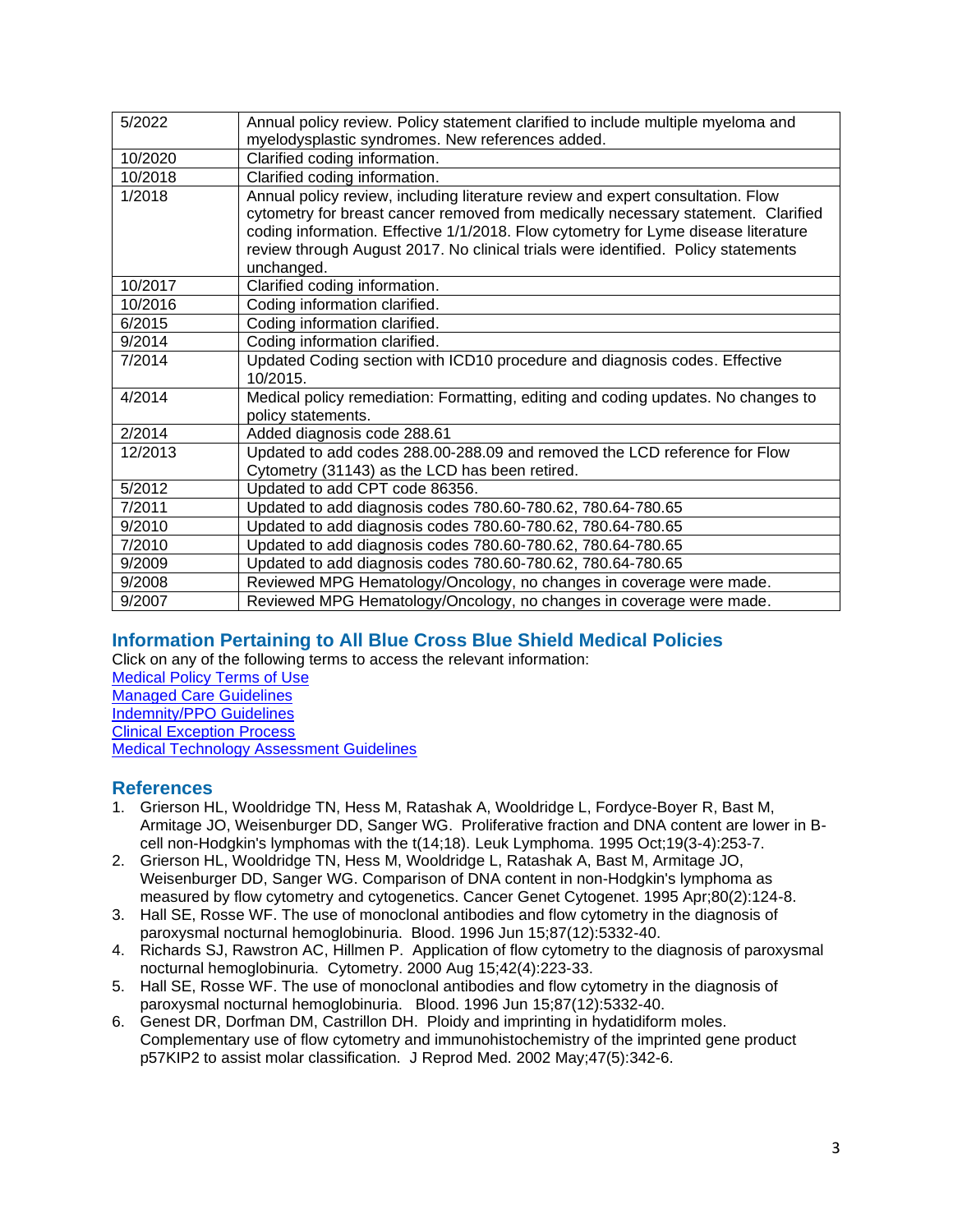- 7. [Genest DR,](http://www.ncbi.nlm.nih.gov/pubmed?term=Genest%20DR%5BAuthor%5D&cauthor=true&cauthor_uid=12068831) [Ruiz RE,](http://www.ncbi.nlm.nih.gov/pubmed?term=Ruiz%20RE%5BAuthor%5D&cauthor=true&cauthor_uid=12068831) [Weremowicz S,](http://www.ncbi.nlm.nih.gov/pubmed?term=Weremowicz%20S%5BAuthor%5D&cauthor=true&cauthor_uid=12068831) [Berkowitz RS,](http://www.ncbi.nlm.nih.gov/pubmed?term=Berkowitz%20RS%5BAuthor%5D&cauthor=true&cauthor_uid=12068831) [Goldstein DP,](http://www.ncbi.nlm.nih.gov/pubmed?term=Goldstein%20DP%5BAuthor%5D&cauthor=true&cauthor_uid=12068831) [Dorfman](http://www.ncbi.nlm.nih.gov/pubmed?term=Dorfman%20DM%5BAuthor%5D&cauthor=true&cauthor_uid=12068831) DM. Do nontriploid partial hydatidiform moles exist? A histologic and flow cytometric reevaluation of nontriploid specimens. [J Reprod Med.](http://www.ncbi.nlm.nih.gov/pubmed/?term=Genest+DR%2C+et+al.+J+Reprod+Med+2002+May%3B47(5)%3A363-8) 2002 May;47(5):363-8.
- 8. [Genest DR.](http://www.ncbi.nlm.nih.gov/pubmed?term=Genest%20DR%5BAuthor%5D&cauthor=true&cauthor_uid=11603213) Partial hydatidiform mole: clinicopathological features, differential diagnosis, ploidy and molecular studies, and gold standards for diagnosis. [Int J Gynecol Pathol.](http://www.ncbi.nlm.nih.gov/pubmed/?term=Genest+DR.+Int+J+Gynecol+Pathol+2001+)ct%3B20(4)%3A315-22) 2001 Oct;20(4):315-22.
- 9. [Mosher R,](http://www.ncbi.nlm.nih.gov/pubmed?term=Mosher%20R%5BAuthor%5D&cauthor=true&cauthor_uid=9475145) [Goldstein DP,](http://www.ncbi.nlm.nih.gov/pubmed?term=Goldstein%20DP%5BAuthor%5D&cauthor=true&cauthor_uid=9475145) [Berkowitz R,](http://www.ncbi.nlm.nih.gov/pubmed?term=Berkowitz%20R%5BAuthor%5D&cauthor=true&cauthor_uid=9475145) [Bernstein M,](http://www.ncbi.nlm.nih.gov/pubmed?term=Bernstein%20M%5BAuthor%5D&cauthor=true&cauthor_uid=9475145) [Genest DR.](http://www.ncbi.nlm.nih.gov/pubmed?term=Genest%20DR%5BAuthor%5D&cauthor=true&cauthor_uid=9475145) Complete hydatidiform mole. Comparison of clinicopathologic features, current and past. J Reprod Med. 1998 Jan;43(1):21-7.
- 10. Harris L, Fritsche H, Mennel R. J Clin Oncol. 2007 Nov 20;25(33):5287-312. Epub 2007 Oct 22. American Society of Clinical Oncology 2007 update of recommendations for the use of tumor markers in breast cancer. 2007 ASCO Consensus Development Conference: <https://www.ncbi.nlm.nih.gov/pubmed/17954709>
- 11. Hervé Lecoeur, Marie-Thérèse Melki, Héla Saïdi, Analysis of apoptotic pathways by multiparametric flow cytometry: application to HIV infection. Methods Enzymol. 2008;442:51-82.
- 12. Oliva S, Bruinink DHO, Rihova L et al. [Minimal residual disease assessment by](https://pubmed.ncbi.nlm.nih.gov/34083504/)  multiparameter flow cytometry in transplant-eligible myeloma [in the EMN02/HOVON 95 MM trial.](https://pubmed.ncbi.nlm.nih.gov/34083504/) Blood Cancer J. 2021 Jun 3;11(6):106.
- 13. Raskovalova T, Jacob MC, Bulabois CE et al. Flow cytometric analysis [of peripheral blood neutrophil](https://pubmed.ncbi.nlm.nih.gov/33569703/)  [myeloperoxidase expression for ruling out myelodysplastic](https://pubmed.ncbi.nlm.nih.gov/33569703/) syndromes: a prospective validation study. Ann Hematol. 2021 May;100(5):1149-1158.

## <span id="page-3-0"></span>**CPT Codes / HCPCS Codes / ICD Codes**

*Inclusion or exclusion of a code does not constitute or imply member coverage or provider reimbursement. Please refer to the member's contract benefits in effect at the time of service to determine coverage or non-coverage as it applies to an individual member.*

*Providers should report all services using the most up-to-date industry-standard procedure, revenue, and diagnosis codes, including modifiers where applicable.*

*The following codes are included below for informational purposes only; this is not an all-inclusive list.*

**The above medical necessity criteria MUST be met for the following codes to be covered for Commercial Members: Managed Care (HMO and POS), PPO, Indemnity, Medicare HMO Blue and Medicare PPO Blue:**

### **CPT Codes**

| <b>CPT codes:</b> | <b>Code Description</b>                                                               |
|-------------------|---------------------------------------------------------------------------------------|
| 88182             | Flow cytometry; cell cycle or DNA analysis                                            |
|                   | Flow cytometry, cell surface, cytoplasmic, or nuclear marker, technical component     |
| 88184             | only; first marker                                                                    |
|                   | Flow cytometry, cell surface, cytoplasmic, or nuclear marker, technical component     |
| 88185             | only; each additional marker (list separately in addition to code for first maker)    |
| 88187             | Flow cytometry, interpretation; 2-8 markers                                           |
| 88188             | Flow cytometry, interpretation; 9-15 markers                                          |
| 88189             | Flow cytometry, interpretation; 16- or more markers                                   |
|                   | Mononuclear cell antigen, quantitative (eg, flow cytometry), not otherwise specified, |
| 86356             | each antigen                                                                          |

**The following ICD Diagnosis Codes are considered medically necessary when submitted with the CPT codes above if medical necessity criteria are met:**

#### **ICD-10 Diagnosis Codes**

| $ICD-10-CM$ |                         |
|-------------|-------------------------|
| diagnosis   |                         |
| codes:      | <b>Code Description</b> |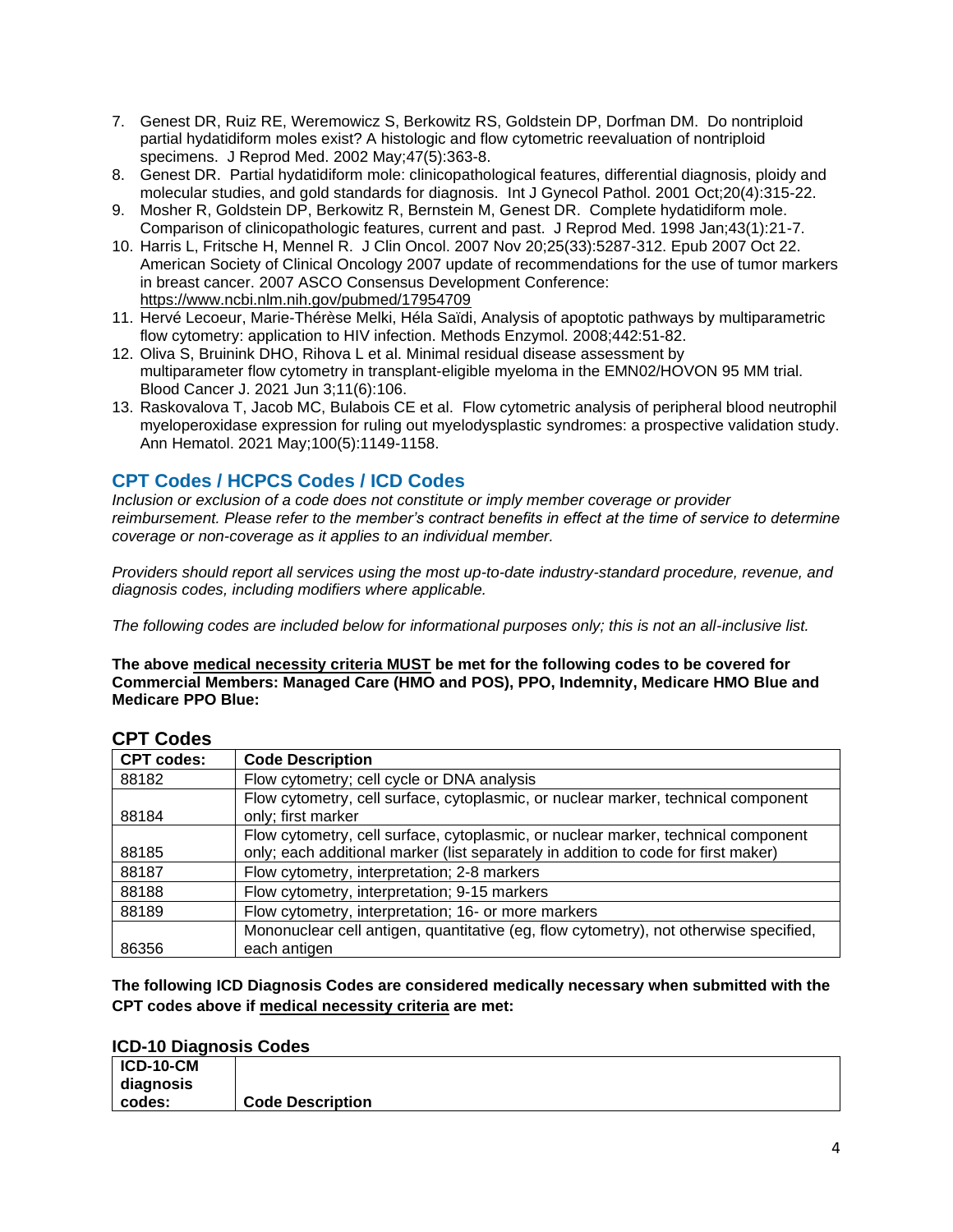| A28.1             | Cat-scratch disease                                                                   |
|-------------------|---------------------------------------------------------------------------------------|
| <b>B20</b>        | Human immunodeficiency virus [HIV] disease                                            |
| B27.00            | Gammaherpesviral mononucleosis without complication                                   |
| B27.01            | Gammaherpesviral mononucleosis with polyneuropathy                                    |
| B27.02            | Gammaherpesviral mononucleosis with meningitis                                        |
| B27.09            | Gammaherpesviral mononucleosis with other complications                               |
| B27.10            | Cytomegaloviral mononucleosis without complications                                   |
| B27.11            | Cytomegaloviral mononucleosis with polyneuropathy                                     |
| B27.12            | Cytomegaloviral mononucleosis with meningitis                                         |
| B27.19            | Cytomegaloviral mononucleosis with other complication                                 |
| B27.80            | Other infectious mononucleosis without complication                                   |
| B27.81            | Other infectious mononucleosis with polyneuropathy                                    |
| B27.82            | Other infectious mononucleosis with meningitis                                        |
| B27.89            | Other infectious mononucleosis with other complication                                |
| B27.90            | Infectious mononucleosis, unspecified without complication                            |
| B27.91            | Infectious mononucleosis, unspecified with polyneuropathy                             |
| B27.92            | Infectious mononucleosis, unspecified with meningitis                                 |
| B27.99            | Infectious mononucleosis, unspecified with other complication                         |
| B97.10            | Unspecified enterovirus as the cause of diseases classified elsewhere                 |
|                   | Human T-cell lymphotrophic virus, type I [HTLV-I] as the cause of diseases classified |
| B97.33            | elsewhere                                                                             |
|                   | Human T-cell lymphotrophic virus, type II [HTLV-II] as the cause of diseases          |
| B97.34            | classified elsewhere                                                                  |
|                   | Human immunodeficiency virus, type 2 [HIV 2] as the cause of diseases classified      |
| B97.35            | elsewhere                                                                             |
| B97.89            | Other viral agents as the cause of diseases classified elsewhere                      |
| CO <sub>7</sub>   | Malignant neoplasm of parotid gland                                                   |
| C08.0             | Malignant neoplasm of submandibular gland                                             |
| C15.9             | Malignant neoplasm of esophagus, unspecified                                          |
| C16.9             | Malignant neoplasm of stomach, unspecified                                            |
| C17.9             | Malignant neoplasm of small intestine, unspecified                                    |
| C18.0             | Malignant neoplasm of cecum                                                           |
| C18.1             | Malignant neoplasm of appendix                                                        |
| C18.2             | Malignant neoplasm of ascending colon                                                 |
| C18.3             | Malignant neoplasm of hepatic flexure                                                 |
| C18.4             | Malignant neoplasm of transverse colon                                                |
| C18.5             | Malignant neoplasm of splenic flexure                                                 |
| C18.6             | Malignant neoplasm of descending colon                                                |
| C18.7             | Malignant neoplasm of sigmoid colon                                                   |
| C18.8             | Malignant neoplasm of overlapping sites of colon                                      |
| C18.9             | Malignant neoplasm of colon, unspecified                                              |
| C <sub>19</sub>   | Malignant neoplasm of rectosigmoid junction                                           |
| C22.9             | Malignant neoplasm of liver, not specified as primary or secondary                    |
| C <sub>25.9</sub> | Malignant neoplasm of pancreas, unspecified                                           |
| C <sub>26.1</sub> | Malignant neoplasm of spleen                                                          |
| C32.9             | Malignant neoplasm of larynx, unspecified                                             |
| C34.90            | Malignant neoplasm of unspecified part of unspecified bronchus or lung                |
| C34.91            | Malignant neoplasm of unspecified part of right bronchus or lung                      |
| C34.92            | Malignant neoplasm of unspecified part of left bronchus or lung                       |
| C38.1             | Malignant neoplasm of anterior mediastinum                                            |
| C38.2             | Malignant neoplasm of posterior mediastinum                                           |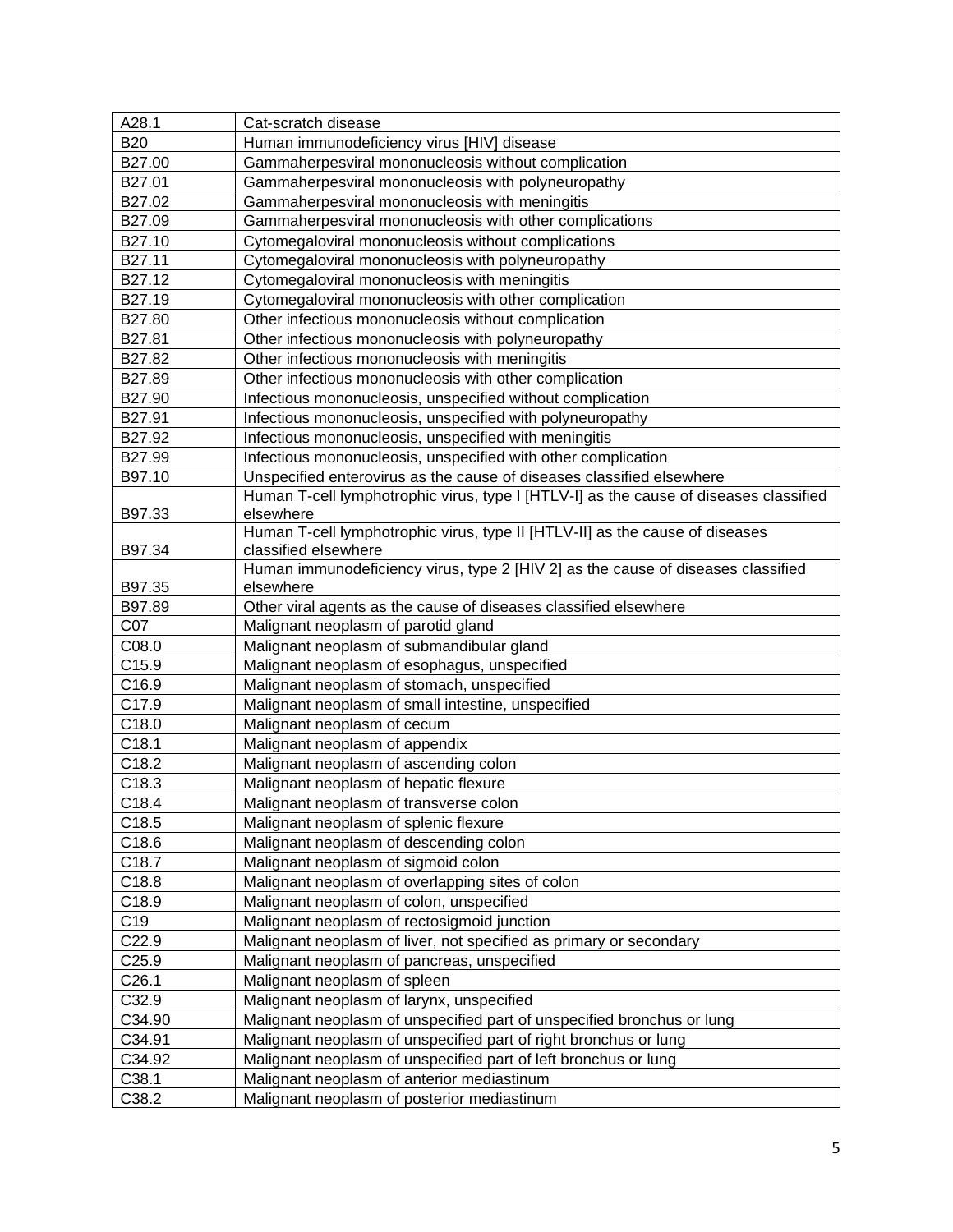| C38.3   | Malignant neoplasm of mediastinum, part unspecified                                    |
|---------|----------------------------------------------------------------------------------------|
| C38.4   | Malignant neoplasm of pleura                                                           |
| C38.8   | Malignant neoplasm of overlapping sites of heart, mediastinum and pleura               |
|         | Malignant neoplasm of overlapping sites of bone and articular cartilage of unspecified |
| C40.80  | limb                                                                                   |
| C40.81  | Malignant neoplasm of overlapping sites of bone and articular cartilage of right limb  |
| C40.82  | Malignant neoplasm of overlapping sites of bone and articular cartilage of left limb   |
| C40.90  | Malignant neoplasm of unspecified bones and articular cartilage of unspecified limb    |
| C40.91  | Malignant neoplasm of unspecified bones and articular cartilage of right limb          |
| C40.92  | Malignant neoplasm of unspecified bones and articular cartilage of left limb           |
| C41.9   | Malignant neoplasm of bone and articular cartilage, unspecified                        |
| C44.40  | Unspecified malignant neoplasm of skin of scalp and neck                               |
| C44.41  | Basal cell carcinoma of skin of scalp and neck                                         |
| C44.42  | Squamous cell carcinoma of skin of scalp and neck                                      |
| C44.49  | Other specified malignant neoplasm of skin of scalp and neck                           |
| C44.500 | Unspecified malignant neoplasm of anal skin                                            |
| C44.501 | Unspecified malignant neoplasm of skin of breast                                       |
| C44.509 | Unspecified malignant neoplasm of skin of other part of trunk                          |
| C44.510 | Basal cell carcinoma of anal skin                                                      |
| C44.511 | Basal cell carcinoma of skin of breast                                                 |
| C44.519 | Basal cell carcinoma of skin of other part of trunk                                    |
| C44.520 | Squamous cell carcinoma of anal skin                                                   |
| C44.521 | Squamous cell carcinoma of skin of breast                                              |
| C44.529 | Squamous cell carcinoma of skin of other part of trunk                                 |
| C44.590 | Other specified malignant neoplasm of anal skin                                        |
| C44.591 | Other specified malignant neoplasm of skin of breast                                   |
| C44.599 | Other specified malignant neoplasm of skin of other part of trunk                      |
| C44.701 | Unspecified malignant neoplasm of skin of unspecified lower limb, including hip        |
| C44.702 | Unspecified malignant neoplasm of skin of right lower limb, including hip              |
| C44.709 | Unspecified malignant neoplasm of skin of left lower limb, including hip               |
| C44.711 | Basal cell carcinoma of skin of unspecified lower limb, including hip                  |
| C44.712 | Basal cell carcinoma of skin of right lower limb, including hip                        |
| C44.719 | Basal cell carcinoma of skin of left lower limb, including hip                         |
| C44.721 | Squamous cell carcinoma of skin of unspecified lower limb, including hip               |
| C44.722 | Squamous cell carcinoma of skin of right lower limb, including hip                     |
| C44.729 | Squamous cell carcinoma of skin of left lower limb, including hip                      |
| C44.791 | Other specified malignant neoplasm of skin of unspecified lower limb, including hip    |
| C44.792 | Other specified malignant neoplasm of skin of right lower limb, including hip          |
| C44.799 | Other specified malignant neoplasm of skin of left lower limb, including hip           |
| C45.0   | Mesothelioma of pleura                                                                 |
| C45.1   | Mesothelioma of peritoneum                                                             |
| C45.9   | Mesothelioma, unspecified                                                              |
| C47.20  | Malignant neoplasm of peripheral nerves of unspecified lower limb, including hip       |
| C47.21  | Malignant neoplasm of peripheral nerves of right lower limb, including hip             |
| C47.22  | Malignant neoplasm of peripheral nerves of left lower limb, including hip              |
| C47.3   | Malignant neoplasm of peripheral nerves of thorax                                      |
|         | Malignant neoplasm of peripheral nerves and autonomic nervous system,                  |
| C47.9   | unspecified                                                                            |
| C48.1   | Malignant neoplasm of specified parts of peritoneum                                    |
| C48.8   | Malignant neoplasm of overlapping sites of retroperitoneum and peritoneum              |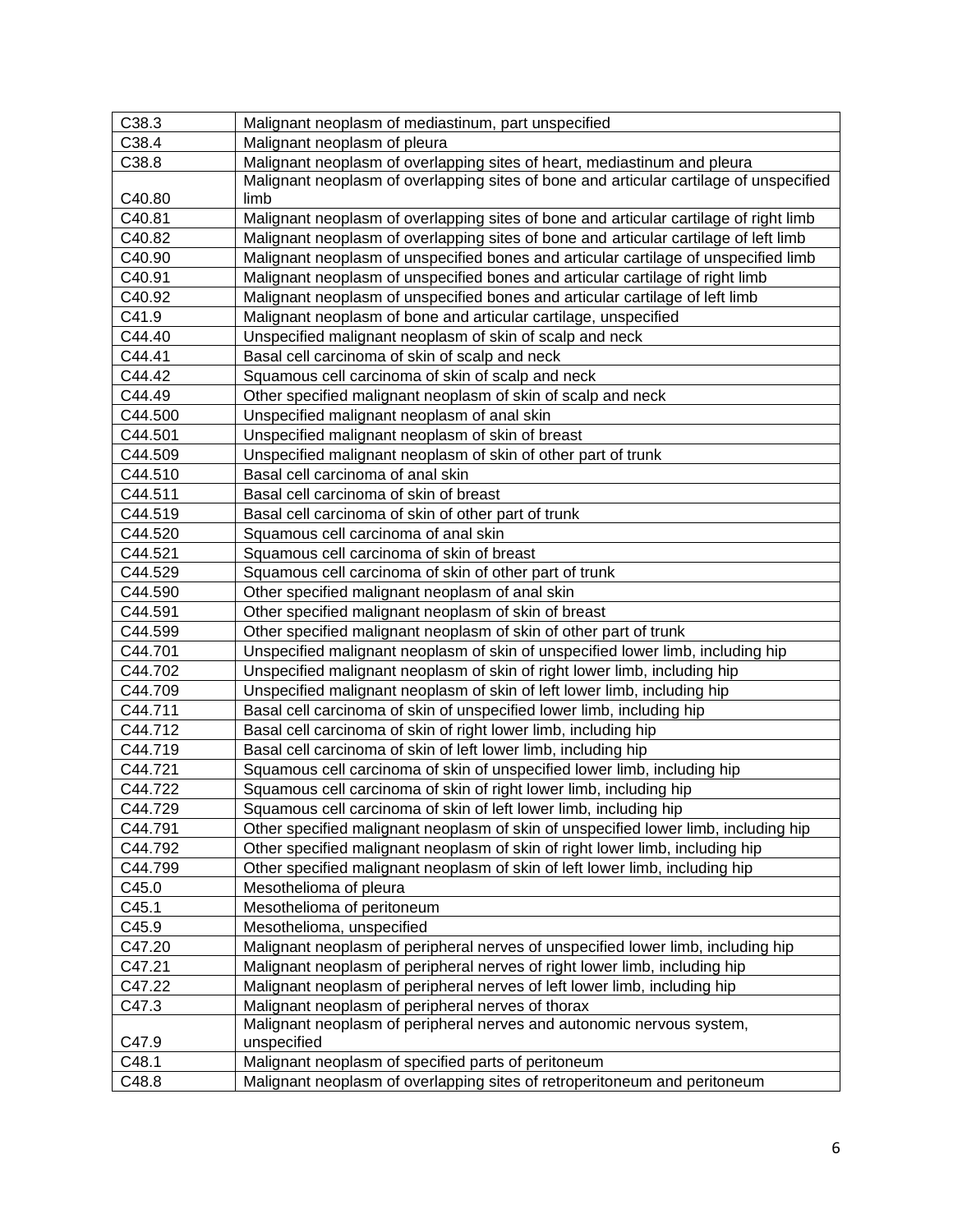|        | Malignant neoplasm of connective and soft tissue of unspecified lower limb, including |
|--------|---------------------------------------------------------------------------------------|
| C49.20 | hip                                                                                   |
| C49.21 | Malignant neoplasm of connective and soft tissue of right lower limb, including hip   |
| C49.22 | Malignant neoplasm of connective and soft tissue of left lower limb, including hip    |
| C49.3  | Malignant neoplasm of connective and soft tissue of thorax                            |
| C49.9  | Malignant neoplasm of connective and soft tissue, unspecified                         |
| C54.0  | Malignant neoplasm of isthmus uteri                                                   |
| C54.1  | Malignant neoplasm of endometrium                                                     |
| C54.2  | Malignant neoplasm of myometrium                                                      |
| C54.3  | Malignant neoplasm of fundus uteri                                                    |
| C54.8  | Malignant neoplasm of overlapping sites of corpus uteri                               |
| C54.9  | Malignant neoplasm of corpus uteri, unspecified                                       |
| C56.1  | Malignant neoplasm of right ovary                                                     |
| C56.2  | Malignant neoplasm of left ovary                                                      |
| C56.9  | Malignant neoplasm of unspecified ovary                                               |
| C57.00 | Malignant neoplasm of unspecified fallopian tube                                      |
| C57.01 | Malignant neoplasm of right fallopian tube                                            |
| C57.02 | Malignant neoplasm of left fallopian tube                                             |
| C57.10 | Malignant neoplasm of unspecified broad ligament                                      |
| C57.11 | Malignant neoplasm of right broad ligament                                            |
| C57.12 | Malignant neoplasm of left broad ligament                                             |
| C57.20 | Malignant neoplasm of unspecified round ligament                                      |
| C57.21 | Malignant neoplasm of right round ligament                                            |
| C57.22 | Malignant neoplasm of left round ligament                                             |
| C57.3  | Malignant neoplasm of parametrium                                                     |
| C57.4  | Malignant neoplasm of uterine adnexa, unspecified                                     |
| C61    | Malignant neoplasm of prostate                                                        |
| C64.1  | Malignant neoplasm of right kidney, except renal pelvis                               |
| C64.2  | Malignant neoplasm of left kidney, except renal pelvis                                |
| C64.9  | Malignant neoplasm of unspecified kidney, except renal pelvis                         |
| C65.1  | Malignant neoplasm of right renal pelvis                                              |
| C65.2  | Malignant neoplasm of left renal pelvis                                               |
| C65.9  | Malignant neoplasm of unspecified renal pelvis                                        |
| C66.1  | Malignant neoplasm of right ureter                                                    |
| C66.2  | Malignant neoplasm of left ureter                                                     |
| C66.9  | Malignant neoplasm of unspecified ureter                                              |
| C67.0  | Malignant neoplasm of trigone of bladder                                              |
| C67.1  | Malignant neoplasm of dome of bladder                                                 |
| C67.2  | Malignant neoplasm of lateral wall of bladder                                         |
| C67.3  | Malignant neoplasm of anterior wall of bladder                                        |
| C67.4  | Malignant neoplasm of posterior wall of bladder                                       |
| C67.5  | Malignant neoplasm of bladder neck                                                    |
| C67.6  | Malignant neoplasm of ureteric orifice                                                |
| C67.7  | Malignant neoplasm of urachus                                                         |
| C67.8  | Malignant neoplasm of overlapping sites of bladder                                    |
| C67.9  | Malignant neoplasm of bladder, unspecified                                            |
| C68.0  | Malignant neoplasm of urethra                                                         |
| C68.1  | Malignant neoplasm of paraurethral glands                                             |
| C68.8  | Malignant neoplasm of overlapping sites of urinary organs                             |
| C68.9  | Malignant neoplasm of urinary organ, unspecified                                      |
| C71.6  | Malignant neoplasm of cerebellum                                                      |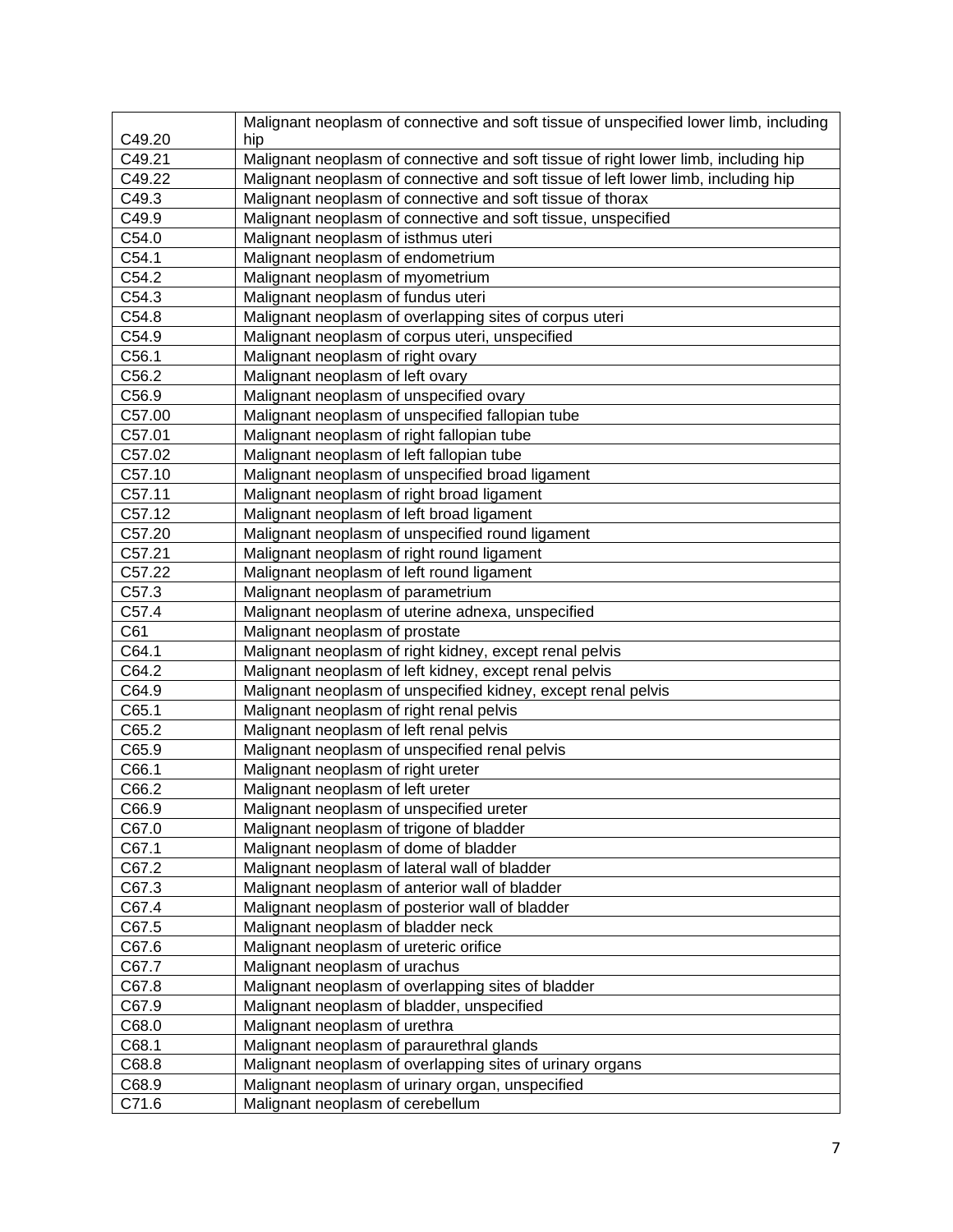| C71.7            | Malignant neoplasm of brain stem                                                                                                    |
|------------------|-------------------------------------------------------------------------------------------------------------------------------------|
| C71.9            | Malignant neoplasm of brain, unspecified                                                                                            |
| C76.0            | Malignant neoplasm of head, face and neck                                                                                           |
| C76.50           | Malignant neoplasm of unspecified lower limb                                                                                        |
| C76.51           | Malignant neoplasm of right lower limb                                                                                              |
| C76.52           | Malignant neoplasm of left lower limb                                                                                               |
| C77.9            | Secondary and unspecified malignant neoplasm of lymph node, unspecified                                                             |
| C78.1            | Secondary malignant neoplasm of mediastinum                                                                                         |
| C78.2            | Secondary malignant neoplasm of pleura                                                                                              |
| C78.6            | Secondary malignant neoplasm of retroperitoneum and peritoneum                                                                      |
| C78.7            | Secondary malignant neoplasm of liver and intrahepatic bile duct                                                                    |
| C78.80           | Secondary malignant neoplasm of unspecified digestive organ                                                                         |
| C78.89           | Secondary malignant neoplasm of other digestive organs                                                                              |
| C80.1            | Malignant (primary) neoplasm, unspecified                                                                                           |
| C81.00           | Nodular lymphocyte predominant Hodgkin lymphoma, unspecified site                                                                   |
|                  | Nodular lymphocyte predominant Hodgkin lymphoma, lymph nodes of head, face,                                                         |
| C81.01           | and neck                                                                                                                            |
| C81.02           | Nodular lymphocyte predominant Hodgkin lymphoma, intrathoracic lymph nodes                                                          |
| C81.03           | Nodular lymphocyte predominant Hodgkin lymphoma, intra-abdominal lymph nodes                                                        |
|                  | Nodular lymphocyte predominant Hodgkin lymphoma, lymph nodes of axilla and                                                          |
| C81.04           | upper limb                                                                                                                          |
|                  | Nodular lymphocyte predominant Hodgkin lymphoma, lymph nodes of inguinal region<br>and lower limb                                   |
| C81.05           |                                                                                                                                     |
| C81.06<br>C81.07 | Nodular lymphocyte predominant Hodgkin lymphoma, intrapelvic lymph nodes<br>Nodular lymphocyte predominant Hodgkin lymphoma, spleen |
| C81.08           | Nodular lymphocyte predominant Hodgkin lymphoma, lymph nodes of multiple sites                                                      |
|                  | Nodular lymphocyte predominant Hodgkin lymphoma, extranodal and solid organ                                                         |
| C81.09           | sites                                                                                                                               |
| C81.10           | Nodular sclerosis classical Hodgkin lymphoma, unspecified site                                                                      |
| C81.11           | Nodular sclerosis classical Hodgkin lymphoma, lymph nodes of head, face, and neck                                                   |
| C81.12           | Nodular sclerosis classical Hodgkin lymphoma, intrathoracic lymph nodes                                                             |
| C81.13           | Nodular sclerosis classical Hodgkin lymphoma, intra-abdominal lymph nodes                                                           |
| C81.14           | Nodular sclerosis classical Hodgkin lymphoma, lymph nodes of axilla and upper limb                                                  |
|                  | Nodular sclerosis classical Hodgkin lymphoma, lymph nodes of inguinal region and                                                    |
| C81.15           | lower limb                                                                                                                          |
| C81.16           | Nodular sclerosis classical Hodgkin lymphoma, intrapelvic lymph nodes                                                               |
| C81.17           | Nodular sclerosis classical Hodgkin lymphoma, spleen                                                                                |
| C81.18           | Nodular sclerosis classical Hodgkin lymphoma, lymph nodes of multiple sites                                                         |
| C81.19           | Nodular sclerosis classical Hodgkin lymphoma, extranodal and solid organ sites                                                      |
| C81.20           | Mixed cellularity classical Hodgkin lymphoma, unspecified site                                                                      |
| C81.21           | Mixed cellularity classical Hodgkin lymphoma, lymph nodes of head, face, and neck                                                   |
| C81.22           | Mixed cellularity classical Hodgkin lymphoma, intrathoracic lymph nodes                                                             |
| C81.23           | Mixed cellularity classical Hodgkin lymphoma, intra-abdominal lymph nodes                                                           |
| C81.24           | Mixed cellularity classical Hodgkin lymphoma, lymph nodes of axilla and upper limb                                                  |
|                  | Mixed cellularity classical Hodgkin lymphoma, lymph nodes of inguinal region and                                                    |
| C81.25           | lower limb                                                                                                                          |
| C81.26           | Mixed cellularity classical Hodgkin lymphoma, intrapelvic lymph nodes                                                               |
| C81.27           | Mixed cellularity classical Hodgkin lymphoma, spleen                                                                                |
| C81.28           | Mixed cellularity classical Hodgkin lymphoma, lymph nodes of multiple sites                                                         |
| C81.29           | Mixed cellularity classical Hodgkin lymphoma, extranodal and solid organ sites                                                      |
| C81.30           | Lymphocyte depleted classical Hodgkin lymphoma, unspecified site                                                                    |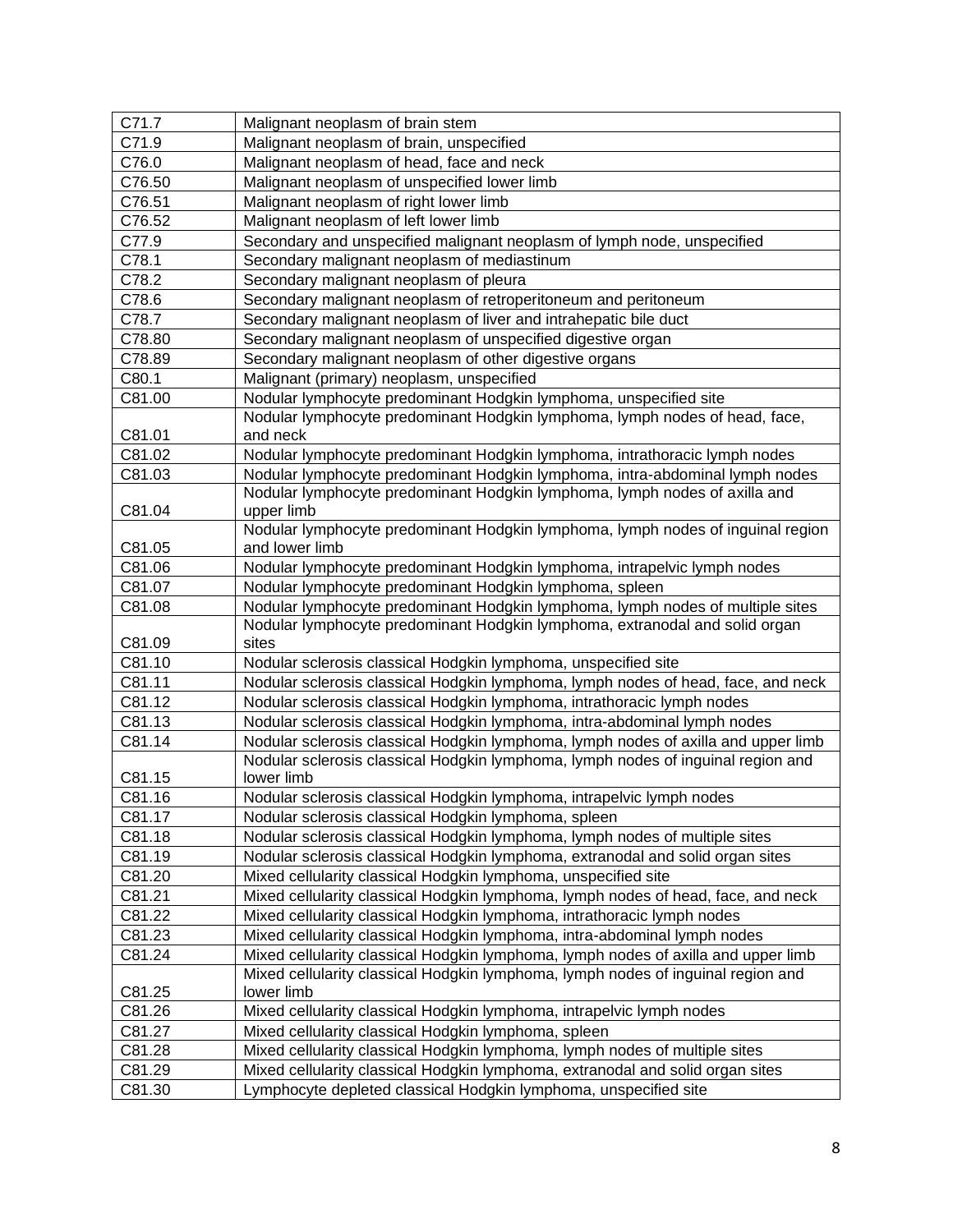|        | Lymphocyte depleted classical Hodgkin lymphoma, lymph nodes of head, face, and                   |
|--------|--------------------------------------------------------------------------------------------------|
| C81.31 | neck                                                                                             |
| C81.32 | Lymphocyte depleted classical Hodgkin lymphoma, intrathoracic lymph nodes                        |
| C81.33 | Lymphocyte depleted classical Hodgkin lymphoma, intra-abdominal lymph nodes                      |
| C81.34 | Lymphocyte depleted classical Hodgkin lymphoma, lymph nodes of axilla and upper<br>limb          |
| C81.35 | Lymphocyte depleted classical Hodgkin lymphoma, lymph nodes of inguinal region<br>and lower limb |
| C81.36 | Lymphocyte depleted classical Hodgkin lymphoma, intrapelvic lymph nodes                          |
| C81.37 | Lymphocyte depleted classical Hodgkin lymphoma, spleen                                           |
| C81.38 | Lymphocyte depleted classical Hodgkin lymphoma, lymph nodes of multiple sites                    |
| C81.39 | Lymphocyte depleted classical Hodgkin lymphoma, extranodal and solid organ sites                 |
| C81.40 | Lymphocyte-rich classical Hodgkin lymphoma, unspecified site                                     |
| C81.41 | Lymphocyte-rich classical Hodgkin lymphoma, lymph nodes of head, face, and neck                  |
| C81.42 | Lymphocyte-rich classical Hodgkin lymphoma, intrathoracic lymph nodes                            |
| C81.43 | Lymphocyte-rich classical Hodgkin lymphoma, intra-abdominal lymph nodes                          |
| C81.44 | Lymphocyte-rich classical Hodgkin lymphoma, lymph nodes of axilla and upper limb                 |
| C81.45 | Lymphocyte-rich classical Hodgkin lymphoma, lymph nodes of inguinal region and<br>lower limb     |
| C81.46 | Lymphocyte-rich classical Hodgkin lymphoma, intrapelvic lymph nodes                              |
| C81.47 | Lymphocyte-rich classical Hodgkin lymphoma, spleen                                               |
| C81.48 | Lymphocyte-rich classical Hodgkin lymphoma, lymph nodes of multiple sites                        |
| C81.49 | Lymphocyte-rich classical Hodgkin lymphoma, extranodal and solid organ sites                     |
| C81.70 | Other classical Hodgkin lymphoma, unspecified site                                               |
| C81.71 | Other classical Hodgkin lymphoma, lymph nodes of head, face, and neck                            |
| C81.72 | Other classical Hodgkin lymphoma, intrathoracic lymph nodes                                      |
| C81.73 | Other classical Hodgkin lymphoma, intra-abdominal lymph nodes                                    |
| C81.74 | Other classical Hodgkin lymphoma, lymph nodes of axilla and upper limb                           |
| C81.75 | Other classical Hodgkin lymphoma, lymph nodes of inguinal region and lower limb                  |
| C81.76 | Other classical Hodgkin lymphoma, intrapelvic lymph nodes                                        |
| C81.77 | Other classical Hodgkin lymphoma, spleen                                                         |
| C81.78 | Other classical Hodgkin lymphoma, lymph nodes of multiple sites                                  |
| C81.79 | Other classical Hodgkin lymphoma, extranodal and solid organ sites                               |
| C81.90 | Hodgkin lymphoma, unspecified, unspecified site                                                  |
| C81.91 | Hodgkin lymphoma, unspecified, lymph nodes of head, face, and neck                               |
| C81.92 | Hodgkin lymphoma, unspecified, intrathoracic lymph nodes                                         |
| C81.93 | Hodgkin lymphoma, unspecified, intra-abdominal lymph nodes                                       |
| C81.94 | Hodgkin lymphoma, unspecified, lymph nodes of axilla and upper limb                              |
| C81.95 | Hodgkin lymphoma, unspecified, lymph nodes of inguinal region and lower limb                     |
| C81.96 | Hodgkin lymphoma, unspecified, intrapelvic lymph nodes                                           |
| C81.97 | Hodgkin lymphoma, unspecified, spleen                                                            |
| C81.98 | Hodgkin lymphoma, unspecified, lymph nodes of multiple sites                                     |
| C81.99 | Hodgkin lymphoma, unspecified, extranodal and solid organ sites                                  |
| C82.00 | Follicular lymphoma grade I, unspecified site                                                    |
| C82.01 | Follicular lymphoma grade I, lymph nodes of head, face, and neck                                 |
| C82.02 | Follicular lymphoma grade I, intrathoracic lymph nodes                                           |
| C82.03 | Follicular lymphoma grade I, intra-abdominal lymph nodes                                         |
| C82.04 | Follicular lymphoma grade I, lymph nodes of axilla and upper limb                                |
| C82.05 | Follicular lymphoma grade I, lymph nodes of inguinal region and lower limb                       |
| C82.06 | Follicular lymphoma grade I, intrapelvic lymph nodes                                             |
| C82.07 | Follicular lymphoma grade I, spleen                                                              |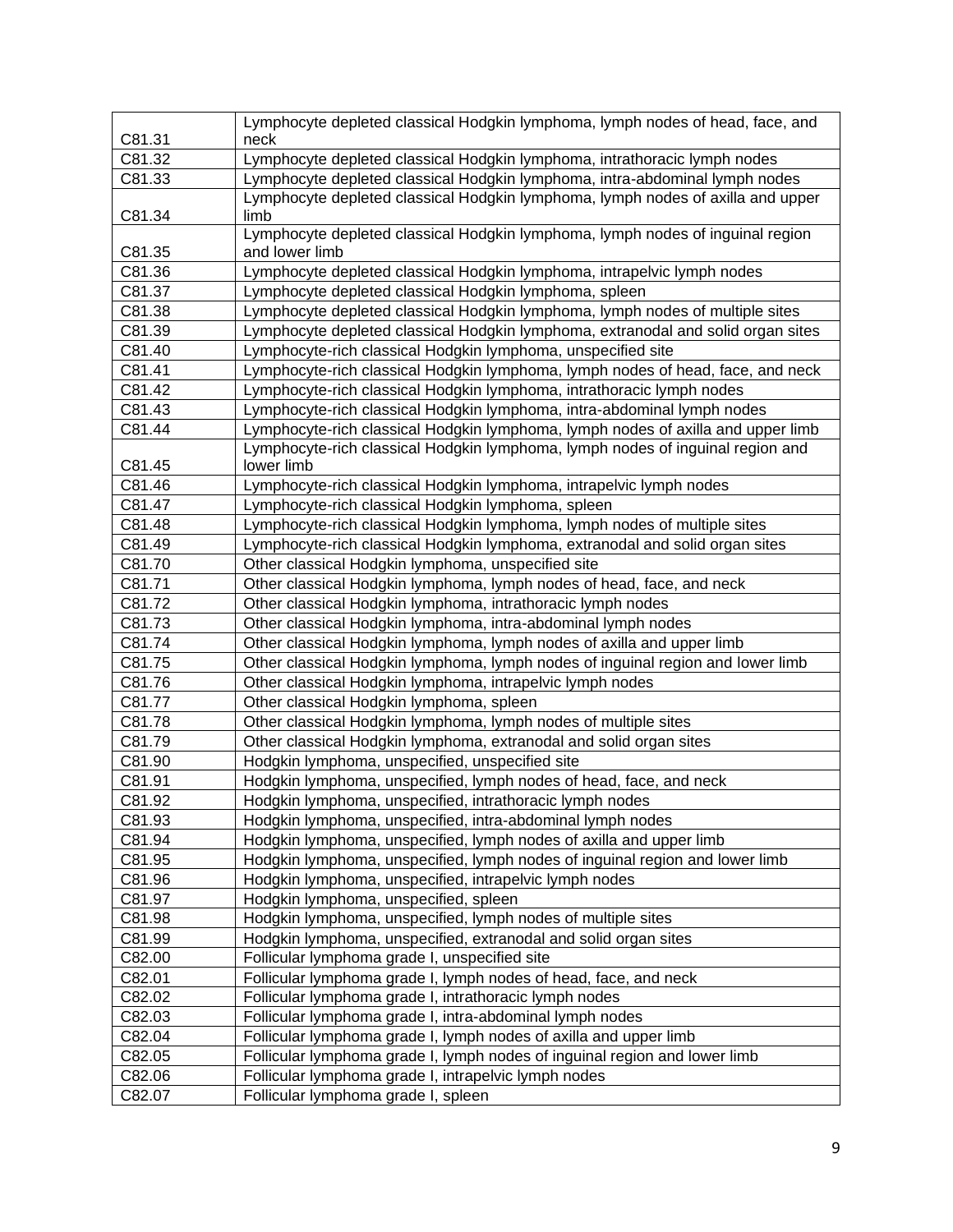| C82.08 | Follicular lymphoma grade I, lymph nodes of multiple sites                           |
|--------|--------------------------------------------------------------------------------------|
| C82.09 | Follicular lymphoma grade I, extranodal and solid organ sites                        |
| C82.10 | Follicular lymphoma grade II, unspecified site                                       |
| C82.11 | Follicular lymphoma grade II, lymph nodes of head, face, and neck                    |
| C82.12 | Follicular lymphoma grade II, intrathoracic lymph nodes                              |
| C82.13 | Follicular lymphoma grade II, intra-abdominal lymph nodes                            |
| C82.14 | Follicular lymphoma grade II, lymph nodes of axilla and upper limb                   |
| C82.15 | Follicular lymphoma grade II, lymph nodes of inguinal region and lower limb          |
| C82.16 | Follicular lymphoma grade II, intrapelvic lymph nodes                                |
| C82.17 | Follicular lymphoma grade II, spleen                                                 |
| C82.18 | Follicular lymphoma grade II, lymph nodes of multiple sites                          |
| C82.19 | Follicular lymphoma grade II, extranodal and solid organ sites                       |
| C82.20 | Follicular lymphoma grade III, unspecified, unspecified site                         |
| C82.21 | Follicular lymphoma grade III, unspecified, lymph nodes of head, face, and neck      |
| C82.22 | Follicular lymphoma grade III, unspecified, intrathoracic lymph nodes                |
| C82.23 | Follicular lymphoma grade III, unspecified, intra-abdominal lymph nodes              |
| C82.24 | Follicular lymphoma grade III, unspecified, lymph nodes of axilla and upper limb     |
|        | Follicular lymphoma grade III, unspecified, lymph nodes of inguinal region and lower |
| C82.25 | limb                                                                                 |
| C82.26 | Follicular lymphoma grade III, unspecified, intrapelvic lymph nodes                  |
| C82.27 | Follicular lymphoma grade III, unspecified, spleen                                   |
| C82.28 | Follicular lymphoma grade III, unspecified, lymph nodes of multiple sites            |
| C82.29 | Follicular lymphoma grade III, unspecified, extranodal and solid organ sites         |
| C82.30 | Follicular lymphoma grade IIIa, unspecified site                                     |
| C82.31 | Follicular lymphoma grade IIIa, lymph nodes of head, face, and neck                  |
| C82.32 | Follicular lymphoma grade IIIa, intrathoracic lymph nodes                            |
| C82.33 | Follicular lymphoma grade IIIa, intra-abdominal lymph nodes                          |
| C82.34 | Follicular lymphoma grade IIIa, lymph nodes of axilla and upper limb                 |
| C82.35 | Follicular lymphoma grade IIIa, lymph nodes of inguinal region and lower limb        |
| C82.36 | Follicular lymphoma grade IIIa, intrapelvic lymph nodes                              |
| C82.37 | Follicular lymphoma grade IIIa, spleen                                               |
| C82.38 | Follicular lymphoma grade IIIa, lymph nodes of multiple sites                        |
| C82.39 | Follicular lymphoma grade IIIa, extranodal and solid organ sites                     |
| C82.40 | Follicular lymphoma grade IIIb, unspecified site                                     |
| C82.41 | Follicular lymphoma grade IIIb, lymph nodes of head, face, and neck                  |
| C82.42 | Follicular lymphoma grade IIIb, intrathoracic lymph nodes                            |
| C82.43 | Follicular lymphoma grade IIIb, intra-abdominal lymph nodes                          |
| C82.44 | Follicular lymphoma grade IIIb, lymph nodes of axilla and upper limb                 |
| C82.45 | Follicular lymphoma grade IIIb, lymph nodes of inguinal region and lower limb        |
| C82.46 | Follicular lymphoma grade IIIb, intrapelvic lymph nodes                              |
| C82.47 | Follicular lymphoma grade IIIb, spleen                                               |
| C82.48 | Follicular lymphoma grade IIIb, lymph nodes of multiple sites                        |
| C82.49 | Follicular lymphoma grade IIIb, extranodal and solid organ sites                     |
| C82.50 | Diffuse follicle center lymphoma, unspecified site                                   |
| C82.51 | Diffuse follicle center lymphoma, lymph nodes of head, face, and neck                |
| C82.52 | Diffuse follicle center lymphoma, intrathoracic lymph nodes                          |
| C82.53 | Diffuse follicle center lymphoma, intra-abdominal lymph nodes                        |
| C82.54 | Diffuse follicle center lymphoma, lymph nodes of axilla and upper limb               |
| C82.55 | Diffuse follicle center lymphoma, lymph nodes of inguinal region and lower limb      |
| C82.56 | Diffuse follicle center lymphoma, intrapelvic lymph nodes                            |
| C82.57 | Diffuse follicle center lymphoma, spleen                                             |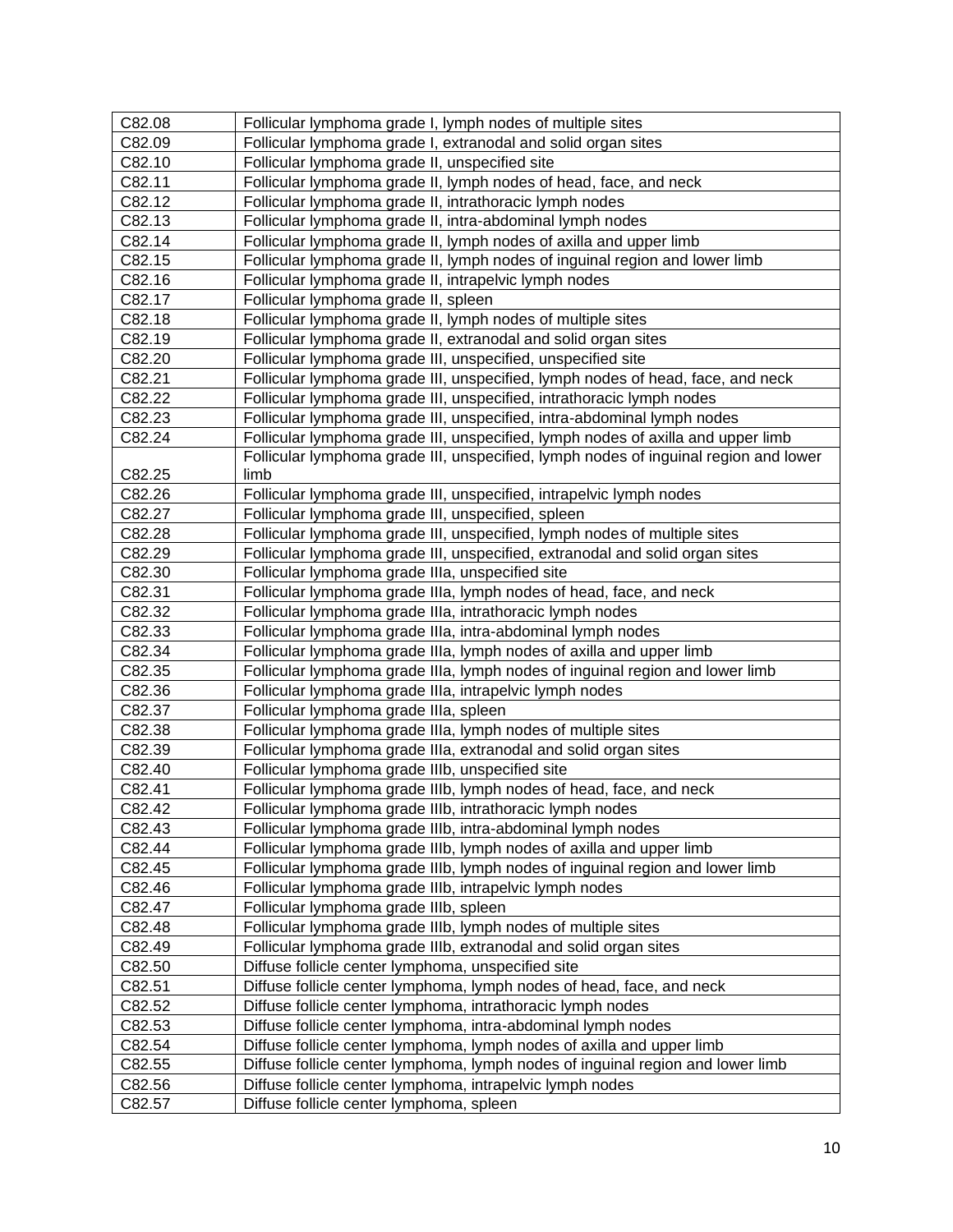| C82.58 | Diffuse follicle center lymphoma, lymph nodes of multiple sites                   |
|--------|-----------------------------------------------------------------------------------|
| C82.59 | Diffuse follicle center lymphoma, extranodal and solid organ sites                |
| C82.60 | Cutaneous follicle center lymphoma, unspecified site                              |
| C82.61 | Cutaneous follicle center lymphoma, lymph nodes of head, face, and neck           |
| C82.62 | Cutaneous follicle center lymphoma, intrathoracic lymph nodes                     |
| C82.63 | Cutaneous follicle center lymphoma, intra-abdominal lymph nodes                   |
| C82.64 | Cutaneous follicle center lymphoma, lymph nodes of axilla and upper limb          |
| C82.65 | Cutaneous follicle center lymphoma, lymph nodes of inguinal region and lower limb |
| C82.66 | Cutaneous follicle center lymphoma, intrapelvic lymph nodes                       |
| C82.67 | Cutaneous follicle center lymphoma, spleen                                        |
| C82.68 | Cutaneous follicle center lymphoma, lymph nodes of multiple sites                 |
| C82.69 | Cutaneous follicle center lymphoma, extranodal and solid organ sites              |
| C82.80 | Other types of follicular lymphoma, unspecified site                              |
| C82.81 | Other types of follicular lymphoma, lymph nodes of head, face, and neck           |
| C82.82 | Other types of follicular lymphoma, intrathoracic lymph nodes                     |
| C82.83 | Other types of follicular lymphoma, intra-abdominal lymph nodes                   |
| C82.84 | Other types of follicular lymphoma, lymph nodes of axilla and upper limb          |
| C82.85 | Other types of follicular lymphoma, lymph nodes of inguinal region and lower limb |
| C82.86 | Other types of follicular lymphoma, intrapelvic lymph nodes                       |
| C82.87 | Other types of follicular lymphoma, spleen                                        |
| C82.88 | Other types of follicular lymphoma, lymph nodes of multiple sites                 |
| C82.89 | Other types of follicular lymphoma, extranodal and solid organ sites              |
| C82.90 | Follicular lymphoma, unspecified, unspecified site                                |
| C82.91 | Follicular lymphoma, unspecified, lymph nodes of head, face, and neck             |
| C82.92 | Follicular lymphoma, unspecified, intrathoracic lymph nodes                       |
| C82.93 | Follicular lymphoma, unspecified, intra-abdominal lymph nodes                     |
| C82.94 | Follicular lymphoma, unspecified, lymph nodes of axilla and upper limb            |
| C82.95 | Follicular lymphoma, unspecified, lymph nodes of inguinal region and lower limb   |
| C82.96 | Follicular lymphoma, unspecified, intrapelvic lymph nodes                         |
| C82.97 | Follicular lymphoma, unspecified, spleen                                          |
| C82.98 | Follicular lymphoma, unspecified, lymph nodes of multiple sites                   |
| C82.99 | Follicular lymphoma, unspecified, extranodal and solid organ sites                |
| C83.00 | Small cell B-cell lymphoma, unspecified site                                      |
| C83.01 | Small cell B-cell lymphoma, lymph nodes of head, face, and neck                   |
| C83.02 | Small cell B-cell lymphoma, intrathoracic lymph nodes                             |
| C83.03 | Small cell B-cell lymphoma, intra-abdominal lymph nodes                           |
| C83.04 | Small cell B-cell lymphoma, lymph nodes of axilla and upper limb                  |
| C83.05 | Small cell B-cell lymphoma, lymph nodes of inguinal region and lower limb         |
| C83.06 | Small cell B-cell lymphoma, intrapelvic lymph nodes                               |
| C83.07 | Small cell B-cell lymphoma, spleen                                                |
| C83.08 | Small cell B-cell lymphoma, lymph nodes of multiple sites                         |
| C83.09 | Small cell B-cell lymphoma, extranodal and solid organ sites                      |
| C83.10 | Mantle cell lymphoma, unspecified site                                            |
| C83.11 | Mantle cell lymphoma, lymph nodes of head, face, and neck                         |
| C83.12 | Mantle cell lymphoma, intrathoracic lymph nodes                                   |
| C83.13 | Mantle cell lymphoma, intra-abdominal lymph nodes                                 |
| C83.14 | Mantle cell lymphoma, lymph nodes of axilla and upper limb                        |
| C83.15 | Mantle cell lymphoma, lymph nodes of inguinal region and lower limb               |
| C83.16 | Mantle cell lymphoma, intrapelvic lymph nodes                                     |
| C83.17 | Mantle cell lymphoma, spleen                                                      |
| C83.18 | Mantle cell lymphoma, lymph nodes of multiple sites                               |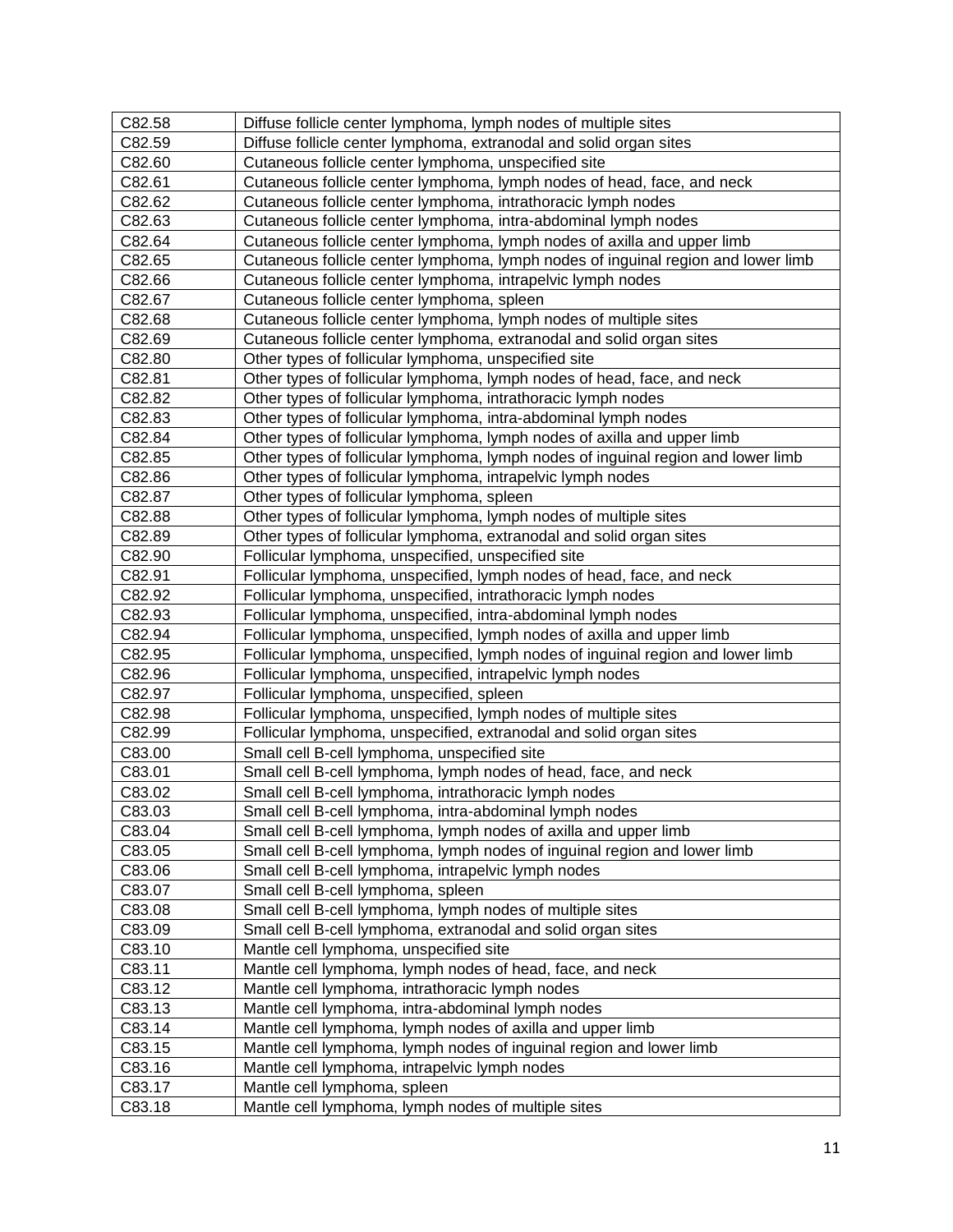| C83.19 | Mantle cell lymphoma, extranodal and solid organ sites                               |
|--------|--------------------------------------------------------------------------------------|
| C83.30 | Diffuse large B-cell lymphoma, unspecified site                                      |
| C83.31 | Diffuse large B-cell lymphoma, lymph nodes of head, face, and neck                   |
| C83.32 | Diffuse large B-cell lymphoma, intrathoracic lymph nodes                             |
| C83.33 | Diffuse large B-cell lymphoma, intra-abdominal lymph nodes                           |
| C83.34 | Diffuse large B-cell lymphoma, lymph nodes of axilla and upper limb                  |
| C83.35 | Diffuse large B-cell lymphoma, lymph nodes of inguinal region and lower limb         |
| C83.36 | Diffuse large B-cell lymphoma, intrapelvic lymph nodes                               |
| C83.37 | Diffuse large B-cell lymphoma, spleen                                                |
| C83.38 | Diffuse large B-cell lymphoma, lymph nodes of multiple sites                         |
| C83.39 | Diffuse large B-cell lymphoma, extranodal and solid organ sites                      |
| C83.50 | Lymphoblastic (diffuse) lymphoma, unspecified site                                   |
| C83.51 | Lymphoblastic (diffuse) lymphoma, lymph nodes of head, face, and neck                |
| C83.52 | Lymphoblastic (diffuse) lymphoma, intrathoracic lymph nodes                          |
| C83.53 | Lymphoblastic (diffuse) lymphoma, intra-abdominal lymph nodes                        |
| C83.54 | Lymphoblastic (diffuse) lymphoma, lymph nodes of axilla and upper limb               |
| C83.55 | Lymphoblastic (diffuse) lymphoma, lymph nodes of inguinal region and lower limb      |
| C83.56 | Lymphoblastic (diffuse) lymphoma, intrapelvic lymph nodes                            |
| C83.57 | Lymphoblastic (diffuse) lymphoma, spleen                                             |
| C83.58 | Lymphoblastic (diffuse) lymphoma, lymph nodes of multiple sites                      |
| C83.59 | Lymphoblastic (diffuse) lymphoma, extranodal and solid organ sites                   |
| C83.70 | Burkitt lymphoma, unspecified site                                                   |
| C83.71 | Burkitt lymphoma, lymph nodes of head, face, and neck                                |
| C83.72 | Burkitt lymphoma, intrathoracic lymph nodes                                          |
| C83.73 | Burkitt lymphoma, intra-abdominal lymph nodes                                        |
| C83.74 | Burkitt lymphoma, lymph nodes of axilla and upper limb                               |
| C83.75 | Burkitt lymphoma, lymph nodes of inguinal region and lower limb                      |
| C83.76 | Burkitt lymphoma, intrapelvic lymph nodes                                            |
| C83.77 | Burkitt lymphoma, spleen                                                             |
| C83.78 | Burkitt lymphoma, lymph nodes of multiple sites                                      |
| C83.79 | Burkitt lymphoma, extranodal and solid organ sites                                   |
| C83.80 | Other non-follicular lymphoma, unspecified site                                      |
| C83.81 | Other non-follicular lymphoma, lymph nodes of head, face, and neck                   |
| C83.82 | Other non-follicular lymphoma, intrathoracic lymph nodes                             |
| C83.83 | Other non-follicular lymphoma, intra-abdominal lymph nodes                           |
| C83.84 | Other non-follicular lymphoma, lymph nodes of axilla and upper limb                  |
| C83.85 | Other non-follicular lymphoma, lymph nodes of inguinal region and lower limb         |
| C83.86 | Other non-follicular lymphoma, intrapelvic lymph nodes                               |
| C83.87 | Other non-follicular lymphoma, spleen                                                |
| C83.88 | Other non-follicular lymphoma, lymph nodes of multiple sites                         |
| C83.89 | Other non-follicular lymphoma, extranodal and solid organ sites                      |
| C83.90 | Non-follicular (diffuse) lymphoma, unspecified, unspecified site                     |
| C83.91 | Non-follicular (diffuse) lymphoma, unspecified, lymph nodes of head, face, and neck  |
| C83.92 | Non-follicular (diffuse) lymphoma, unspecified, intrathoracic lymph nodes            |
| C83.93 | Non-follicular (diffuse) lymphoma, unspecified, intra-abdominal lymph nodes          |
| C83.94 | Non-follicular (diffuse) lymphoma, unspecified, lymph nodes of axilla and upper limb |
|        | Non-follicular (diffuse) lymphoma, unspecified, lymph nodes of inguinal region and   |
| C83.95 | lower limb                                                                           |
| C83.96 | Non-follicular (diffuse) lymphoma, unspecified, intrapelvic lymph nodes              |
| C83.97 | Non-follicular (diffuse) lymphoma, unspecified, spleen                               |
| C83.98 | Non-follicular (diffuse) lymphoma, unspecified, lymph nodes of multiple sites        |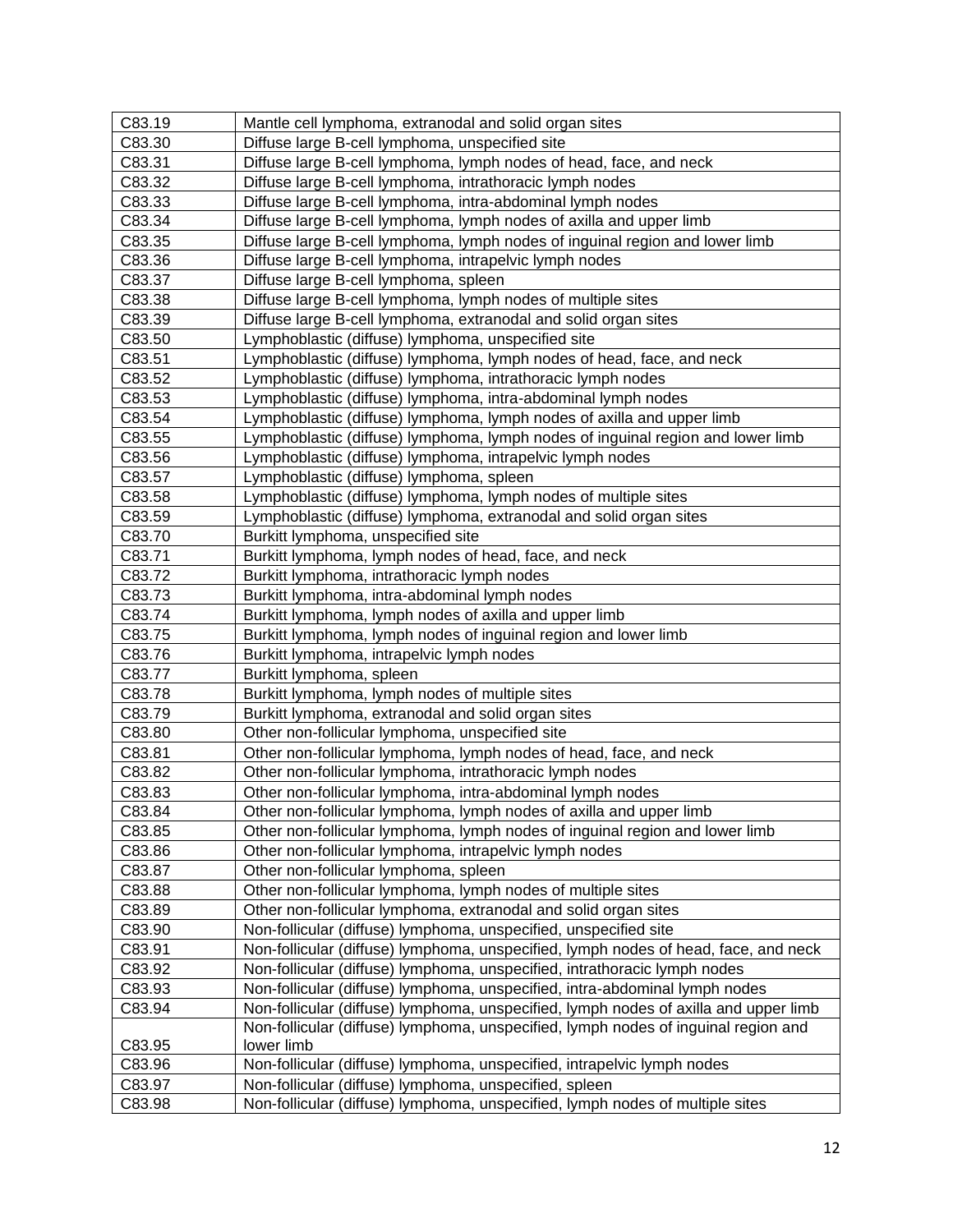| C83.99 | Non-follicular (diffuse) lymphoma, unspecified, extranodal and solid organ sites               |
|--------|------------------------------------------------------------------------------------------------|
| C84.00 | Mycosis fungoides, unspecified site                                                            |
| C84.01 | Mycosis fungoides, lymph nodes of head, face, and neck                                         |
| C84.02 | Mycosis fungoides, intrathoracic lymph nodes                                                   |
| C84.03 | Mycosis fungoides, intra-abdominal lymph nodes                                                 |
| C84.04 | Mycosis fungoides, lymph nodes of axilla and upper limb                                        |
| C84.05 | Mycosis fungoides, lymph nodes of inguinal region and lower limb                               |
| C84.06 | Mycosis fungoides, intrapelvic lymph nodes                                                     |
| C84.07 | Mycosis fungoides, spleen                                                                      |
| C84.08 | Mycosis fungoides, lymph nodes of multiple sites                                               |
| C84.09 | Mycosis fungoides, extranodal and solid organ sites                                            |
| C84.10 | S- $\vdash$ zary disease, unspecified site                                                     |
| C84.11 | S F-zary disease, lymph nodes of head, face, and neck                                          |
| C84.12 | S- $\vdash$ zary disease, intrathoracic lymph nodes                                            |
| C84.13 | S- $\vdash$ zary disease, intra-abdominal lymph nodes                                          |
| C84.14 | $S$ - $\overline{S}$ - $\overline{S}$ zary disease, lymph nodes of axilla and upper limb       |
| C84.15 | $S$ $\vdash$ zary disease, lymph nodes of inguinal region and lower limb                       |
| C84.16 | S- $\vdash$ zary disease, intrapelvic lymph nodes                                              |
| C84.17 | S-rzary disease, spleen                                                                        |
| C84.18 | $S$ -zary disease, lymph nodes of multiple sites                                               |
| C84.19 | S- $\sim$ zary disease, extranodal and solid organ sites                                       |
| C84.40 | Peripheral T-cell lymphoma, not classified, unspecified site                                   |
| C84.41 | Peripheral T-cell lymphoma, not classified, lymph nodes of head, face, and neck                |
| C84.42 | Peripheral T-cell lymphoma, not classified, intrathoracic lymph nodes                          |
| C84.43 | Peripheral T-cell lymphoma, not classified, intra-abdominal lymph nodes                        |
| C84.44 | Peripheral T-cell lymphoma, not classified, lymph nodes of axilla and upper limb               |
|        | Peripheral T-cell lymphoma, not classified, lymph nodes of inguinal region and lower           |
| C84.45 | limb                                                                                           |
| C84.46 | Peripheral T-cell lymphoma, not classified, intrapelvic lymph nodes                            |
| C84.47 | Peripheral T-cell lymphoma, not classified, spleen                                             |
| C84.48 | Peripheral T-cell lymphoma, not classified, lymph nodes of multiple sites                      |
| C84.49 | Peripheral T-cell lymphoma, not classified, extranodal and solid organ sites                   |
| C84.60 | Anaplastic large cell lymphoma, ALK-positive, unspecified site                                 |
| C84.61 | Anaplastic large cell lymphoma, ALK-positive, lymph nodes of head, face, and neck              |
| C84.62 | Anaplastic large cell lymphoma, ALK-positive, intrathoracic lymph nodes                        |
| C84.63 | Anaplastic large cell lymphoma, ALK-positive, intra-abdominal lymph nodes                      |
| C84.64 | Anaplastic large cell lymphoma, ALK-positive, lymph nodes of axilla and upper limb             |
|        | Anaplastic large cell lymphoma, ALK-positive, lymph nodes of inguinal region and               |
| C84.65 | lower limb                                                                                     |
| C84.66 | Anaplastic large cell lymphoma, ALK-positive, intrapelvic lymph nodes                          |
| C84.67 | Anaplastic large cell lymphoma, ALK-positive, spleen                                           |
| C84.68 | Anaplastic large cell lymphoma, ALK-positive, lymph nodes of multiple sites                    |
| C84.69 | Anaplastic large cell lymphoma, ALK-positive, extranodal and solid organ sites                 |
| C84.70 | Anaplastic large cell lymphoma, ALK-negative, unspecified site                                 |
| C84.71 | Anaplastic large cell lymphoma, ALK-negative, lymph nodes of head, face, and neck              |
| C84.72 | Anaplastic large cell lymphoma, ALK-negative, intrathoracic lymph nodes                        |
| C84.73 | Anaplastic large cell lymphoma, ALK-negative, intra-abdominal lymph nodes                      |
| C84.74 | Anaplastic large cell lymphoma, ALK-negative, lymph nodes of axilla and upper limb             |
| C84.75 | Anaplastic large cell lymphoma, ALK-negative, lymph nodes of inguinal region and<br>lower limb |
| C84.76 | Anaplastic large cell lymphoma, ALK-negative, intrapelvic lymph nodes                          |
|        |                                                                                                |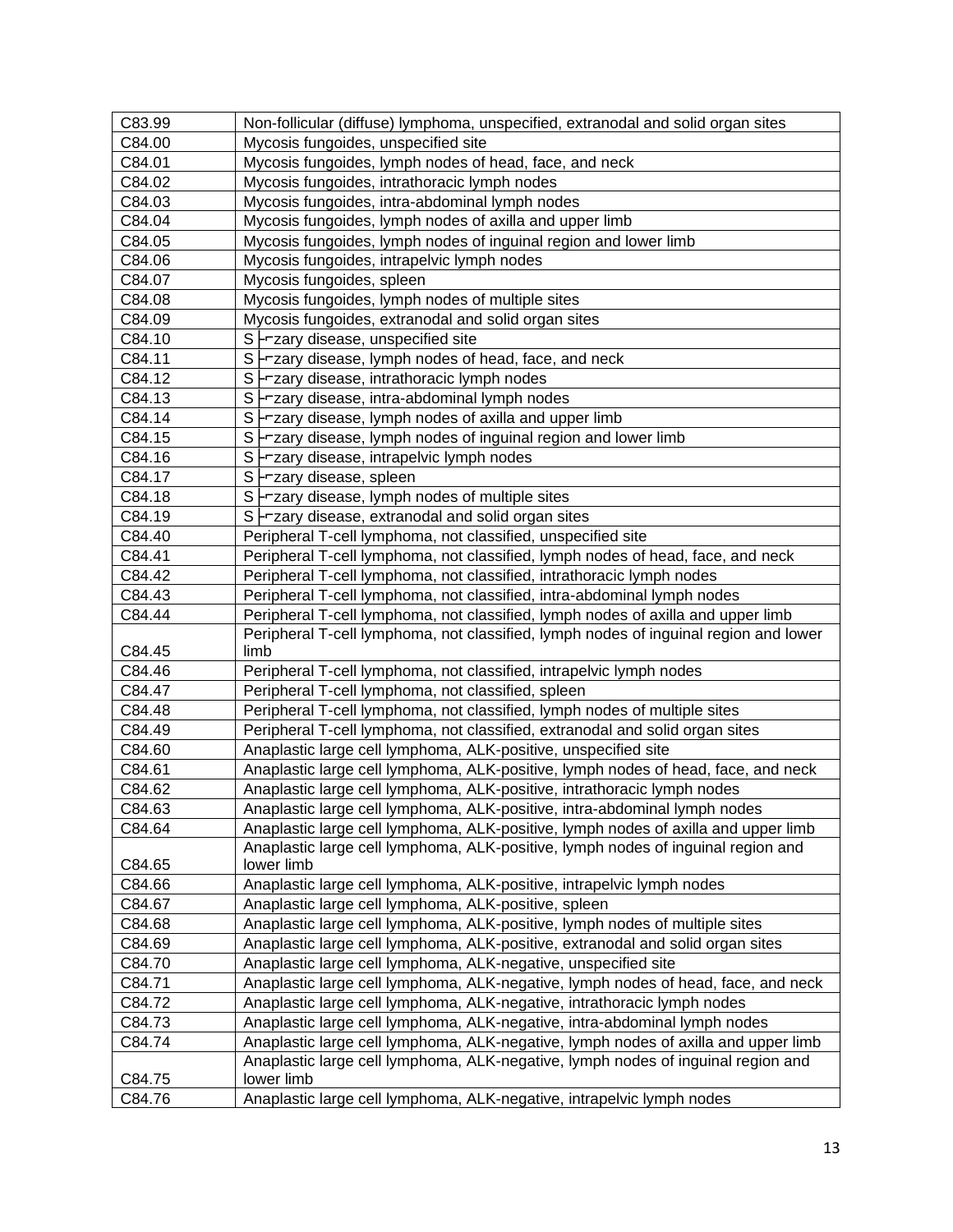| C84.77 | Anaplastic large cell lymphoma, ALK-negative, spleen                                      |
|--------|-------------------------------------------------------------------------------------------|
| C84.78 | Anaplastic large cell lymphoma, ALK-negative, lymph nodes of multiple sites               |
| C84.79 | Anaplastic large cell lymphoma, ALK-negative, extranodal and solid organ sites            |
| C84.90 | Mature T/NK-cell lymphomas, unspecified, unspecified site                                 |
| C84.91 | Mature T/NK-cell lymphomas, unspecified, lymph nodes of head, face, and neck              |
| C84.92 | Mature T/NK-cell lymphomas, unspecified, intrathoracic lymph nodes                        |
| C84.93 | Mature T/NK-cell lymphomas, unspecified, intra-abdominal lymph nodes                      |
| C84.94 | Mature T/NK-cell lymphomas, unspecified, lymph nodes of axilla and upper limb             |
| C84.95 | Mature T/NK-cell lymphomas, unspecified, lymph nodes of inguinal region and lower<br>limb |
| C84.96 | Mature T/NK-cell lymphomas, unspecified, intrapelvic lymph nodes                          |
| C84.97 | Mature T/NK-cell lymphomas, unspecified, spleen                                           |
| C84.98 | Mature T/NK-cell lymphomas, unspecified, lymph nodes of multiple sites                    |
| C84.99 | Mature T/NK-cell lymphomas, unspecified, extranodal and solid organ sites                 |
| C84.A0 | Cutaneous T-cell lymphoma, unspecified, unspecified site                                  |
| C84.A1 | Cutaneous T-cell lymphoma, unspecified lymph nodes of head, face, and neck                |
| C84.A2 | Cutaneous T-cell lymphoma, unspecified, intrathoracic lymph nodes                         |
| C84.A3 | Cutaneous T-cell lymphoma, unspecified, intra-abdominal lymph nodes                       |
| C84.A4 | Cutaneous T-cell lymphoma, unspecified, lymph nodes of axilla and upper limb              |
|        | Cutaneous T-cell lymphoma, unspecified, lymph nodes of inguinal region and lower          |
| C84.A5 | limb                                                                                      |
| C84.A6 | Cutaneous T-cell lymphoma, unspecified, intrapelvic lymph nodes                           |
| C84.A7 | Cutaneous T-cell lymphoma, unspecified, spleen                                            |
| C84.A8 | Cutaneous T-cell lymphoma, unspecified, lymph nodes of multiple sites                     |
| C84.A9 | Cutaneous T-cell lymphoma, unspecified, extranodal and solid organ sites                  |
| C84.Z0 | Other mature T/NK-cell lymphomas, unspecified site                                        |
| C84.Z1 | Other mature T/NK-cell lymphomas, lymph nodes of head, face, and neck                     |
| C84.Z2 | Other mature T/NK-cell lymphomas, intrathoracic lymph nodes                               |
| C84.Z3 | Other mature T/NK-cell lymphomas, intra-abdominal lymph nodes                             |
| C84.Z4 | Other mature T/NK-cell lymphomas, lymph nodes of axilla and upper limb                    |
| C84.Z5 | Other mature T/NK-cell lymphomas, lymph nodes of inguinal region and lower limb           |
| C84.Z6 | Other mature T/NK-cell lymphomas, intrapelvic lymph nodes                                 |
| C84.Z7 | Other mature T/NK-cell lymphomas, spleen                                                  |
| C84.Z8 | Other mature T/NK-cell lymphomas, lymph nodes of multiple sites                           |
| C84.Z9 | Other mature T/NK-cell lymphomas, extranodal and solid organ sites                        |
| C85.10 | Unspecified B-cell lymphoma, unspecified site                                             |
| C85.11 | Unspecified B-cell lymphoma, lymph nodes of head, face, and neck                          |
| C85.12 | Unspecified B-cell lymphoma, intrathoracic lymph nodes                                    |
| C85.13 | Unspecified B-cell lymphoma, intra-abdominal lymph nodes                                  |
| C85.14 | Unspecified B-cell lymphoma, lymph nodes of axilla and upper limb                         |
| C85.15 | Unspecified B-cell lymphoma, lymph nodes of inguinal region and lower limb                |
| C85.16 | Unspecified B-cell lymphoma, intrapelvic lymph nodes                                      |
| C85.17 | Unspecified B-cell lymphoma, spleen                                                       |
| C85.18 | Unspecified B-cell lymphoma, lymph nodes of multiple sites                                |
| C85.19 | Unspecified B-cell lymphoma, extranodal and solid organ sites                             |
| C85.20 | Mediastinal (thymic) large B-cell lymphoma, unspecified site                              |
| C85.21 | Mediastinal (thymic) large B-cell lymphoma, lymph nodes of head, face, and neck           |
| C85.22 | Mediastinal (thymic) large B-cell lymphoma, intrathoracic lymph nodes                     |
| C85.23 | Mediastinal (thymic) large B-cell lymphoma, intra-abdominal lymph nodes                   |
| C85.24 | Mediastinal (thymic) large B-cell lymphoma, lymph nodes of axilla and upper limb          |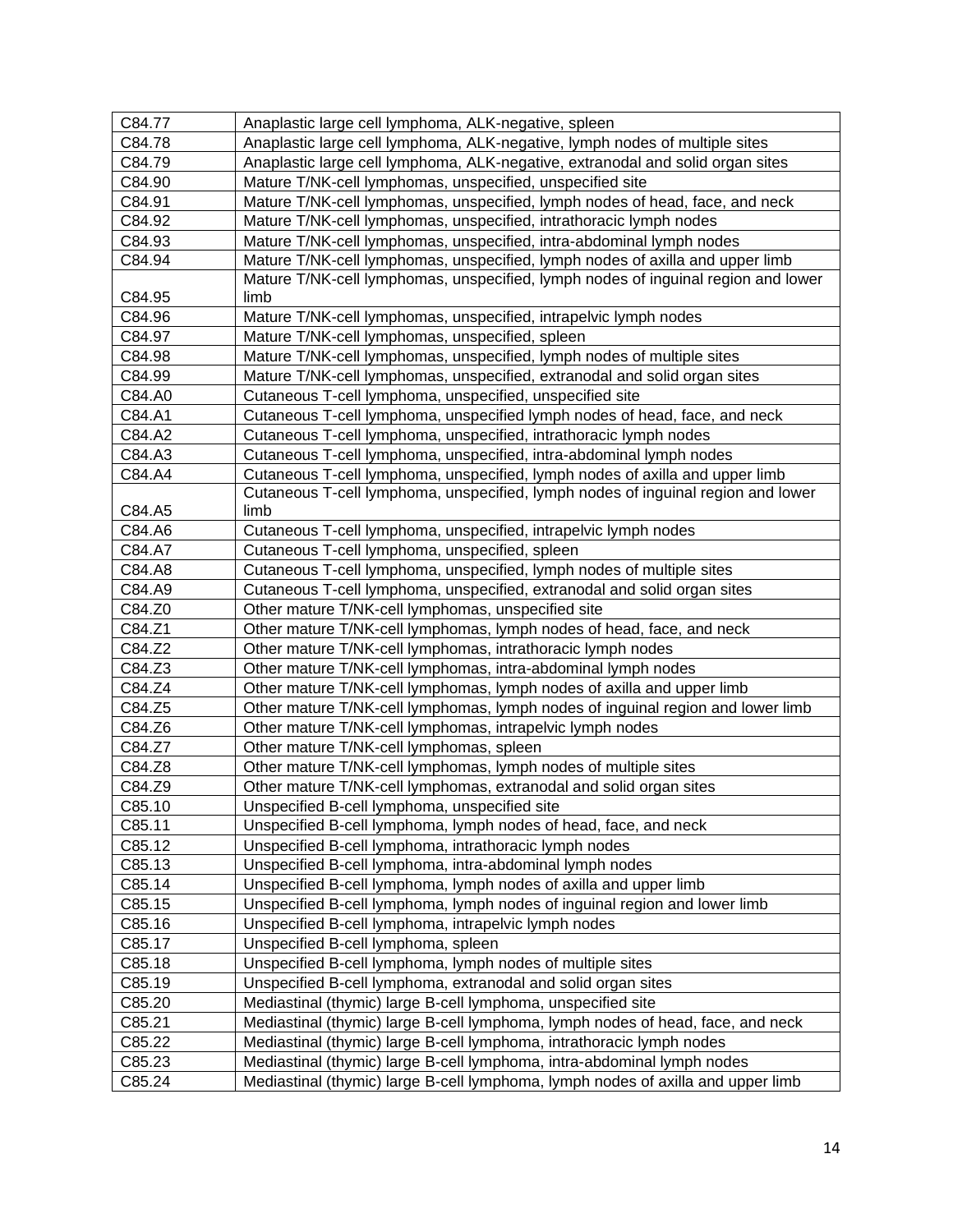|        | Mediastinal (thymic) large B-cell lymphoma, lymph nodes of inguinal region and    |
|--------|-----------------------------------------------------------------------------------|
| C85.25 | lower limb                                                                        |
| C85.26 | Mediastinal (thymic) large B-cell lymphoma, intrapelvic lymph nodes               |
| C85.27 | Mediastinal (thymic) large B-cell lymphoma, spleen                                |
| C85.28 | Mediastinal (thymic) large B-cell lymphoma, lymph nodes of multiple sites         |
| C85.29 | Mediastinal (thymic) large B-cell lymphoma, extranodal and solid organ sites      |
| C85.80 | Other specified types of non-Hodgkin lymphoma, unspecified site                   |
|        | Other specified types of non-Hodgkin lymphoma, lymph nodes of head, face, and     |
| C85.81 | neck                                                                              |
| C85.82 | Other specified types of non-Hodgkin lymphoma, intrathoracic lymph nodes          |
| C85.83 | Other specified types of non-Hodgkin lymphoma, intra-abdominal lymph nodes        |
|        | Other specified types of non-Hodgkin lymphoma, lymph nodes of axilla and upper    |
| C85.84 | limb                                                                              |
|        | Other specified types of non-Hodgkin lymphoma, lymph nodes of inguinal region and |
| C85.85 | lower limb                                                                        |
| C85.86 | Other specified types of non-Hodgkin lymphoma, intrapelvic lymph nodes            |
| C85.87 | Other specified types of non-Hodgkin lymphoma, spleen                             |
| C85.88 | Other specified types of non-Hodgkin lymphoma, lymph nodes of multiple sites      |
| C85.89 | Other specified types of non-Hodgkin lymphoma, extranodal and solid organ sites   |
| C85.90 | Non-Hodgkin lymphoma, unspecified, unspecified site                               |
| C85.91 | Non-Hodgkin lymphoma, unspecified, lymph nodes of head, face, and neck            |
| C85.92 | Non-Hodgkin lymphoma, unspecified, intrathoracic lymph nodes                      |
| C85.93 | Non-Hodgkin lymphoma, unspecified, intra-abdominal lymph nodes                    |
| C85.94 | Non-Hodgkin lymphoma, unspecified, lymph nodes of axilla and upper limb           |
| C85.95 | Non-Hodgkin lymphoma, unspecified, lymph nodes of inguinal region and lower limb  |
| C85.96 | Non-Hodgkin lymphoma, unspecified, intrapelvic lymph nodes                        |
| C85.97 | Non-Hodgkin lymphoma, unspecified, spleen                                         |
| C85.98 | Non-Hodgkin lymphoma, unspecified, lymph nodes of multiple sites                  |
| C85.99 | Non-Hodgkin lymphoma, unspecified, extranodal and solid organ sites               |
| C86.0  | Extranodal NK/T-cell lymphoma, nasal type                                         |
| C86.1  | Hepatosplenic T-cell lymphoma                                                     |
| C86.2  | Enteropathy-type (intestinal) T-cell lymphoma                                     |
| C86.3  | Subcutaneous panniculitis-like T-cell lymphoma                                    |
| C86.4  | Blastic NK-cell lymphoma                                                          |
| C86.5  | Angioimmunoblastic T-cell lymphoma                                                |
| C86.6  | Primary cutaneous CD30-positive T-cell proliferations                             |
| C88.0  | Waldenstr H m macroglobulinemia                                                   |
| C88.2  | Heavy chain disease                                                               |
| C88.3  | Immunoproliferative small intestinal disease                                      |
|        | Extranodal marginal zone B-cell lymphoma of mucosa-associated lymphoid tissue     |
| C88.4  | [MALT-lymphoma]                                                                   |
| C88.8  | Other malignant immunoproliferative diseases                                      |
| C88.9  | Malignant immunoproliferative disease, unspecified                                |
| C90.00 | Multiple myeloma not having achieved remission                                    |
| C90.01 | Multiple myeloma in remission                                                     |
| C90.02 | Multiple myeloma in relapse                                                       |
| C90.10 | Plasma cell leukemia not having achieved remission                                |
| C90.11 | Plasma cell leukemia in remission                                                 |
| C90.12 | Plasma cell leukemia in relapse                                                   |
| C90.20 | Extramedullary plasmacytoma not having achieved remission                         |
| C90.30 | Solitary plasmacytoma not having achieved remission                               |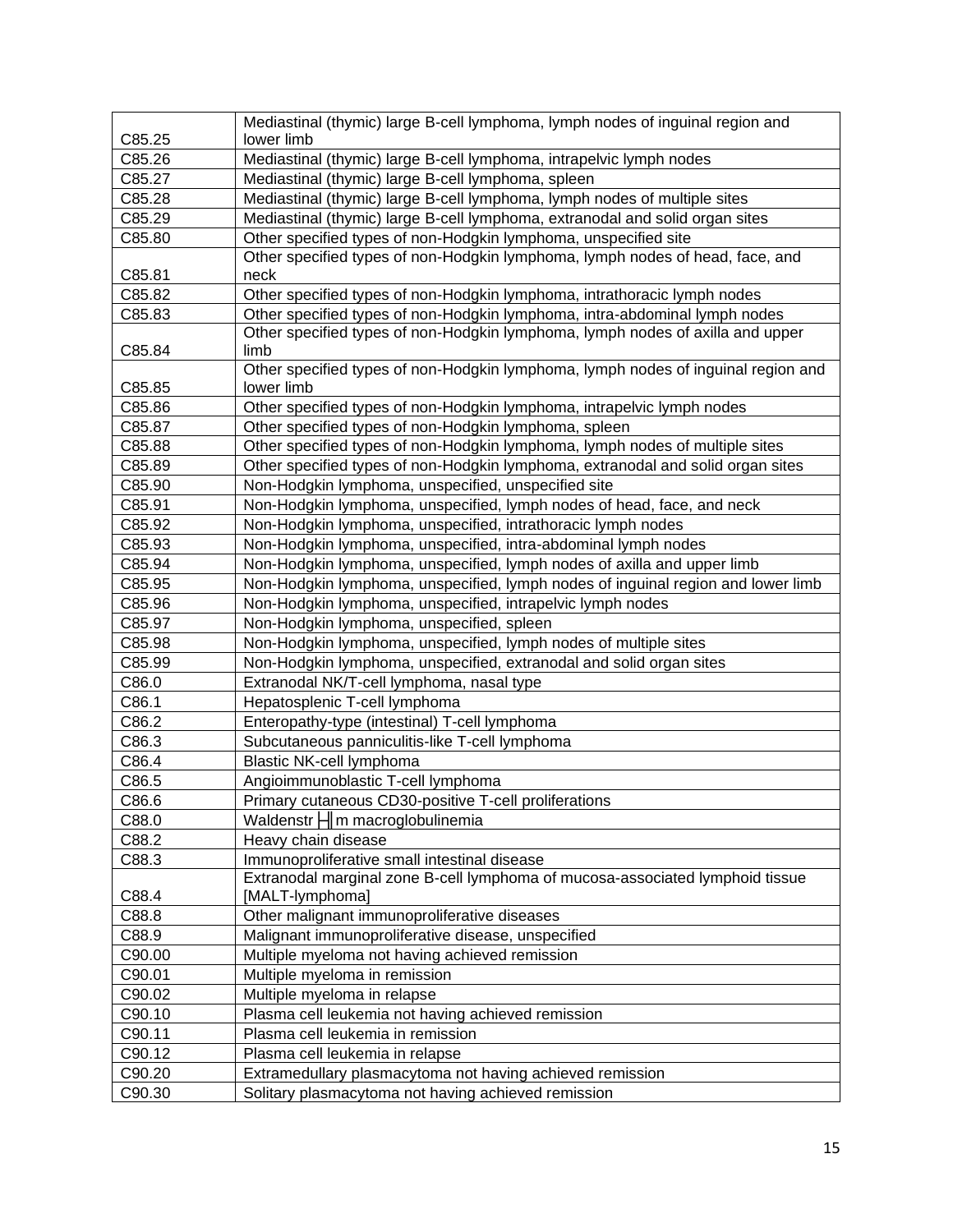| C91.00 | Acute lymphoblastic leukemia not having achieved remission                       |
|--------|----------------------------------------------------------------------------------|
| C91.01 | Acute lymphoblastic leukemia, in remission                                       |
| C91.02 | Acute lymphoblastic leukemia, in relapse                                         |
| C91.10 | Chronic lymphocytic leukemia of B-cell type not having achieved remission        |
| C91.11 | Chronic lymphocytic leukemia of B-cell type in remission                         |
| C91.12 | Chronic lymphocytic leukemia of B-cell type in relapse                           |
| C91.30 | Prolymphocytic leukemia of B-cell type not having achieved remission             |
| C91.31 | Prolymphocytic leukemia of B-cell type, in remission                             |
| C91.32 | Prolymphocytic leukemia of B-cell type, in relapse                               |
| C91.40 | Hairy cell leukemia not having achieved remission                                |
| C91.41 | Hairy cell leukemia, in remission                                                |
| C91.42 | Hairy cell leukemia, in relapse                                                  |
| C91.50 | Adult T-cell lymphoma/leukemia (HTLV-1-associated) not having achieved remission |
| C91.51 | Adult T-cell lymphoma/leukemia (HTLV-1-associated), in remission                 |
| C91.52 | Adult T-cell lymphoma/leukemia (HTLV-1-associated), in relapse                   |
| C91.60 | Prolymphocytic leukemia of T-cell type not having achieved remission             |
| C91.61 | Prolymphocytic leukemia of T-cell type, in remission                             |
| C91.62 | Prolymphocytic leukemia of T-cell type, in relapse                               |
| C91.90 | Lymphoid leukemia, unspecified not having achieved remission                     |
| C91.91 | Lymphoid leukemia, unspecified, in remission                                     |
| C91.92 | Lymphoid leukemia, unspecified, in relapse                                       |
| C91.A0 | Mature B-cell leukemia Burkitt-type not having achieved remission                |
| C91.A1 | Mature B-cell leukemia Burkitt-type, in remission                                |
| C91.A2 | Mature B-cell leukemia Burkitt-type, in relapse                                  |
| C91.Z0 | Other lymphoid leukemia not having achieved remission                            |
| C91.Z1 | Other lymphoid leukemia, in remission                                            |
| C91.Z2 | Other lymphoid leukemia, in relapse                                              |
| C92.00 | Acute myeloblastic leukemia, not having achieved remission                       |
| C92.01 | Acute myeloblastic leukemia, in remission                                        |
| C92.02 | Acute myeloblastic leukemia, in relapse                                          |
| C92.10 | Chronic myeloid leukemia, BCR/ABL-positive, not having achieved remission        |
| C92.11 | Chronic myeloid leukemia, BCR/ABL-positive, in remission                         |
| C92.12 | Chronic myeloid leukemia, BCR/ABL-positive, in relapse                           |
|        | Atypical chronic myeloid leukemia, BCR/ABL-negative, not having achieved         |
| C92.20 | remission                                                                        |
| C92.21 | Atypical chronic myeloid leukemia, BCR/ABL-negative, in remission                |
| C92.22 | Atypical chronic myeloid leukemia, BCR/ABL-negative, in relapse                  |
| C92.30 | Myeloid sarcoma, not having achieved remission                                   |
| C92.31 | Myeloid sarcoma, in remission                                                    |
| C92.32 | Myeloid sarcoma, in relapse                                                      |
| C92.40 | Acute promyelocytic leukemia, not having achieved remission                      |
| C92.41 | Acute promyelocytic leukemia, in remission                                       |
| C92.42 | Acute promyelocytic leukemia, in relapse                                         |
| C92.50 | Acute myelomonocytic leukemia, not having achieved remission                     |
| C92.51 | Acute myelomonocytic leukemia, in remission                                      |
| C92.52 | Acute myelomonocytic leukemia, in relapse                                        |
| C92.60 | Acute myeloid leukemia with 11q23-abnormality not having achieved remission      |
| C92.61 | Acute myeloid leukemia with 11q23-abnormality in remission                       |
| C92.62 | Acute myeloid leukemia with 11q23-abnormality in relapse                         |
| C92.90 | Myeloid leukemia, unspecified, not having achieved remission                     |
| C92.91 | Myeloid leukemia, unspecified in remission                                       |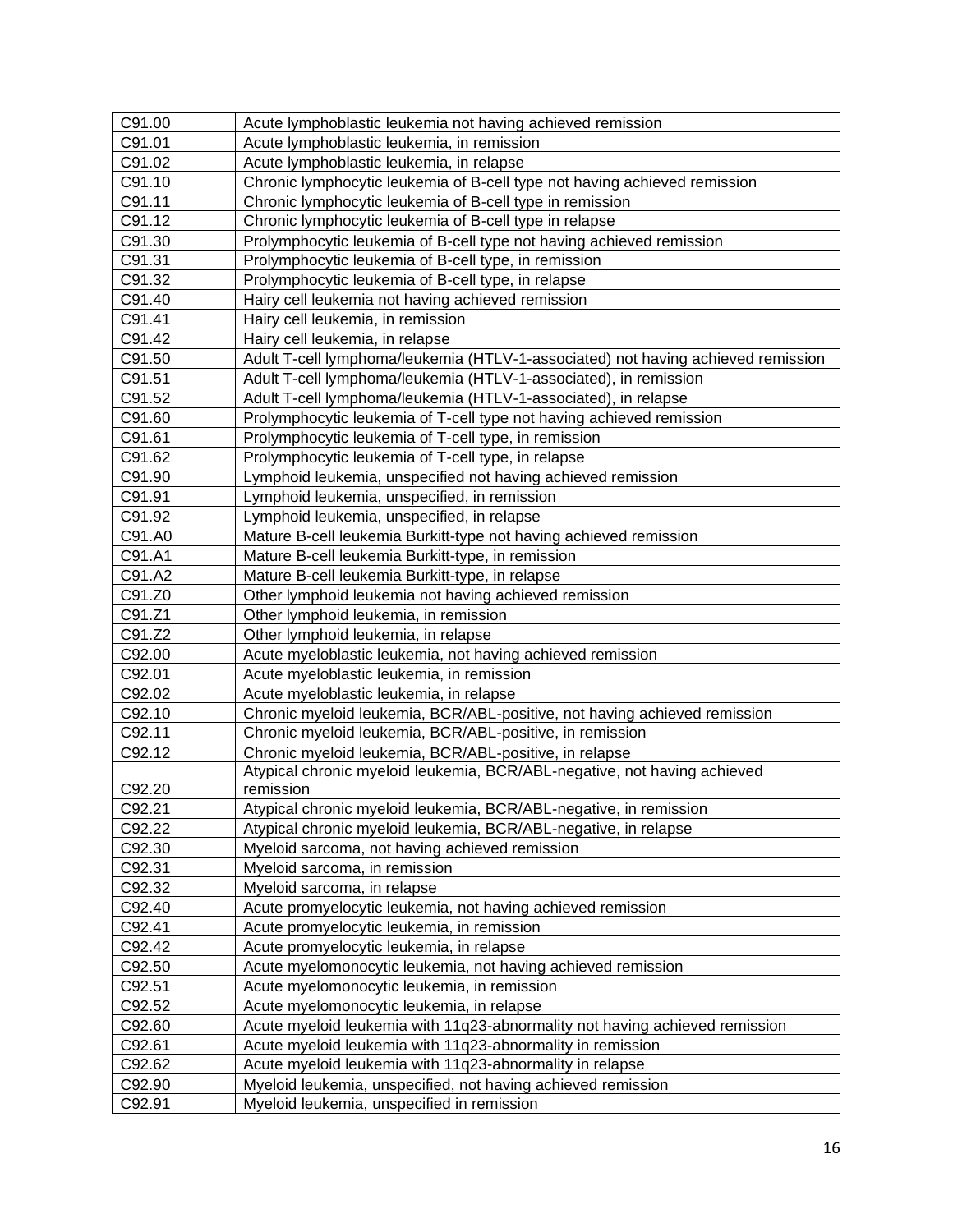| C92.A0<br>Acute myeloid leukemia with multilineage dysplasia, not having achieved remission<br>C92.A1<br>Acute myeloid leukemia with multilineage dysplasia, in remission<br>C92.A2<br>Acute myeloid leukemia with multilineage dysplasia, in relapse<br>C92.Z0<br>Other myeloid leukemia not having achieved remission<br>C92.Z1<br>Other myeloid leukemia, in remission<br>C92.Z2<br>Other myeloid leukemia, in relapse<br>C93.00<br>Acute monoblastic/monocytic leukemia, not having achieved remission<br>C93.01<br>Acute monoblastic/monocytic leukemia, in remission<br>C93.02<br>Acute monoblastic/monocytic leukemia, in relapse<br>C93.10<br>Chronic myelomonocytic leukemia not having achieved remission<br>Chronic myelomonocytic leukemia, in remission<br>C93.11<br>C93.12<br>Chronic myelomonocytic leukemia, in relapse<br>C93.30<br>Juvenile myelomonocytic leukemia, not having achieved remission<br>C93.31<br>Juvenile myelomonocytic leukemia, in remission<br>C93.32<br>Juvenile myelomonocytic leukemia, in relapse<br>C93.90<br>Monocytic leukemia, unspecified, not having achieved remission<br>C93.91<br>Monocytic leukemia, unspecified in remission<br>C93.92<br>Monocytic leukemia, unspecified in relapse<br>C93.Z0<br>Other monocytic leukemia, not having achieved remission<br>C93.Z1<br>Other monocytic leukemia, in remission<br>C93.Z2<br>Other monocytic leukemia, in relapse<br>Acute erythroid leukemia, not having achieved remission<br>C94.00<br>C94.01<br>Acute erythroid leukemia, in remission<br>C94.02<br>Acute erythroid leukemia, in relapse<br>C94.20<br>Acute megakaryoblastic leukemia not having achieved remission<br>C94.21<br>Acute megakaryoblastic leukemia, in remission<br>C94.22<br>Acute megakaryoblastic leukemia, in relapse<br>C94.30<br>Mast cell leukemia not having achieved remission<br>C94.31<br>Mast cell leukemia, in remission<br>C94.32<br>Mast cell leukemia, in relapse<br>C94.40<br>Acute panmyelosis with myelofibrosis not having achieved remission<br>C94.41<br>Acute panmyelosis with myelofibrosis, in remission<br>C94.6<br>Myelodysplastic disease, not classified<br>C94.80<br>Other specified leukemias not having achieved remission<br>C94.81<br>Other specified leukemias, in remission<br>C94.82<br>Other specified leukemias, in relapse<br>Acute leukemia of unspecified cell type not having achieved remission<br>C95.00<br>Acute leukemia of unspecified cell type, in remission<br>C95.01<br>C95.02<br>Acute leukemia of unspecified cell type, in relapse<br>C95.10<br>Chronic leukemia of unspecified cell type not having achieved remission<br>C95.11<br>Chronic leukemia of unspecified cell type, in remission<br>C95.12<br>Chronic leukemia of unspecified cell type, in relapse<br>Leukemia, unspecified not having achieved remission<br>C95.90<br>C95.91<br>Leukemia, unspecified, in remission<br>C95.92<br>Leukemia, unspecified, in relapse<br>Multifocal and multisystemic (disseminated) Langerhans-cell histiocytosis<br>C96.0<br>C96.20<br>Malignant mast cell neoplasm, unspecified<br>C96.21<br>Aggressive systemic mastocytosis<br>C96.22<br>Mast cell sarcoma | C92.92 | Myeloid leukemia, unspecified in relapse |
|---------------------------------------------------------------------------------------------------------------------------------------------------------------------------------------------------------------------------------------------------------------------------------------------------------------------------------------------------------------------------------------------------------------------------------------------------------------------------------------------------------------------------------------------------------------------------------------------------------------------------------------------------------------------------------------------------------------------------------------------------------------------------------------------------------------------------------------------------------------------------------------------------------------------------------------------------------------------------------------------------------------------------------------------------------------------------------------------------------------------------------------------------------------------------------------------------------------------------------------------------------------------------------------------------------------------------------------------------------------------------------------------------------------------------------------------------------------------------------------------------------------------------------------------------------------------------------------------------------------------------------------------------------------------------------------------------------------------------------------------------------------------------------------------------------------------------------------------------------------------------------------------------------------------------------------------------------------------------------------------------------------------------------------------------------------------------------------------------------------------------------------------------------------------------------------------------------------------------------------------------------------------------------------------------------------------------------------------------------------------------------------------------------------------------------------------------------------------------------------------------------------------------------------------------------------------------------------------------------------------------------------------------------------------------------------------------------------------------------------------------------------------------------------------------------------------------------------------------------------------------------------------------------------------------------------------------------------------------------------------------------------------------------------------------------------------------------------------------------------------------------------------------------------------------------------|--------|------------------------------------------|
|                                                                                                                                                                                                                                                                                                                                                                                                                                                                                                                                                                                                                                                                                                                                                                                                                                                                                                                                                                                                                                                                                                                                                                                                                                                                                                                                                                                                                                                                                                                                                                                                                                                                                                                                                                                                                                                                                                                                                                                                                                                                                                                                                                                                                                                                                                                                                                                                                                                                                                                                                                                                                                                                                                                                                                                                                                                                                                                                                                                                                                                                                                                                                                                       |        |                                          |
|                                                                                                                                                                                                                                                                                                                                                                                                                                                                                                                                                                                                                                                                                                                                                                                                                                                                                                                                                                                                                                                                                                                                                                                                                                                                                                                                                                                                                                                                                                                                                                                                                                                                                                                                                                                                                                                                                                                                                                                                                                                                                                                                                                                                                                                                                                                                                                                                                                                                                                                                                                                                                                                                                                                                                                                                                                                                                                                                                                                                                                                                                                                                                                                       |        |                                          |
|                                                                                                                                                                                                                                                                                                                                                                                                                                                                                                                                                                                                                                                                                                                                                                                                                                                                                                                                                                                                                                                                                                                                                                                                                                                                                                                                                                                                                                                                                                                                                                                                                                                                                                                                                                                                                                                                                                                                                                                                                                                                                                                                                                                                                                                                                                                                                                                                                                                                                                                                                                                                                                                                                                                                                                                                                                                                                                                                                                                                                                                                                                                                                                                       |        |                                          |
|                                                                                                                                                                                                                                                                                                                                                                                                                                                                                                                                                                                                                                                                                                                                                                                                                                                                                                                                                                                                                                                                                                                                                                                                                                                                                                                                                                                                                                                                                                                                                                                                                                                                                                                                                                                                                                                                                                                                                                                                                                                                                                                                                                                                                                                                                                                                                                                                                                                                                                                                                                                                                                                                                                                                                                                                                                                                                                                                                                                                                                                                                                                                                                                       |        |                                          |
|                                                                                                                                                                                                                                                                                                                                                                                                                                                                                                                                                                                                                                                                                                                                                                                                                                                                                                                                                                                                                                                                                                                                                                                                                                                                                                                                                                                                                                                                                                                                                                                                                                                                                                                                                                                                                                                                                                                                                                                                                                                                                                                                                                                                                                                                                                                                                                                                                                                                                                                                                                                                                                                                                                                                                                                                                                                                                                                                                                                                                                                                                                                                                                                       |        |                                          |
|                                                                                                                                                                                                                                                                                                                                                                                                                                                                                                                                                                                                                                                                                                                                                                                                                                                                                                                                                                                                                                                                                                                                                                                                                                                                                                                                                                                                                                                                                                                                                                                                                                                                                                                                                                                                                                                                                                                                                                                                                                                                                                                                                                                                                                                                                                                                                                                                                                                                                                                                                                                                                                                                                                                                                                                                                                                                                                                                                                                                                                                                                                                                                                                       |        |                                          |
|                                                                                                                                                                                                                                                                                                                                                                                                                                                                                                                                                                                                                                                                                                                                                                                                                                                                                                                                                                                                                                                                                                                                                                                                                                                                                                                                                                                                                                                                                                                                                                                                                                                                                                                                                                                                                                                                                                                                                                                                                                                                                                                                                                                                                                                                                                                                                                                                                                                                                                                                                                                                                                                                                                                                                                                                                                                                                                                                                                                                                                                                                                                                                                                       |        |                                          |
|                                                                                                                                                                                                                                                                                                                                                                                                                                                                                                                                                                                                                                                                                                                                                                                                                                                                                                                                                                                                                                                                                                                                                                                                                                                                                                                                                                                                                                                                                                                                                                                                                                                                                                                                                                                                                                                                                                                                                                                                                                                                                                                                                                                                                                                                                                                                                                                                                                                                                                                                                                                                                                                                                                                                                                                                                                                                                                                                                                                                                                                                                                                                                                                       |        |                                          |
|                                                                                                                                                                                                                                                                                                                                                                                                                                                                                                                                                                                                                                                                                                                                                                                                                                                                                                                                                                                                                                                                                                                                                                                                                                                                                                                                                                                                                                                                                                                                                                                                                                                                                                                                                                                                                                                                                                                                                                                                                                                                                                                                                                                                                                                                                                                                                                                                                                                                                                                                                                                                                                                                                                                                                                                                                                                                                                                                                                                                                                                                                                                                                                                       |        |                                          |
|                                                                                                                                                                                                                                                                                                                                                                                                                                                                                                                                                                                                                                                                                                                                                                                                                                                                                                                                                                                                                                                                                                                                                                                                                                                                                                                                                                                                                                                                                                                                                                                                                                                                                                                                                                                                                                                                                                                                                                                                                                                                                                                                                                                                                                                                                                                                                                                                                                                                                                                                                                                                                                                                                                                                                                                                                                                                                                                                                                                                                                                                                                                                                                                       |        |                                          |
|                                                                                                                                                                                                                                                                                                                                                                                                                                                                                                                                                                                                                                                                                                                                                                                                                                                                                                                                                                                                                                                                                                                                                                                                                                                                                                                                                                                                                                                                                                                                                                                                                                                                                                                                                                                                                                                                                                                                                                                                                                                                                                                                                                                                                                                                                                                                                                                                                                                                                                                                                                                                                                                                                                                                                                                                                                                                                                                                                                                                                                                                                                                                                                                       |        |                                          |
|                                                                                                                                                                                                                                                                                                                                                                                                                                                                                                                                                                                                                                                                                                                                                                                                                                                                                                                                                                                                                                                                                                                                                                                                                                                                                                                                                                                                                                                                                                                                                                                                                                                                                                                                                                                                                                                                                                                                                                                                                                                                                                                                                                                                                                                                                                                                                                                                                                                                                                                                                                                                                                                                                                                                                                                                                                                                                                                                                                                                                                                                                                                                                                                       |        |                                          |
|                                                                                                                                                                                                                                                                                                                                                                                                                                                                                                                                                                                                                                                                                                                                                                                                                                                                                                                                                                                                                                                                                                                                                                                                                                                                                                                                                                                                                                                                                                                                                                                                                                                                                                                                                                                                                                                                                                                                                                                                                                                                                                                                                                                                                                                                                                                                                                                                                                                                                                                                                                                                                                                                                                                                                                                                                                                                                                                                                                                                                                                                                                                                                                                       |        |                                          |
|                                                                                                                                                                                                                                                                                                                                                                                                                                                                                                                                                                                                                                                                                                                                                                                                                                                                                                                                                                                                                                                                                                                                                                                                                                                                                                                                                                                                                                                                                                                                                                                                                                                                                                                                                                                                                                                                                                                                                                                                                                                                                                                                                                                                                                                                                                                                                                                                                                                                                                                                                                                                                                                                                                                                                                                                                                                                                                                                                                                                                                                                                                                                                                                       |        |                                          |
|                                                                                                                                                                                                                                                                                                                                                                                                                                                                                                                                                                                                                                                                                                                                                                                                                                                                                                                                                                                                                                                                                                                                                                                                                                                                                                                                                                                                                                                                                                                                                                                                                                                                                                                                                                                                                                                                                                                                                                                                                                                                                                                                                                                                                                                                                                                                                                                                                                                                                                                                                                                                                                                                                                                                                                                                                                                                                                                                                                                                                                                                                                                                                                                       |        |                                          |
|                                                                                                                                                                                                                                                                                                                                                                                                                                                                                                                                                                                                                                                                                                                                                                                                                                                                                                                                                                                                                                                                                                                                                                                                                                                                                                                                                                                                                                                                                                                                                                                                                                                                                                                                                                                                                                                                                                                                                                                                                                                                                                                                                                                                                                                                                                                                                                                                                                                                                                                                                                                                                                                                                                                                                                                                                                                                                                                                                                                                                                                                                                                                                                                       |        |                                          |
|                                                                                                                                                                                                                                                                                                                                                                                                                                                                                                                                                                                                                                                                                                                                                                                                                                                                                                                                                                                                                                                                                                                                                                                                                                                                                                                                                                                                                                                                                                                                                                                                                                                                                                                                                                                                                                                                                                                                                                                                                                                                                                                                                                                                                                                                                                                                                                                                                                                                                                                                                                                                                                                                                                                                                                                                                                                                                                                                                                                                                                                                                                                                                                                       |        |                                          |
|                                                                                                                                                                                                                                                                                                                                                                                                                                                                                                                                                                                                                                                                                                                                                                                                                                                                                                                                                                                                                                                                                                                                                                                                                                                                                                                                                                                                                                                                                                                                                                                                                                                                                                                                                                                                                                                                                                                                                                                                                                                                                                                                                                                                                                                                                                                                                                                                                                                                                                                                                                                                                                                                                                                                                                                                                                                                                                                                                                                                                                                                                                                                                                                       |        |                                          |
|                                                                                                                                                                                                                                                                                                                                                                                                                                                                                                                                                                                                                                                                                                                                                                                                                                                                                                                                                                                                                                                                                                                                                                                                                                                                                                                                                                                                                                                                                                                                                                                                                                                                                                                                                                                                                                                                                                                                                                                                                                                                                                                                                                                                                                                                                                                                                                                                                                                                                                                                                                                                                                                                                                                                                                                                                                                                                                                                                                                                                                                                                                                                                                                       |        |                                          |
|                                                                                                                                                                                                                                                                                                                                                                                                                                                                                                                                                                                                                                                                                                                                                                                                                                                                                                                                                                                                                                                                                                                                                                                                                                                                                                                                                                                                                                                                                                                                                                                                                                                                                                                                                                                                                                                                                                                                                                                                                                                                                                                                                                                                                                                                                                                                                                                                                                                                                                                                                                                                                                                                                                                                                                                                                                                                                                                                                                                                                                                                                                                                                                                       |        |                                          |
|                                                                                                                                                                                                                                                                                                                                                                                                                                                                                                                                                                                                                                                                                                                                                                                                                                                                                                                                                                                                                                                                                                                                                                                                                                                                                                                                                                                                                                                                                                                                                                                                                                                                                                                                                                                                                                                                                                                                                                                                                                                                                                                                                                                                                                                                                                                                                                                                                                                                                                                                                                                                                                                                                                                                                                                                                                                                                                                                                                                                                                                                                                                                                                                       |        |                                          |
|                                                                                                                                                                                                                                                                                                                                                                                                                                                                                                                                                                                                                                                                                                                                                                                                                                                                                                                                                                                                                                                                                                                                                                                                                                                                                                                                                                                                                                                                                                                                                                                                                                                                                                                                                                                                                                                                                                                                                                                                                                                                                                                                                                                                                                                                                                                                                                                                                                                                                                                                                                                                                                                                                                                                                                                                                                                                                                                                                                                                                                                                                                                                                                                       |        |                                          |
|                                                                                                                                                                                                                                                                                                                                                                                                                                                                                                                                                                                                                                                                                                                                                                                                                                                                                                                                                                                                                                                                                                                                                                                                                                                                                                                                                                                                                                                                                                                                                                                                                                                                                                                                                                                                                                                                                                                                                                                                                                                                                                                                                                                                                                                                                                                                                                                                                                                                                                                                                                                                                                                                                                                                                                                                                                                                                                                                                                                                                                                                                                                                                                                       |        |                                          |
|                                                                                                                                                                                                                                                                                                                                                                                                                                                                                                                                                                                                                                                                                                                                                                                                                                                                                                                                                                                                                                                                                                                                                                                                                                                                                                                                                                                                                                                                                                                                                                                                                                                                                                                                                                                                                                                                                                                                                                                                                                                                                                                                                                                                                                                                                                                                                                                                                                                                                                                                                                                                                                                                                                                                                                                                                                                                                                                                                                                                                                                                                                                                                                                       |        |                                          |
|                                                                                                                                                                                                                                                                                                                                                                                                                                                                                                                                                                                                                                                                                                                                                                                                                                                                                                                                                                                                                                                                                                                                                                                                                                                                                                                                                                                                                                                                                                                                                                                                                                                                                                                                                                                                                                                                                                                                                                                                                                                                                                                                                                                                                                                                                                                                                                                                                                                                                                                                                                                                                                                                                                                                                                                                                                                                                                                                                                                                                                                                                                                                                                                       |        |                                          |
|                                                                                                                                                                                                                                                                                                                                                                                                                                                                                                                                                                                                                                                                                                                                                                                                                                                                                                                                                                                                                                                                                                                                                                                                                                                                                                                                                                                                                                                                                                                                                                                                                                                                                                                                                                                                                                                                                                                                                                                                                                                                                                                                                                                                                                                                                                                                                                                                                                                                                                                                                                                                                                                                                                                                                                                                                                                                                                                                                                                                                                                                                                                                                                                       |        |                                          |
|                                                                                                                                                                                                                                                                                                                                                                                                                                                                                                                                                                                                                                                                                                                                                                                                                                                                                                                                                                                                                                                                                                                                                                                                                                                                                                                                                                                                                                                                                                                                                                                                                                                                                                                                                                                                                                                                                                                                                                                                                                                                                                                                                                                                                                                                                                                                                                                                                                                                                                                                                                                                                                                                                                                                                                                                                                                                                                                                                                                                                                                                                                                                                                                       |        |                                          |
|                                                                                                                                                                                                                                                                                                                                                                                                                                                                                                                                                                                                                                                                                                                                                                                                                                                                                                                                                                                                                                                                                                                                                                                                                                                                                                                                                                                                                                                                                                                                                                                                                                                                                                                                                                                                                                                                                                                                                                                                                                                                                                                                                                                                                                                                                                                                                                                                                                                                                                                                                                                                                                                                                                                                                                                                                                                                                                                                                                                                                                                                                                                                                                                       |        |                                          |
|                                                                                                                                                                                                                                                                                                                                                                                                                                                                                                                                                                                                                                                                                                                                                                                                                                                                                                                                                                                                                                                                                                                                                                                                                                                                                                                                                                                                                                                                                                                                                                                                                                                                                                                                                                                                                                                                                                                                                                                                                                                                                                                                                                                                                                                                                                                                                                                                                                                                                                                                                                                                                                                                                                                                                                                                                                                                                                                                                                                                                                                                                                                                                                                       |        |                                          |
|                                                                                                                                                                                                                                                                                                                                                                                                                                                                                                                                                                                                                                                                                                                                                                                                                                                                                                                                                                                                                                                                                                                                                                                                                                                                                                                                                                                                                                                                                                                                                                                                                                                                                                                                                                                                                                                                                                                                                                                                                                                                                                                                                                                                                                                                                                                                                                                                                                                                                                                                                                                                                                                                                                                                                                                                                                                                                                                                                                                                                                                                                                                                                                                       |        |                                          |
|                                                                                                                                                                                                                                                                                                                                                                                                                                                                                                                                                                                                                                                                                                                                                                                                                                                                                                                                                                                                                                                                                                                                                                                                                                                                                                                                                                                                                                                                                                                                                                                                                                                                                                                                                                                                                                                                                                                                                                                                                                                                                                                                                                                                                                                                                                                                                                                                                                                                                                                                                                                                                                                                                                                                                                                                                                                                                                                                                                                                                                                                                                                                                                                       |        |                                          |
|                                                                                                                                                                                                                                                                                                                                                                                                                                                                                                                                                                                                                                                                                                                                                                                                                                                                                                                                                                                                                                                                                                                                                                                                                                                                                                                                                                                                                                                                                                                                                                                                                                                                                                                                                                                                                                                                                                                                                                                                                                                                                                                                                                                                                                                                                                                                                                                                                                                                                                                                                                                                                                                                                                                                                                                                                                                                                                                                                                                                                                                                                                                                                                                       |        |                                          |
|                                                                                                                                                                                                                                                                                                                                                                                                                                                                                                                                                                                                                                                                                                                                                                                                                                                                                                                                                                                                                                                                                                                                                                                                                                                                                                                                                                                                                                                                                                                                                                                                                                                                                                                                                                                                                                                                                                                                                                                                                                                                                                                                                                                                                                                                                                                                                                                                                                                                                                                                                                                                                                                                                                                                                                                                                                                                                                                                                                                                                                                                                                                                                                                       |        |                                          |
|                                                                                                                                                                                                                                                                                                                                                                                                                                                                                                                                                                                                                                                                                                                                                                                                                                                                                                                                                                                                                                                                                                                                                                                                                                                                                                                                                                                                                                                                                                                                                                                                                                                                                                                                                                                                                                                                                                                                                                                                                                                                                                                                                                                                                                                                                                                                                                                                                                                                                                                                                                                                                                                                                                                                                                                                                                                                                                                                                                                                                                                                                                                                                                                       |        |                                          |
|                                                                                                                                                                                                                                                                                                                                                                                                                                                                                                                                                                                                                                                                                                                                                                                                                                                                                                                                                                                                                                                                                                                                                                                                                                                                                                                                                                                                                                                                                                                                                                                                                                                                                                                                                                                                                                                                                                                                                                                                                                                                                                                                                                                                                                                                                                                                                                                                                                                                                                                                                                                                                                                                                                                                                                                                                                                                                                                                                                                                                                                                                                                                                                                       |        |                                          |
|                                                                                                                                                                                                                                                                                                                                                                                                                                                                                                                                                                                                                                                                                                                                                                                                                                                                                                                                                                                                                                                                                                                                                                                                                                                                                                                                                                                                                                                                                                                                                                                                                                                                                                                                                                                                                                                                                                                                                                                                                                                                                                                                                                                                                                                                                                                                                                                                                                                                                                                                                                                                                                                                                                                                                                                                                                                                                                                                                                                                                                                                                                                                                                                       |        |                                          |
|                                                                                                                                                                                                                                                                                                                                                                                                                                                                                                                                                                                                                                                                                                                                                                                                                                                                                                                                                                                                                                                                                                                                                                                                                                                                                                                                                                                                                                                                                                                                                                                                                                                                                                                                                                                                                                                                                                                                                                                                                                                                                                                                                                                                                                                                                                                                                                                                                                                                                                                                                                                                                                                                                                                                                                                                                                                                                                                                                                                                                                                                                                                                                                                       |        |                                          |
|                                                                                                                                                                                                                                                                                                                                                                                                                                                                                                                                                                                                                                                                                                                                                                                                                                                                                                                                                                                                                                                                                                                                                                                                                                                                                                                                                                                                                                                                                                                                                                                                                                                                                                                                                                                                                                                                                                                                                                                                                                                                                                                                                                                                                                                                                                                                                                                                                                                                                                                                                                                                                                                                                                                                                                                                                                                                                                                                                                                                                                                                                                                                                                                       |        |                                          |
|                                                                                                                                                                                                                                                                                                                                                                                                                                                                                                                                                                                                                                                                                                                                                                                                                                                                                                                                                                                                                                                                                                                                                                                                                                                                                                                                                                                                                                                                                                                                                                                                                                                                                                                                                                                                                                                                                                                                                                                                                                                                                                                                                                                                                                                                                                                                                                                                                                                                                                                                                                                                                                                                                                                                                                                                                                                                                                                                                                                                                                                                                                                                                                                       |        |                                          |
|                                                                                                                                                                                                                                                                                                                                                                                                                                                                                                                                                                                                                                                                                                                                                                                                                                                                                                                                                                                                                                                                                                                                                                                                                                                                                                                                                                                                                                                                                                                                                                                                                                                                                                                                                                                                                                                                                                                                                                                                                                                                                                                                                                                                                                                                                                                                                                                                                                                                                                                                                                                                                                                                                                                                                                                                                                                                                                                                                                                                                                                                                                                                                                                       |        |                                          |
|                                                                                                                                                                                                                                                                                                                                                                                                                                                                                                                                                                                                                                                                                                                                                                                                                                                                                                                                                                                                                                                                                                                                                                                                                                                                                                                                                                                                                                                                                                                                                                                                                                                                                                                                                                                                                                                                                                                                                                                                                                                                                                                                                                                                                                                                                                                                                                                                                                                                                                                                                                                                                                                                                                                                                                                                                                                                                                                                                                                                                                                                                                                                                                                       |        |                                          |
|                                                                                                                                                                                                                                                                                                                                                                                                                                                                                                                                                                                                                                                                                                                                                                                                                                                                                                                                                                                                                                                                                                                                                                                                                                                                                                                                                                                                                                                                                                                                                                                                                                                                                                                                                                                                                                                                                                                                                                                                                                                                                                                                                                                                                                                                                                                                                                                                                                                                                                                                                                                                                                                                                                                                                                                                                                                                                                                                                                                                                                                                                                                                                                                       |        |                                          |
|                                                                                                                                                                                                                                                                                                                                                                                                                                                                                                                                                                                                                                                                                                                                                                                                                                                                                                                                                                                                                                                                                                                                                                                                                                                                                                                                                                                                                                                                                                                                                                                                                                                                                                                                                                                                                                                                                                                                                                                                                                                                                                                                                                                                                                                                                                                                                                                                                                                                                                                                                                                                                                                                                                                                                                                                                                                                                                                                                                                                                                                                                                                                                                                       |        |                                          |
|                                                                                                                                                                                                                                                                                                                                                                                                                                                                                                                                                                                                                                                                                                                                                                                                                                                                                                                                                                                                                                                                                                                                                                                                                                                                                                                                                                                                                                                                                                                                                                                                                                                                                                                                                                                                                                                                                                                                                                                                                                                                                                                                                                                                                                                                                                                                                                                                                                                                                                                                                                                                                                                                                                                                                                                                                                                                                                                                                                                                                                                                                                                                                                                       |        |                                          |
|                                                                                                                                                                                                                                                                                                                                                                                                                                                                                                                                                                                                                                                                                                                                                                                                                                                                                                                                                                                                                                                                                                                                                                                                                                                                                                                                                                                                                                                                                                                                                                                                                                                                                                                                                                                                                                                                                                                                                                                                                                                                                                                                                                                                                                                                                                                                                                                                                                                                                                                                                                                                                                                                                                                                                                                                                                                                                                                                                                                                                                                                                                                                                                                       |        |                                          |
|                                                                                                                                                                                                                                                                                                                                                                                                                                                                                                                                                                                                                                                                                                                                                                                                                                                                                                                                                                                                                                                                                                                                                                                                                                                                                                                                                                                                                                                                                                                                                                                                                                                                                                                                                                                                                                                                                                                                                                                                                                                                                                                                                                                                                                                                                                                                                                                                                                                                                                                                                                                                                                                                                                                                                                                                                                                                                                                                                                                                                                                                                                                                                                                       |        |                                          |
|                                                                                                                                                                                                                                                                                                                                                                                                                                                                                                                                                                                                                                                                                                                                                                                                                                                                                                                                                                                                                                                                                                                                                                                                                                                                                                                                                                                                                                                                                                                                                                                                                                                                                                                                                                                                                                                                                                                                                                                                                                                                                                                                                                                                                                                                                                                                                                                                                                                                                                                                                                                                                                                                                                                                                                                                                                                                                                                                                                                                                                                                                                                                                                                       |        |                                          |
|                                                                                                                                                                                                                                                                                                                                                                                                                                                                                                                                                                                                                                                                                                                                                                                                                                                                                                                                                                                                                                                                                                                                                                                                                                                                                                                                                                                                                                                                                                                                                                                                                                                                                                                                                                                                                                                                                                                                                                                                                                                                                                                                                                                                                                                                                                                                                                                                                                                                                                                                                                                                                                                                                                                                                                                                                                                                                                                                                                                                                                                                                                                                                                                       |        |                                          |
|                                                                                                                                                                                                                                                                                                                                                                                                                                                                                                                                                                                                                                                                                                                                                                                                                                                                                                                                                                                                                                                                                                                                                                                                                                                                                                                                                                                                                                                                                                                                                                                                                                                                                                                                                                                                                                                                                                                                                                                                                                                                                                                                                                                                                                                                                                                                                                                                                                                                                                                                                                                                                                                                                                                                                                                                                                                                                                                                                                                                                                                                                                                                                                                       |        |                                          |
|                                                                                                                                                                                                                                                                                                                                                                                                                                                                                                                                                                                                                                                                                                                                                                                                                                                                                                                                                                                                                                                                                                                                                                                                                                                                                                                                                                                                                                                                                                                                                                                                                                                                                                                                                                                                                                                                                                                                                                                                                                                                                                                                                                                                                                                                                                                                                                                                                                                                                                                                                                                                                                                                                                                                                                                                                                                                                                                                                                                                                                                                                                                                                                                       | C96.29 | Other malignant mast cell neoplasm       |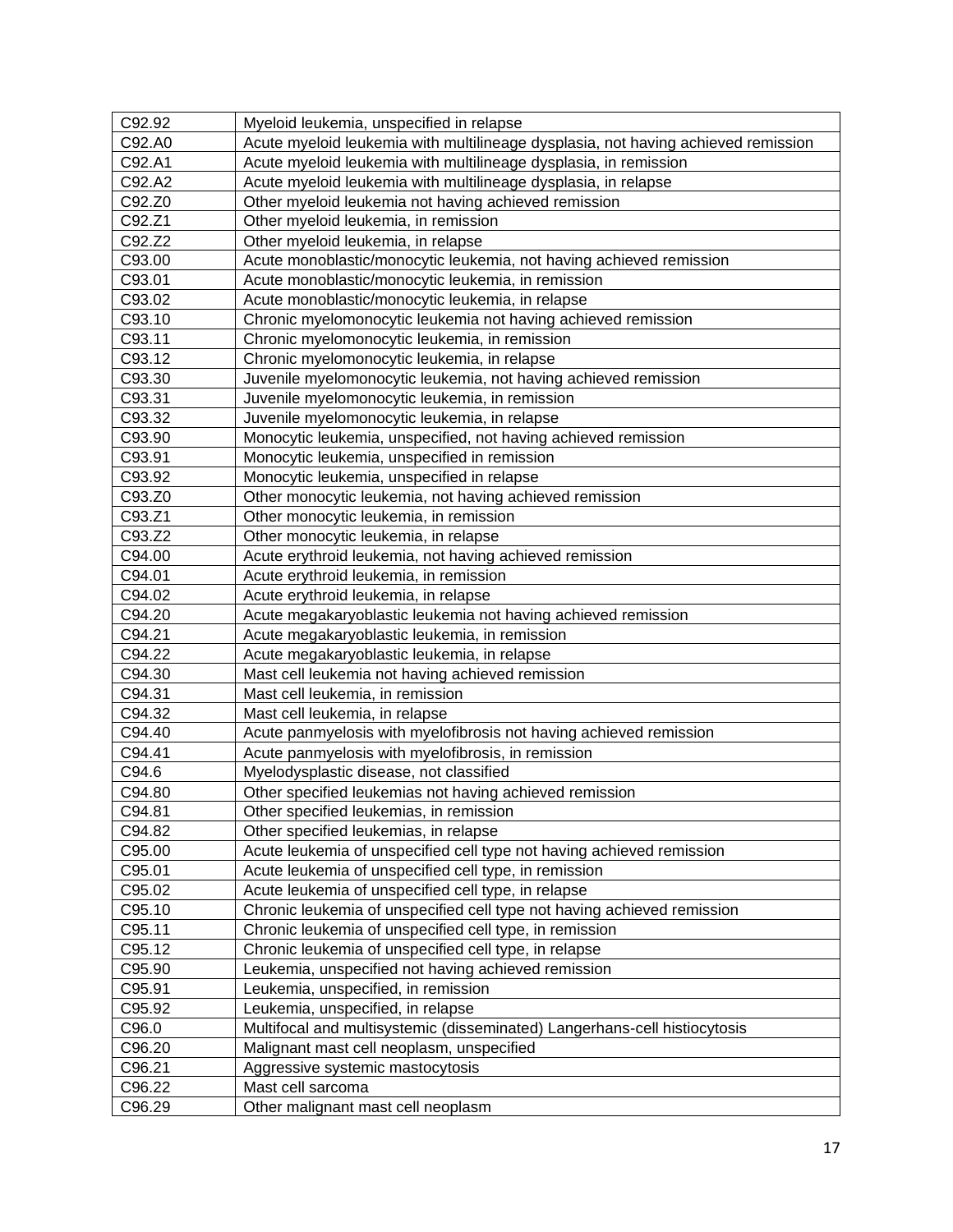| C96.4   | Sarcoma of dendritic cells (accessory cells)                                      |
|---------|-----------------------------------------------------------------------------------|
| C96.5   | Multifocal and unisystemic Langerhans-cell histiocytosis                          |
| C96.6   | Unifocal Langerhans-cell histiocytosis                                            |
| C96.9   | Malignant neoplasm of lymphoid, hematopoietic and related tissue, unspecified     |
| C96.A   | Histiocytic sarcoma                                                               |
| C96.Z   | Other specified malignant neoplasms of lymphoid, hematopoietic and related tissue |
| D12.0   | Benign neoplasm of cecum                                                          |
| D12.1   | Benign neoplasm of appendix                                                       |
| D12.2   | Benign neoplasm of ascending colon                                                |
| D12.3   | Benign neoplasm of transverse colon                                               |
| D12.4   | Benign neoplasm of descending colon                                               |
| D12.5   | Benign neoplasm of sigmoid colon                                                  |
| D12.6   | Benign neoplasm of colon, unspecified                                             |
| D13.9   | Benign neoplasm of ill-defined sites within the digestive system                  |
| D14.30  | Benign neoplasm of unspecified bronchus and lung                                  |
| D14.31  | Benign neoplasm of right bronchus and lung                                        |
| D14.32  | Benign neoplasm of left bronchus and lung                                         |
| D21.9   | Benign neoplasm of connective and other soft tissue, unspecified                  |
| D36.0   | Benign neoplasm of lymph nodes                                                    |
| D36.10  | Benign neoplasm of peripheral nerves and autonomic nervous system, unspecified    |
|         | Benign neoplasm of peripheral nerves and autonomic nervous system of face, head,  |
| D36.11  | and neck                                                                          |
|         | Benign neoplasm of peripheral nerves and autonomic nervous system, upper limb,    |
| D36.12  | including shoulder                                                                |
|         | Benign neoplasm of peripheral nerves and autonomic nervous system of lower limb,  |
| D36.13  | including hip                                                                     |
| D36.14  | Benign neoplasm of peripheral nerves and autonomic nervous system of thorax       |
| D36.15  | Benign neoplasm of peripheral nerves and autonomic nervous system of abdomen      |
| D36.16  | Benign neoplasm of peripheral nerves and autonomic nervous system of pelvis       |
|         | Benign neoplasm of peripheral nerves and autonomic nervous system of trunk,       |
| D36.17  | unspecified                                                                       |
| D37.030 | Neoplasm of uncertain behavior of the parotid salivary glands                     |
| D37.031 | Neoplasm of uncertain behavior of the sublingual salivary glands                  |
| D37.032 | Neoplasm of uncertain behavior of the submandibular salivary glands               |
| D37.039 | Neoplasm of uncertain behavior of the major salivary glands, unspecified          |
| D37.1   | Neoplasm of uncertain behavior of stomach                                         |
| D37.2   | Neoplasm of uncertain behavior of small intestine                                 |
| D37.3   | Neoplasm of uncertain behavior of appendix                                        |
| D37.4   | Neoplasm of uncertain behavior of colon                                           |
| D37.5   | Neoplasm of uncertain behavior of rectum                                          |
| D37.6   | Neoplasm of uncertain behavior of liver, gallbladder and bile ducts               |
| D38.0   | Neoplasm of uncertain behavior of larynx                                          |
| D38.1   | Neoplasm of uncertain behavior of trachea, bronchus and lung                      |
| D38.2   | Neoplasm of uncertain behavior of pleura                                          |
| D38.3   | Neoplasm of uncertain behavior of mediastinum                                     |
| D38.4   | Neoplasm of uncertain behavior of thymus                                          |
| D39.10  | Neoplasm of uncertain behavior of unspecified ovary                               |
| D39.11  | Neoplasm of uncertain behavior of right ovary                                     |
| D39.12  | Neoplasm of uncertain behavior of left ovary                                      |
| D39.2   | Neoplasm of uncertain behavior of placenta                                        |
| D45     | Polycythemia vera                                                                 |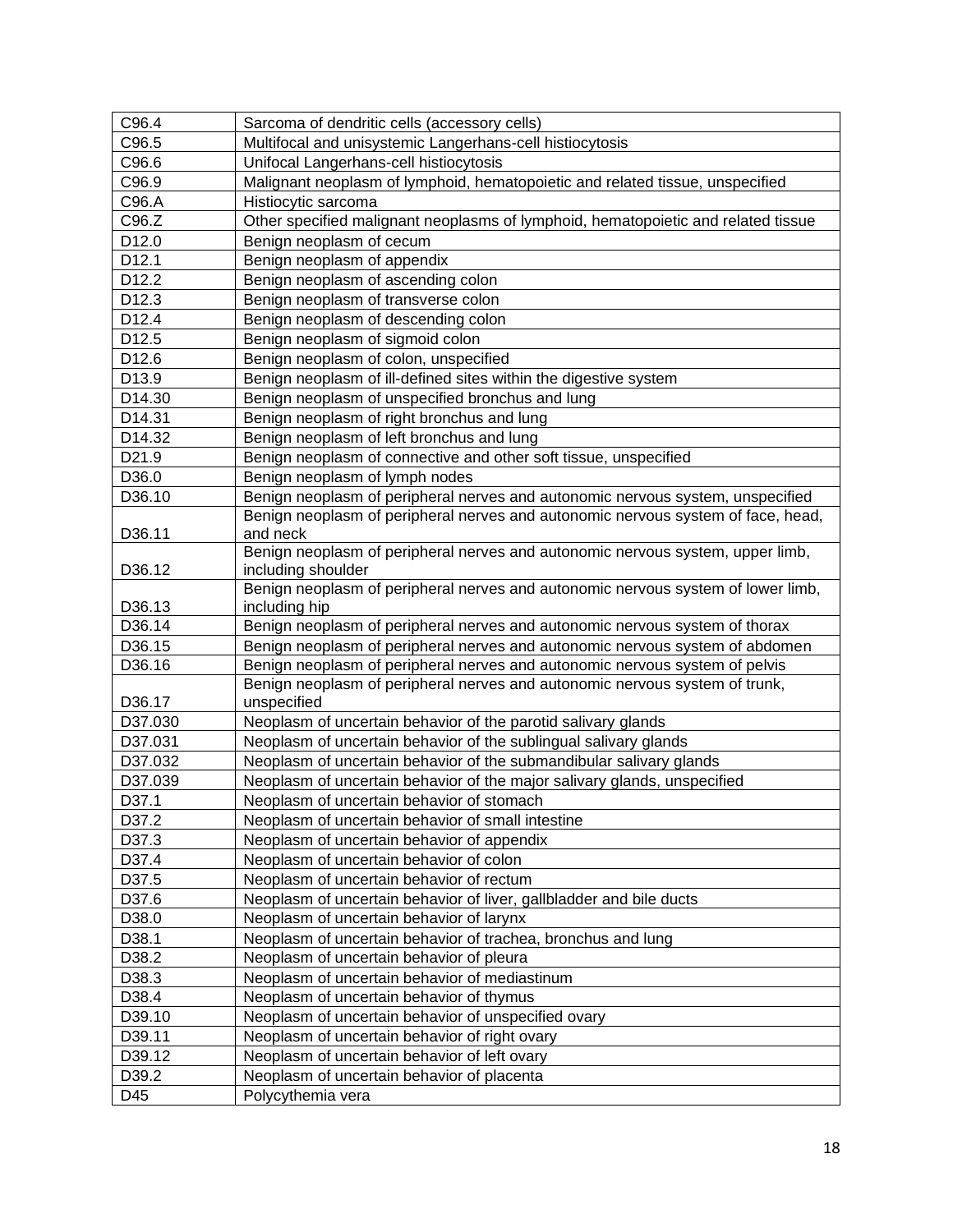| D46.0             | Refractory anemia without ring sideroblasts, so stated                           |
|-------------------|----------------------------------------------------------------------------------|
| D46.1             | Refractory anemia with ring sideroblasts                                         |
| D46.20            | Refractory anemia with excess of blasts, unspecified                             |
| D46.21            | Refractory anemia with excess of blasts 1                                        |
| D46.22            | Refractory anemia with excess of blasts 2                                        |
| D46.4             | Refractory anemia, unspecified                                                   |
| D46.9             | Myelodysplastic syndrome, unspecified                                            |
| D46.A             | Refractory cytopenia with multilineage dysplasia                                 |
| D46.B             | Refractory cytopenia with multilineage dysplasia and ring sideroblasts           |
| D46.C             | Myelodysplastic syndrome with isolated del(5q) chromosomal abnormality           |
| D46.Z             | Other myelodysplastic syndromes                                                  |
| D47.01            | Cutaneous mastocytosis                                                           |
| D47.02            | Systemic mastocytosis                                                            |
| D47.09            | Other mast cell neoplasms of uncertain behavior                                  |
| D47.1             | Chronic myeloproliferative disease                                               |
| D47.2             | Monoclonal gammopathy                                                            |
| D47.3             | Essential (hemorrhagic) thrombocythemia                                          |
| D47.4             | Osteomyelofibrosis                                                               |
|                   | Neoplasm of uncertain behavior of lymphoid, hematopoietic and related tissue,    |
| D47.9             | unspecified                                                                      |
| D47.Z1            | Post-transplant lymphoproliferative disorder (PTLD)                              |
|                   | Other specified neoplasms of uncertain behavior of lymphoid, hematopoietic and   |
| D47.Z9            | related tissue                                                                   |
| D48.0             | Neoplasm of uncertain behavior of bone and articular cartilage                   |
| D48.1             | Neoplasm of uncertain behavior of connective and other soft tissue               |
| D48.2             | Neoplasm of uncertain behavior of peripheral nerves and autonomic nervous system |
| D49.81            | Neoplasm of unspecified behavior of retina and choroid                           |
| D49.89            | Neoplasm of unspecified behavior of other specified sites                        |
| D53.9             | Nutritional anemia, unspecified                                                  |
| D57.02            | Hb-SS disease with splenic sequestration                                         |
| D57.212           | Sickle-cell/Hb-C disease with splenic sequestration                              |
| D57.412           | Sickle-cell thalassemia with splenic sequestration                               |
| D57.432           | Sickle-cell thalassemia beta zero with splenic sequestration                     |
| D57.452           | Sickle-cell thalassemia beta plus with splenic sequestration                     |
| D57.812           | Other sickle-cell disorders with splenic sequestration                           |
| D <sub>59.0</sub> | Drug-induced autoimmune hemolytic anemia                                         |
| D59.10            | Autoimmune hemolytic anemia, unspecified                                         |
| D59.11            | Warm autoimmune hemolytic anemia                                                 |
| D59.12            | Cold autoimmune hemolytic anemia                                                 |
| D59.13            | Mixed type autoimmune hemolytic anemia                                           |
| D59.19            | Other autoimmune hemolytic anemia                                                |
| D59.5             | Paroxysmal nocturnal hemoglobinuria [Marchiafava-Micheli]                        |
| D59.6             | Hemoglobinuria due to hemolysis from other external causes                       |
| D59.8             | Other acquired hemolytic anemias                                                 |
| D59.9             | Acquired hemolytic anemia, unspecified                                           |
| D60.0             | Chronic acquired pure red cell aplasia                                           |
| D60.1             | Transient acquired pure red cell aplasia                                         |
| D60.8             | Other acquired pure red cell aplasias                                            |
| D60.9             | Acquired pure red cell aplasia, unspecified                                      |
| D61.01            | Constitutional (pure) red blood cell aplasia                                     |
| D61.09            | Other constitutional aplastic anemia                                             |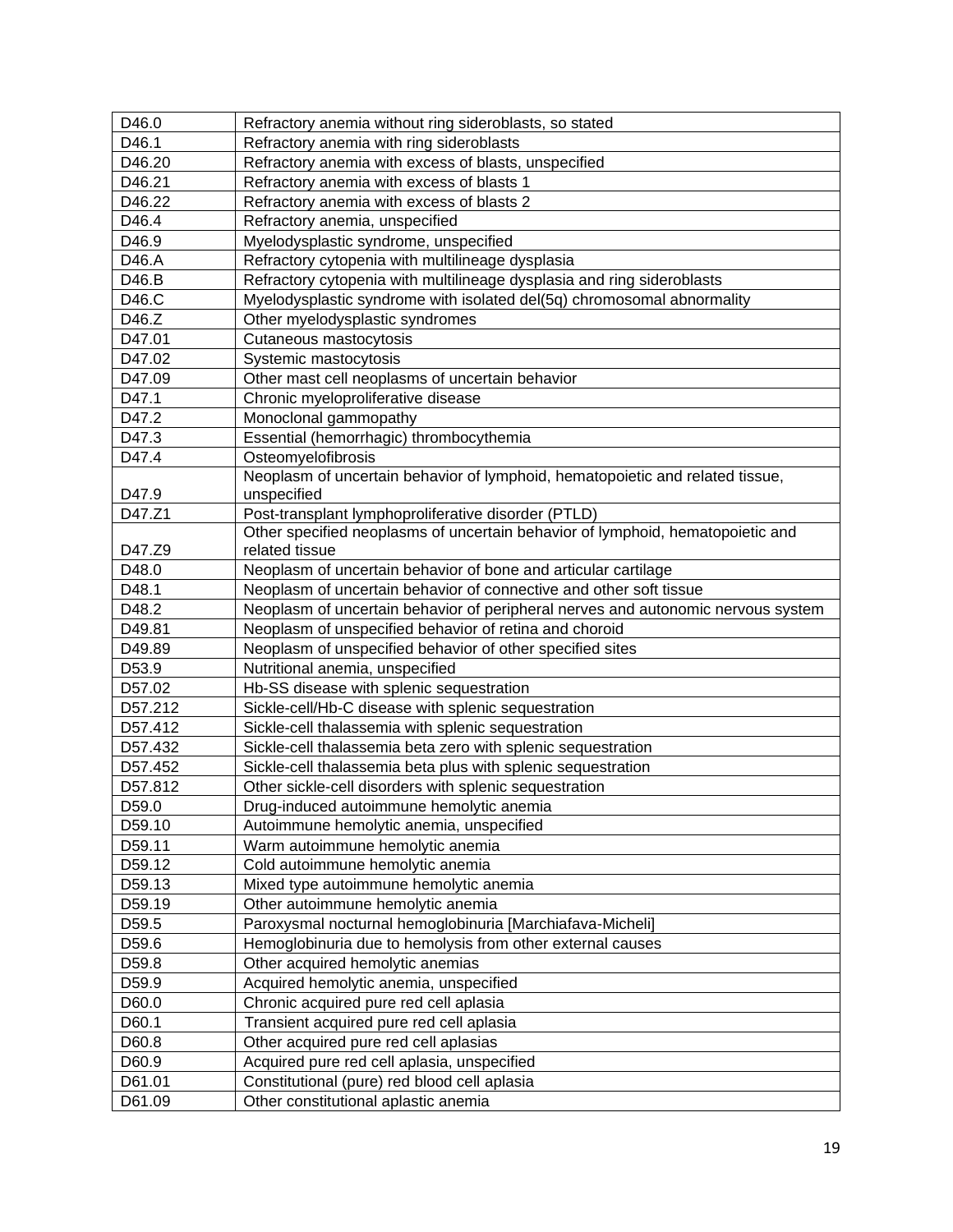| D61.1   | Drug-induced aplastic anemia                                             |
|---------|--------------------------------------------------------------------------|
| D61.2   | Aplastic anemia due to other external agents                             |
| D61.3   | Idiopathic aplastic anemia                                               |
| D61.89  | Other specified aplastic anemias and other bone marrow failure syndromes |
| D61.9   | Aplastic anemia, unspecified                                             |
| D64.0   | Hereditary sideroblastic anemia                                          |
| D64.1   | Secondary sideroblastic anemia due to disease                            |
| D64.2   | Secondary sideroblastic anemia due to drugs and toxins                   |
| D64.3   | Other sideroblastic anemias                                              |
| D64.4   | Congenital dyserythropoietic anemia                                      |
| D64.89  | Other specified anemias                                                  |
| D64.9   | Anemia, unspecified                                                      |
| D68.51  | Activated protein C resistance                                           |
| D68.52  | Prothrombin gene mutation                                                |
| D68.59  | Other primary thrombophilia                                              |
| D68.61  | Antiphospholipid syndrome                                                |
| D68.62  | Lupus anticoagulant syndrome                                             |
| D68.69  | Other thrombophilia                                                      |
| D69.3   | Immune thrombocytopenic purpura                                          |
| D69.41  | Evans syndrome                                                           |
| D69.42  | Congenital and hereditary thrombocytopenia purpura                       |
| D69.49  | Other primary thrombocytopenia                                           |
| D69.51  | Posttransfusion purpura                                                  |
| D69.59  | Other secondary thrombocytopenia                                         |
| D69.6   | Thrombocytopenia, unspecified                                            |
| D70.0   | Congenital agranulocytosis                                               |
| D70.1   | Agranulocytosis secondary to cancer chemotherapy                         |
| D70.2   | Other drug-induced agranulocytosis                                       |
| D70.3   | Neutropenia due to infection                                             |
| D70.4   | Cyclic neutropenia                                                       |
| D70.8   | Other neutropenia                                                        |
| D70.9   | Neutropenia, unspecified                                                 |
| D72.0   | Genetic anomalies of leukocytes                                          |
| D72.10  | Eosinophilia, unspecified                                                |
| D72.110 | Idiopathic hypereosinophilic syndrome [IHES]                             |
| D72.111 | Lymphocytic Variant Hypereosinophilic Syndrome [LHES]                    |
| D72.118 | Other hypereosinophilic syndrome                                         |
| D72.119 | Hypereosinophilic syndrome [HES], unspecified                            |
| D72.820 | Lymphocytosis (symptomatic)                                              |
| D72.829 | Elevated white blood cell count, unspecified                             |
| D72.89  | Other specified disorders of white blood cells                           |
| D72.9   | Disorder of white blood cells, unspecified                               |
| D73.0   | Hyposplenism                                                             |
| D73.1   | Hypersplenism                                                            |
| D73.2   | Chronic congestive splenomegaly                                          |
| D73.3   | Abscess of spleen                                                        |
| D73.4   | Cyst of spleen                                                           |
| D73.5   | Infarction of spleen                                                     |
| D73.89  | Other diseases of spleen                                                 |
| D73.9   | Disease of spleen, unspecified                                           |
| D75.89  | Other specified diseases of blood and blood-forming organs               |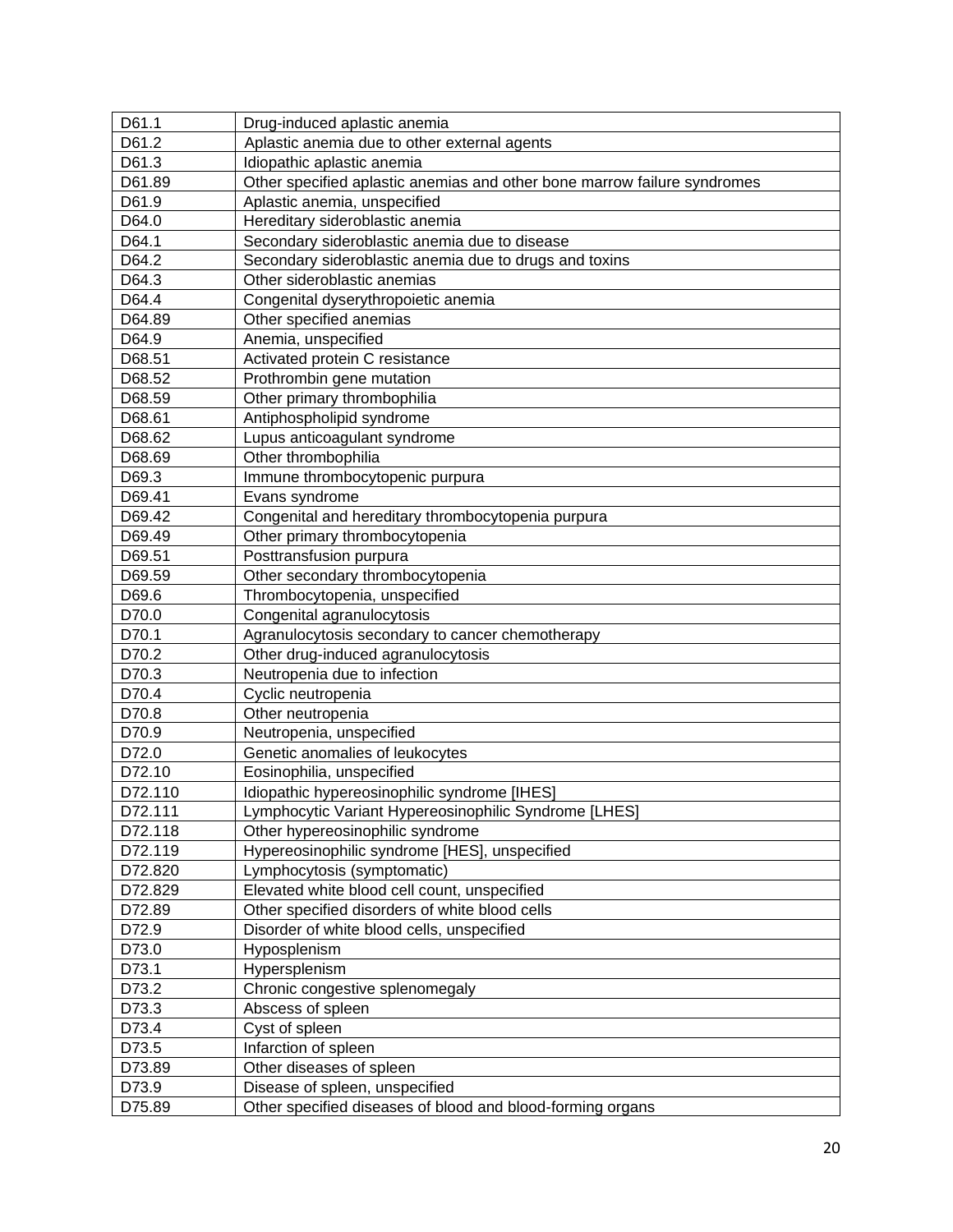| D75.9   | Disease of blood and blood-forming organs, unspecified                             |
|---------|------------------------------------------------------------------------------------|
| D77     | Other disorders of blood and blood-forming organs in diseases classified elsewhere |
| D80.0   | Hereditary hypogammaglobulinemia                                                   |
| D80.1   | Nonfamilial hypogammaglobulinemia                                                  |
| D80.2   | Selective deficiency of immunoglobulin A [IgA]                                     |
| D80.3   | Selective deficiency of immunoglobulin G [IgG] subclasses                          |
| D80.4   | Selective deficiency of immunoglobulin M [IgM]                                     |
| D80.5   | Immunodeficiency with increased immunoglobulin M [IgM]                             |
| D80.7   | Transient hypogammaglobulinemia of infancy                                         |
| D81.0   | Severe combined immunodeficiency [SCID] with reticular dysgenesis                  |
| D81.1   | Severe combined immunodeficiency [SCID] with low T- and B-cell numbers             |
| D81.2   | Severe combined immunodeficiency [SCID] with low or normal B-cell numbers          |
| D81.6   | Major histocompatibility complex class I deficiency                                |
| D81.7   | Major histocompatibility complex class II deficiency                               |
| D81.89  | Other combined immunodeficiencies                                                  |
| D81.9   | Combined immunodeficiency, unspecified                                             |
|         | Common variable immunodeficiency with predominant abnormalities of B-cell          |
| D83.0   | numbers and function                                                               |
|         | Common variable immunodeficiency with predominant immunoregulatory T-cell          |
| D83.1   | disorders                                                                          |
| D83.2   | Common variable immunodeficiency with autoantibodies to B- or T-cells              |
| D83.8   | Other common variable immunodeficiencies                                           |
| D83.9   | Common variable immunodeficiency, unspecified                                      |
| D84.81  | Immunodeficiency due to conditions classified elsewhere                            |
| D84.821 | Immunodeficiency due to drugs                                                      |
| D84.822 | Immunodeficiency due to external causes                                            |
| D84.89  | Other immunodeficiencies                                                           |
| D84.9   | Immunodeficiency, unspecified                                                      |
| D86.0   | Sarcoidosis of lung                                                                |
| D86.1   | Sarcoidosis of lymph nodes                                                         |
| D86.2   | Sarcoidosis of lung with sarcoidosis of lymph nodes                                |
| D86.3   | Sarcoidosis of skin                                                                |
| D86.81  | Sarcoid meningitis                                                                 |
| D86.82  | Multiple cranial nerve palsies in sarcoidosis                                      |
| D86.83  | Sarcoid iridocyclitis                                                              |
| D86.84  | Sarcoid pyelonephritis                                                             |
| D86.85  | Sarcoid myocarditis                                                                |
| D86.86  | Sarcoid arthropathy                                                                |
| D86.87  | Sarcoid myositis                                                                   |
| D86.89  | Sarcoidosis of other sites                                                         |
| D86.9   | Sarcoidosis, unspecified                                                           |
| D89.1   | Cryoglobulinemia                                                                   |
| D89.2   | Hypergammaglobulinemia, unspecified                                                |
| D89.40  | Mast cell activation, unspecified                                                  |
| D89.41  | Monoclonal mast cell activation syndrome                                           |
| D89.42  | Idiopathic mast cell activation syndrome                                           |
| D89.43  | Secondary mast cell activation                                                     |
| D89.49  | Other mast cell activation disorder                                                |
| D89.82  | Autoimmune lymphoproliferative syndrome [ALPS]                                     |
| D89.89  | Other specified disorders involving the immune mechanism, not elsewhere classified |
| E71.39  | Other disorders of fatty-acid metabolism                                           |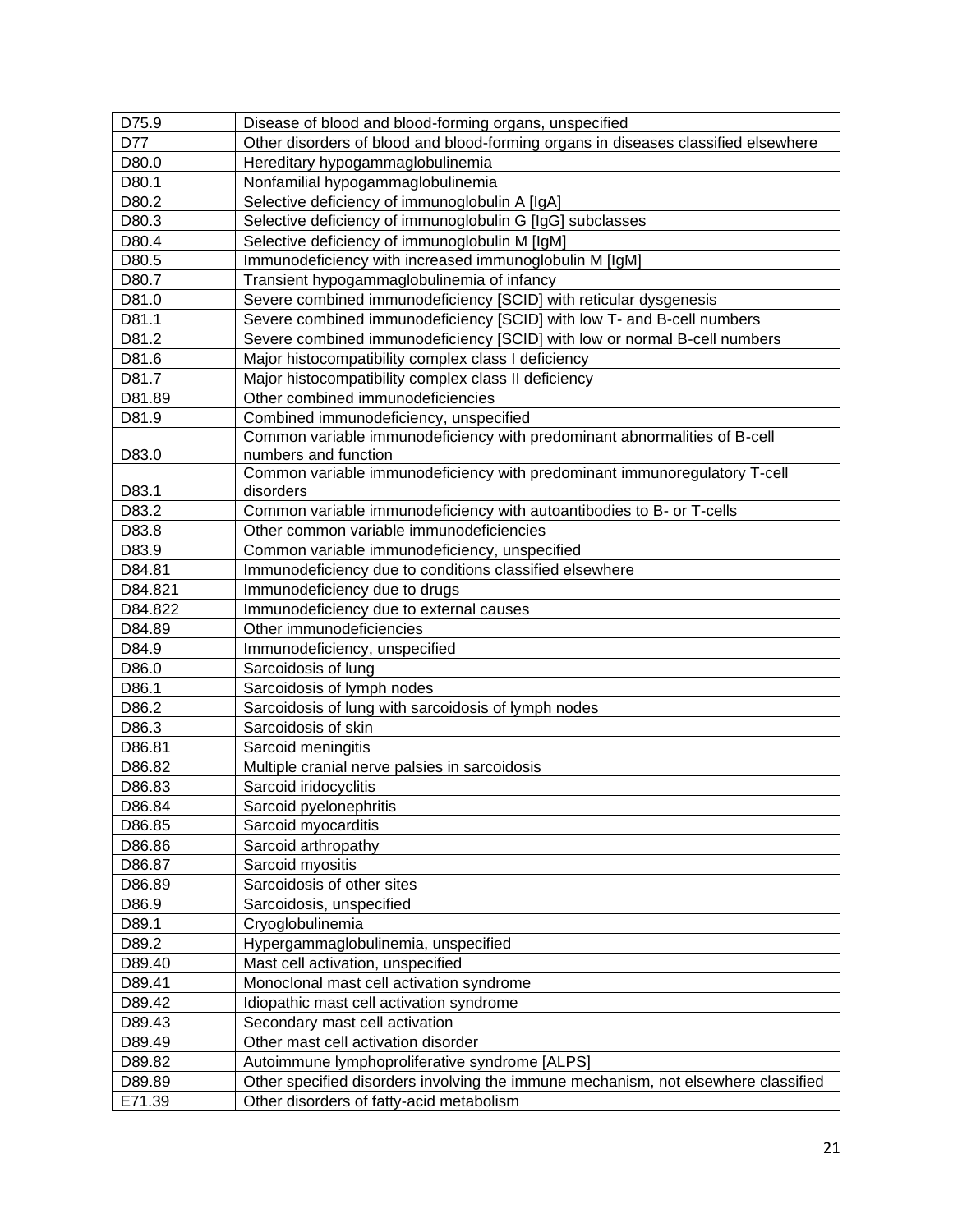| E71.40  | Disorder of carnitine metabolism, unspecified                         |
|---------|-----------------------------------------------------------------------|
| E71.41  | Primary carnitine deficiency                                          |
| E71.42  | Carnitine deficiency due to inborn errors of metabolism               |
| E71.43  | latrogenic carnitine deficiency                                       |
| E71.440 | Ruvalcaba-Myhre-Smith syndrome                                        |
| E71.448 | Other secondary carnitine deficiency                                  |
| E80.3   | Defects of catalase and peroxidase                                    |
| E85.0   | Non-neuropathic heredofamilial amyloidosis                            |
| E85.1   | Neuropathic heredofamilial amyloidosis                                |
| E85.2   | Heredofamilial amyloidosis, unspecified                               |
| E85.3   | Secondary systemic amyloidosis                                        |
| E85.4   | Organ-limited amyloidosis                                             |
| E85.81  | Light chain (AL) amyloidosis                                          |
| E85.82  | Wild-type transthyretin-related (ATTR) amyloidosis                    |
| E85.89  | Other amyloidosis                                                     |
| E85.9   | Amyloidosis, unspecified                                              |
| E88.89  | Other specified metabolic disorders                                   |
| E88.9   | Metabolic disorder, unspecified                                       |
| G60.9   | Hereditary and idiopathic neuropathy, unspecified                     |
| G93.9   | Disorder of brain, unspecified                                        |
| G96.9   | Disorder of central nervous system, unspecified                       |
| G98.8   | Other disorders of nervous system                                     |
| H02.9   | Unspecified disorder of eyelid                                        |
| H43.89  | Other disorders of vitreous body                                      |
| H43.9   | Unspecified disorder of vitreous body                                 |
| H57.89  | Other specified disorders of eye and adnexa                           |
| 131.8   | Other specified diseases of pericardium                               |
| 188.0   | Nonspecific mesenteric lymphadenitis                                  |
| 188.8   | Other nonspecific lymphadenitis                                       |
| 188.9   | Nonspecific lymphadenitis, unspecified                                |
| J34.0   | Abscess, furuncle and carbuncle of nose                               |
| J34.1   | Cyst and mucocele of nose and nasal sinus                             |
| J34.81  | Nasal mucositis (ulcerative)                                          |
| J34.89  | Other specified disorders of nose and nasal sinuses                   |
| J34.9   | Unspecified disorder of nose and nasal sinuses                        |
| J35.8   | Other chronic diseases of tonsils and adenoids                        |
| J90     | Pleural effusion, not elsewhere classified                            |
| J91.0   | Malignant pleural effusion                                            |
| J91.8   | Pleural effusion in other conditions classified elsewhere             |
| J94.0   | Chylous effusion                                                      |
| J94.2   | Hemothorax                                                            |
| J94.8   | Other specified pleural conditions                                    |
| J98.9   | Respiratory disorder, unspecified                                     |
| K63.5   | Polyp of colon                                                        |
| M32.0   | Drug-induced systemic lupus erythematosus                             |
| M32.10  | Systemic lupus erythematosus, organ or system involvement unspecified |
| M32.11  | Endocarditis in systemic lupus erythematosus                          |
| M32.12  | Pericarditis in systemic lupus erythematosus                          |
| M32.13  | Lung involvement in systemic lupus erythematosus                      |
| M32.14  | Glomerular disease in systemic lupus erythematosus                    |
| M32.15  | Tubulo-interstitial nephropathy in systemic lupus erythematosus       |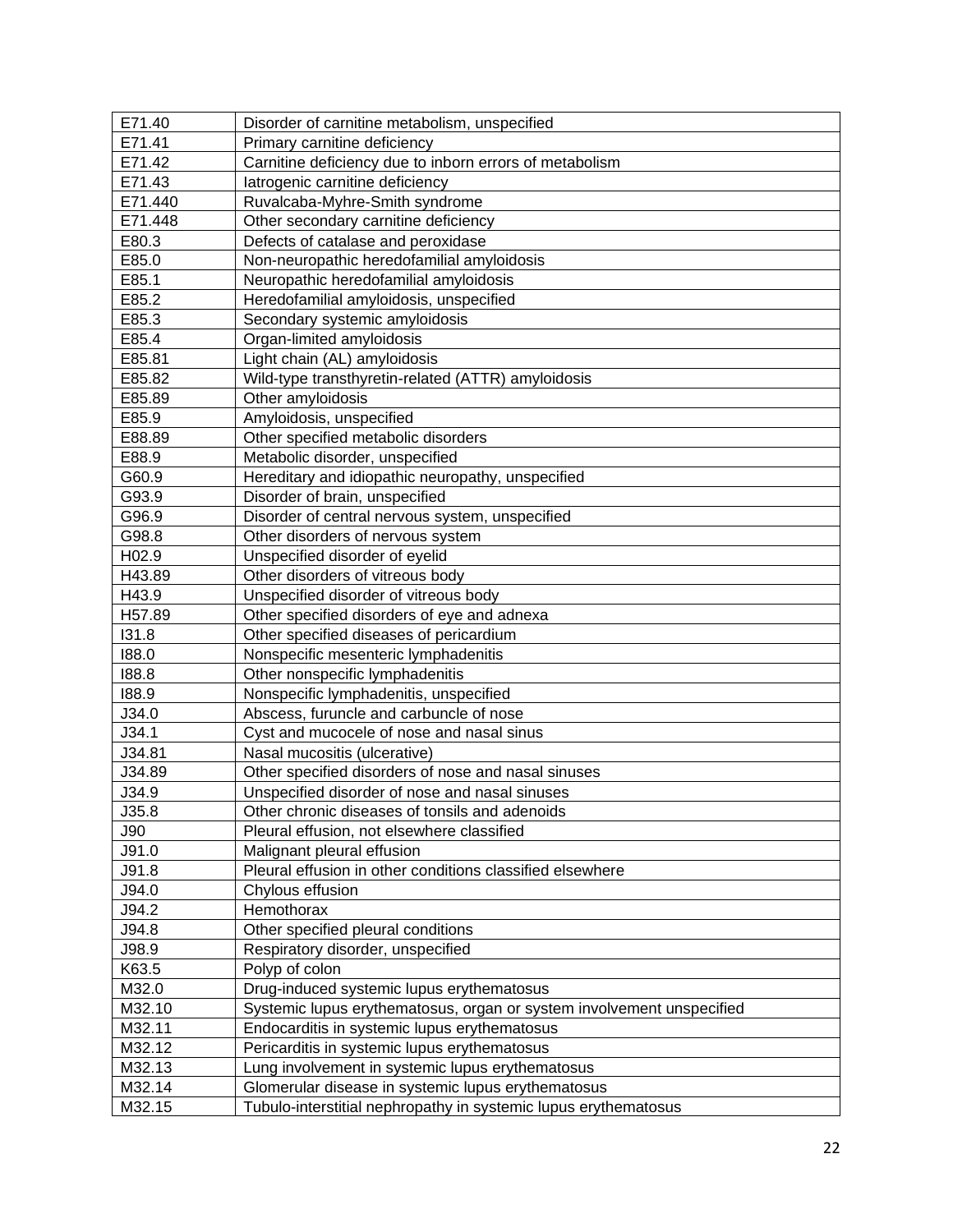| M32.19  | Other organ or system involvement in systemic lupus erythematosus                                                                                                         |
|---------|---------------------------------------------------------------------------------------------------------------------------------------------------------------------------|
| M32.8   | Other forms of systemic lupus erythematosus                                                                                                                               |
| M32.9   | Systemic lupus erythematosus, unspecified                                                                                                                                 |
| M70.80  | Other soft tissue disorders related to use, overuse and pressure of unspecified site                                                                                      |
| M70.811 | Other soft tissue disorders related to use, overuse and pressure, right shoulder                                                                                          |
| M70.812 | Other soft tissue disorders related to use, overuse and pressure, left shoulder                                                                                           |
|         | Other soft tissue disorders related to use, overuse and pressure, unspecified                                                                                             |
| M70.819 | shoulder                                                                                                                                                                  |
| M70.821 | Other soft tissue disorders related to use, overuse and pressure, right upper arm                                                                                         |
| M70.822 | Other soft tissue disorders related to use, overuse and pressure, left upper arm                                                                                          |
|         | Other soft tissue disorders related to use, overuse and pressure, unspecified upper                                                                                       |
| M70.829 | arms                                                                                                                                                                      |
| M70.831 | Other soft tissue disorders related to use, overuse and pressure, right forearm                                                                                           |
| M70.832 | Other soft tissue disorders related to use, overuse and pressure, left forearm                                                                                            |
| M70.839 | Other soft tissue disorders related to use, overuse and pressure, unspecified forearm                                                                                     |
| M70.841 | Other soft tissue disorders related to use, overuse and pressure, right hand                                                                                              |
| M70.842 | Other soft tissue disorders related to use, overuse and pressure, left hand                                                                                               |
| M70.849 | Other soft tissue disorders related to use, overuse and pressure, unspecified hand                                                                                        |
| M70.851 | Other soft tissue disorders related to use, overuse and pressure, right thigh                                                                                             |
| M70.852 | Other soft tissue disorders related to use, overuse and pressure, left thigh                                                                                              |
| M70.859 | Other soft tissue disorders related to use, overuse and pressure, unspecified thigh                                                                                       |
| M70.861 | Other soft tissue disorders related to use, overuse and pressure, right lower leg                                                                                         |
| M70.862 | Other soft tissue disorders related to use, overuse and pressure, left lower leg                                                                                          |
| M70.869 | Other soft tissue disorders related to use, overuse and pressure, unspecified leg                                                                                         |
| M70.871 | Other soft tissue disorders related to use, overuse and pressure, right ankle and foot                                                                                    |
| M70.872 | Other soft tissue disorders related to use, overuse and pressure, left ankle and foot                                                                                     |
|         | Other soft tissue disorders related to use, overuse and pressure, unspecified ankle                                                                                       |
| M70.879 | and foot                                                                                                                                                                  |
| M70.88  | Other soft tissue disorders related to use, overuse and pressure other site                                                                                               |
| M70.89  | Other soft tissue disorders related to use, overuse and pressure multiple sites                                                                                           |
| M70.90  | Unspecified soft tissue disorder related to use, overuse and pressure of unspecified<br>site                                                                              |
| M70.911 | Unspecified soft tissue disorder related to use, overuse and pressure, right shoulder                                                                                     |
| M70.912 | Unspecified soft tissue disorder related to use, overuse and pressure, left shoulder                                                                                      |
|         | Unspecified soft tissue disorder related to use, overuse and pressure, unspecified                                                                                        |
| M70.919 | shoulder                                                                                                                                                                  |
|         | Unspecified soft tissue disorder related to use, overuse and pressure, right upper                                                                                        |
| M70.921 | arm                                                                                                                                                                       |
| M70.922 | Unspecified soft tissue disorder related to use, overuse and pressure, left upper arm                                                                                     |
|         | Unspecified soft tissue disorder related to use, overuse and pressure, unspecified                                                                                        |
| M70.929 | upper arm                                                                                                                                                                 |
| M70.931 | Unspecified soft tissue disorder related to use, overuse and pressure, right forearm                                                                                      |
| M70.932 | Unspecified soft tissue disorder related to use, overuse and pressure, left forearm<br>Unspecified soft tissue disorder related to use, overuse and pressure, unspecified |
| M70.939 | forearm                                                                                                                                                                   |
| M70.941 | Unspecified soft tissue disorder related to use, overuse and pressure, right hand                                                                                         |
| M70.942 | Unspecified soft tissue disorder related to use, overuse and pressure, left hand                                                                                          |
|         | Unspecified soft tissue disorder related to use, overuse and pressure, unspecified                                                                                        |
| M70.949 | hand                                                                                                                                                                      |
| M70.951 | Unspecified soft tissue disorder related to use, overuse and pressure, right thigh                                                                                        |
| M70.952 | Unspecified soft tissue disorder related to use, overuse and pressure, left thigh                                                                                         |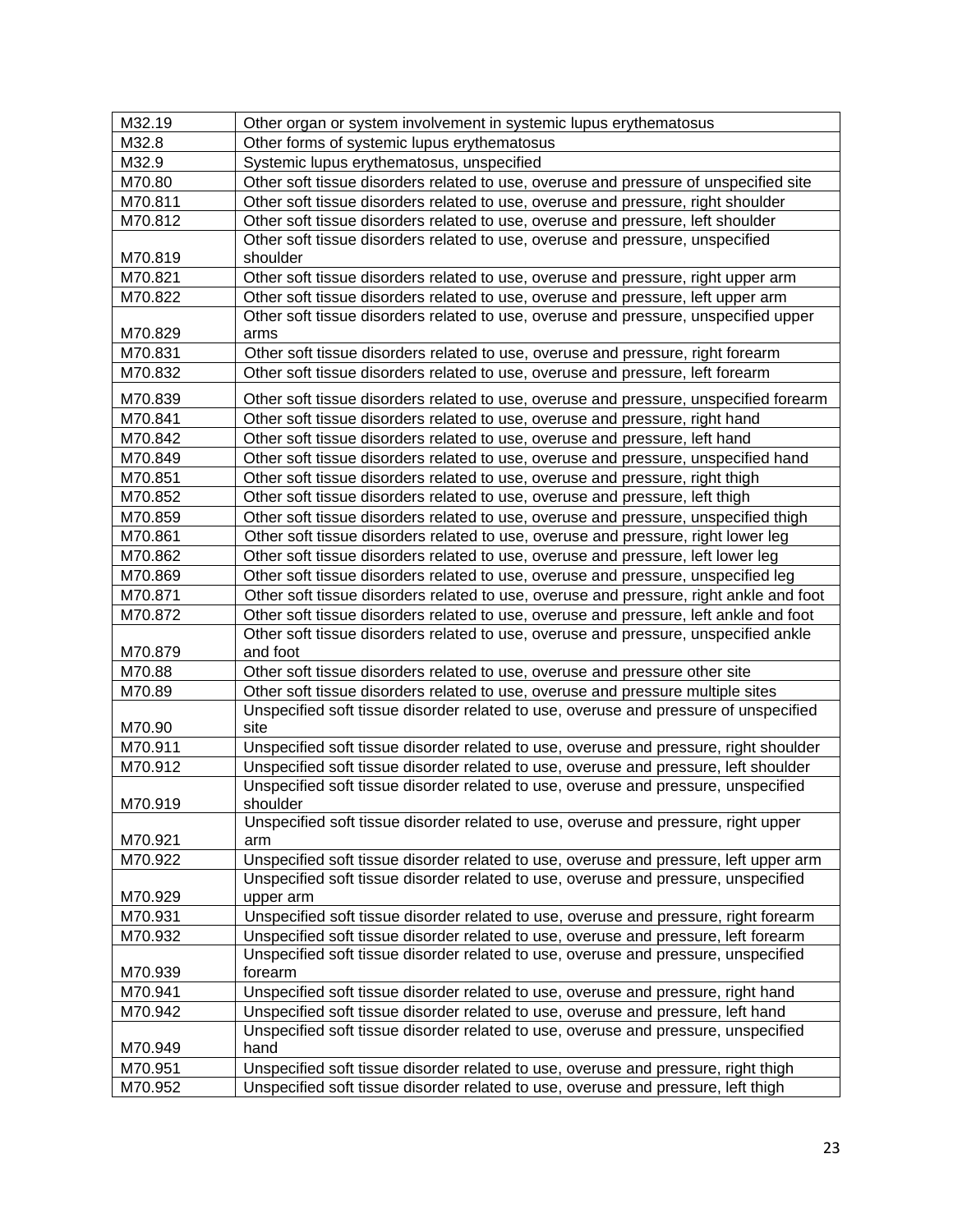| M70.959           | Unspecified soft tissue disorder related to use, overuse and pressure, unspecified<br>thigh     |
|-------------------|-------------------------------------------------------------------------------------------------|
|                   |                                                                                                 |
| M70.961           | Unspecified soft tissue disorder related to use, overuse and pressure, right lower leg          |
| M70.962           | Unspecified soft tissue disorder related to use, overuse and pressure, left lower leg           |
| M70.969           | Unspecified soft tissue disorder related to use, overuse and pressure, unspecified<br>lower leg |
|                   | Unspecified soft tissue disorder related to use, overuse and pressure, right ankle and          |
| M70.971           | foot                                                                                            |
|                   | Unspecified soft tissue disorder related to use, overuse and pressure, left ankle and           |
| M70.972           | foot                                                                                            |
|                   | Unspecified soft tissue disorder related to use, overuse and pressure, unspecified              |
| M70.979           | ankle and foot                                                                                  |
| M70.98            | Unspecified soft tissue disorder related to use, overuse and pressure other                     |
| M70.99            | Unspecified soft tissue disorder related to use, overuse and pressure multiple sites            |
| M79.81            | Nontraumatic hematoma of soft tissue                                                            |
| M79.9             | Soft tissue disorder, unspecified                                                               |
| O01.0             | Classical hydatidiform mole                                                                     |
| O01.1             | Incomplete and partial hydatidiform mole                                                        |
| O01.9             | Hydatidiform mole, unspecified                                                                  |
| O09.10            | Supervision of pregnancy with history of ectopic pregnancy, unspecified trimester               |
| O09.11            | Supervision of pregnancy with history of ectopic pregnancy, first trimester                     |
| O09.12            | Supervision of pregnancy with history of ectopic pregnancy, second trimester                    |
| O09.13            | Supervision of pregnancy with history of ectopic pregnancy, third trimester                     |
| R09.81            | Nasal congestion                                                                                |
| R <sub>16.1</sub> | Splenomegaly, not elsewhere classified                                                          |
| R <sub>16.2</sub> | Hepatomegaly with splenomegaly, not elsewhere classified                                        |
| R <sub>18.0</sub> | Malignant ascites                                                                               |
| R18.8             | Other ascites                                                                                   |
| R19.00            | Intra-abdominal and pelvic swelling, mass and lump, unspecified site                            |
| R19.09            | Other intra-abdominal and pelvic swelling, mass and lump                                        |
| R22.0             | Localized swelling, mass and lump, head                                                         |
| R22.1             | Localized swelling, mass and lump, neck                                                         |
| R22.2             | Localized swelling, mass and lump, trunk                                                        |
| R22.30            | Localized swelling, mass and lump, unspecified upper limb                                       |
| R22.31            | Localized swelling, mass and lump, right upper limb                                             |
| R22.32            | Localized swelling, mass and lump, left upper limb                                              |
| R22.33            | Localized swelling, mass and lump, upper limb, bilateral                                        |
| R22.40            | Localized swelling, mass and lump, unspecified lower limb                                       |
| R22.41            | Localized swelling, mass and lump, right lower limb                                             |
| R22.42            | Localized swelling, mass and lump, left lower limb                                              |
| R22.43            | Localized swelling, mass and lump, lower limb, bilateral                                        |
| R22.9             | Localized swelling, mass and lump, unspecified                                                  |
| R50.2             | Drug induced fever                                                                              |
| R50.81            | Fever presenting with conditions classified elsewhere                                           |
| R50.82            | Postprocedural fever                                                                            |
| R50.9             | Fever, unspecified                                                                              |
| R59.0             | Localized enlarged lymph nodes                                                                  |
| R59.1             | Generalized enlarged lymph nodes                                                                |
| R59.9             | Enlarged lymph nodes, unspecified                                                               |
| R68.0             | Hypothermia, not associated with low environmental temperature                                  |
| R68.83            | Chills (without fever)                                                                          |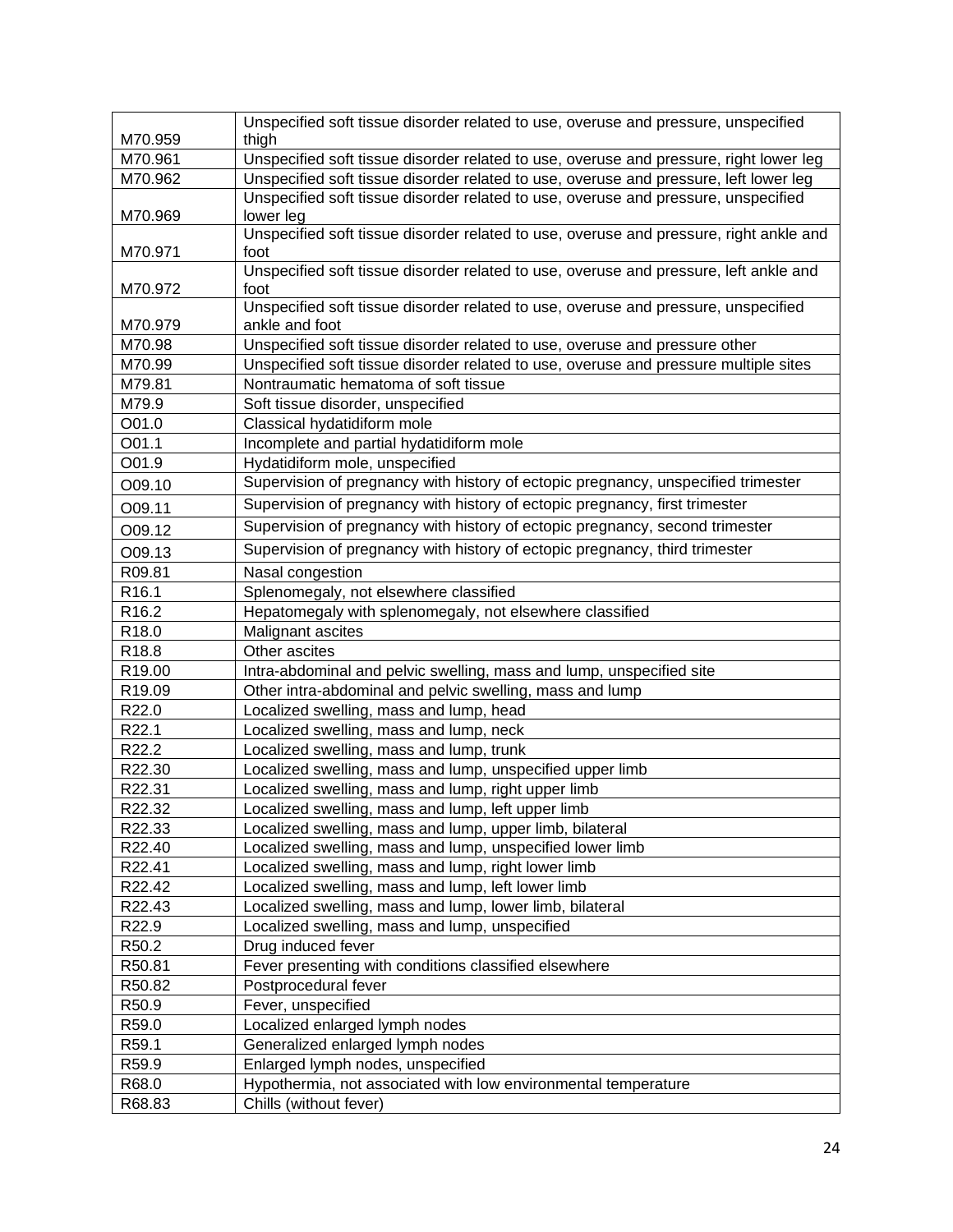| R70.1    | Abnormal plasma viscosity                                                                                                 |
|----------|---------------------------------------------------------------------------------------------------------------------------|
| R77.0    | Abnormality of albumin                                                                                                    |
| R77.1    | Abnormality of globulin                                                                                                   |
| R77.2    | Abnormality of alphafetoprotein                                                                                           |
| R77.8    | Other specified abnormalities of plasma proteins                                                                          |
| R77.9    | Abnormality of plasma protein, unspecified                                                                                |
| R78.1    | Finding of opiate drug in blood                                                                                           |
| R78.2    | Finding of cocaine in blood                                                                                               |
| R78.3    | Finding of hallucinogen in blood                                                                                          |
| R78.4    | Finding of other drugs of addictive potential in blood                                                                    |
| R78.5    | Finding of other psychotropic drug in blood                                                                               |
| R78.6    | Finding of steroid agent in blood                                                                                         |
| R78.89   | Finding of other specified substances, not normally found in blood                                                        |
| R78.9    | Finding of unspecified substance, not normally found in blood                                                             |
| R79.81   | Abnormal blood-gas level                                                                                                  |
| R79.89   | Other specified abnormal findings of blood chemistry                                                                      |
| R83.0    | Abnormal level of enzymes in cerebrospinal fluid                                                                          |
| R83.1    | Abnormal level of hormones in cerebrospinal fluid                                                                         |
|          | Abnormal level of other drugs, medicaments and biological substances in                                                   |
| R83.2    | cerebrospinal fluid                                                                                                       |
| R83.3    | Abnormal level of substances chiefly nonmedicinal as to source in cerebrospinal fluid                                     |
| R83.4    | Abnormal immunological findings in cerebrospinal fluid                                                                    |
| R83.5    | Abnormal microbiological findings in cerebrospinal fluid                                                                  |
| R83.6    | Abnormal cytological findings in cerebrospinal fluid                                                                      |
| R83.8    | Other abnormal findings in cerebrospinal fluid                                                                            |
| R83.9    | Unspecified abnormal finding in cerebrospinal fluid                                                                       |
| R87.620  | Atypical squamous cells of undetermined significance on cytologic smear of vagina<br>(ASC-US)                             |
| R87.621  | Atypical squamous cells cannot exclude high grade squamous intraepithelial lesion<br>on cytologic smear of vagina (ASC-H) |
| R87.622  | Low grade squamous intraepithelial lesion on cytologic smear of vagina (LGSIL)                                            |
| R87.623  | High grade squamous intraepithelial lesion on cytologic smear of vagina (HGSIL)                                           |
| R87.624  | Cytologic evidence of malignancy on smear of vagina                                                                       |
| R87.625  | Unsatisfactory cytologic smear of vagina                                                                                  |
| R87.628  | Other abnormal cytological findings on specimens from vagina                                                              |
| R87.821  | Vaginal low risk human papillomavirus (HPV) DNA test positive                                                             |
| S36.00xA | Unspecified injury of spleen, initial encounter                                                                           |
| S36.030A | Superficial (capsular) laceration of spleen, initial encounter                                                            |
| T86.00   | Unspecified complication of bone marrow transplant                                                                        |
| T86.01   | Bone marrow transplant rejection                                                                                          |
| T86.02   | Bone marrow transplant failure                                                                                            |
| T86.03   | Bone marrow transplant infection                                                                                          |
| T86.09   | Other complications of bone marrow transplant                                                                             |
| T86.10   | Unspecified complication of kidney transplant                                                                             |
| T86.11   | Kidney transplant rejection                                                                                               |
| T86.12   | Kidney transplant failure                                                                                                 |
| T86.13   | Kidney transplant infection                                                                                               |
| T86.19   | Other complication of kidney transplant                                                                                   |
| T86.20   | Unspecified complication of heart transplant                                                                              |
| T86.21   | Heart transplant rejection                                                                                                |
| T86.22   | Heart transplant failure                                                                                                  |
|          |                                                                                                                           |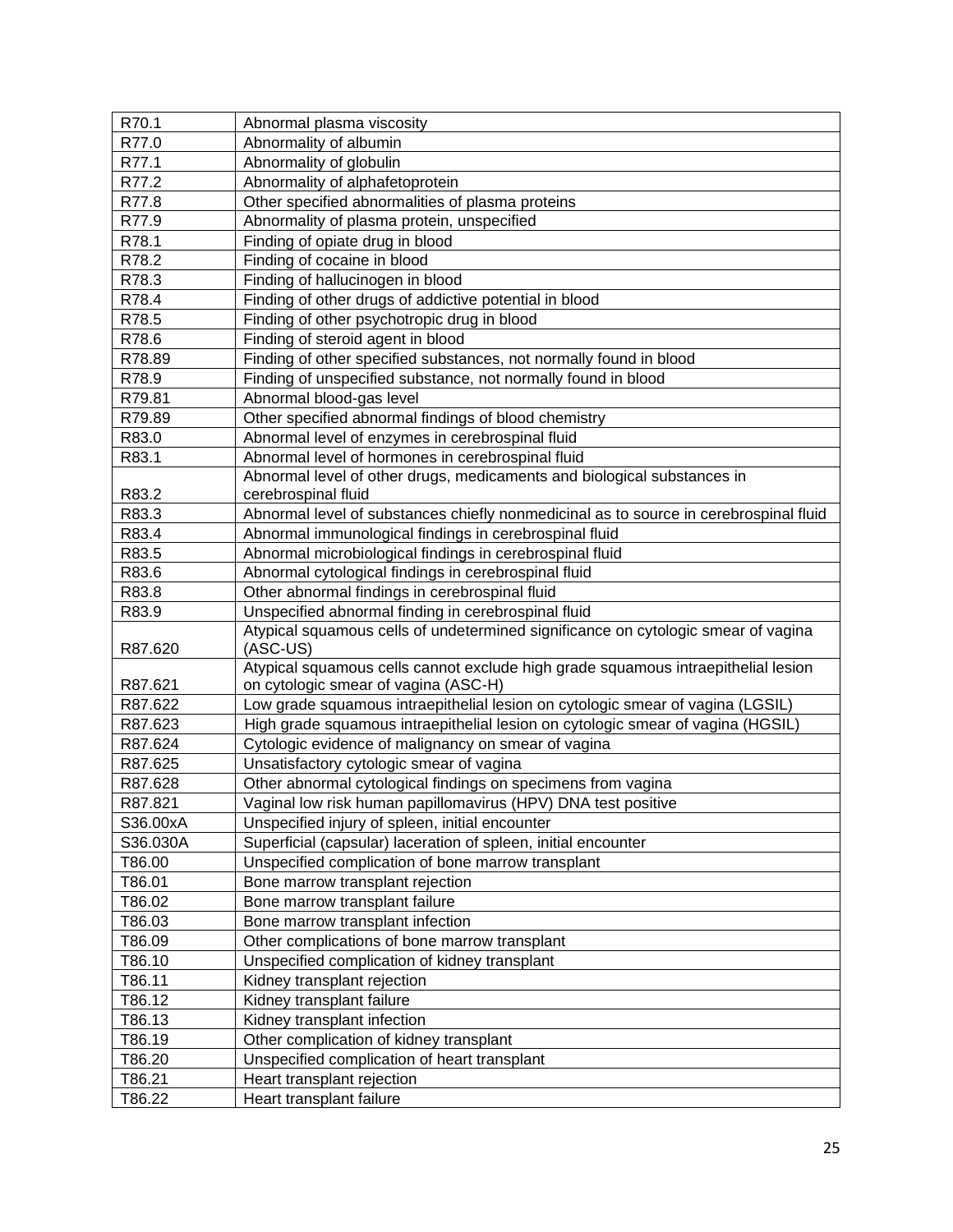| T86.23  | Heart transplant infection                                                   |
|---------|------------------------------------------------------------------------------|
| T86.290 | Cardiac allograft vasculopathy                                               |
| T86.298 | Other complications of heart transplant                                      |
| T86.30  | Unspecified complication of heart-lung transplant                            |
| T86.31  | Heart-lung transplant rejection                                              |
| T86.32  | Heart-lung transplant failure                                                |
| T86.33  | Heart-lung transplant infection                                              |
| T86.39  | Other complications of heart-lung transplant                                 |
| T86.40  | Unspecified complication of liver transplant                                 |
| T86.41  | Liver transplant rejection                                                   |
| T86.42  | Liver transplant failure                                                     |
| T86.43  | Liver transplant infection                                                   |
| T86.49  | Other complications of liver transplant                                      |
| T86.5   | Complications of stem cell transplant                                        |
| T86.810 | Lung transplant rejection                                                    |
| T86.811 | Lung transplant failure                                                      |
| T86.812 | Lung transplant infection                                                    |
| T86.818 | Other complications of lung transplant                                       |
| T86.819 | Unspecified complication of lung transplant                                  |
| T86.830 | Bone graft rejection                                                         |
| T86.831 | Bone graft failure                                                           |
| T86.832 | Bone graft infection                                                         |
| T86.838 | Other complications of bone graft                                            |
| T86.839 | Unspecified complication of bone graft                                       |
| T86.850 | Intestine transplant rejection                                               |
| T86.851 | Intestine transplant failure                                                 |
| T86.852 | Intestine transplant infection                                               |
| T86.858 | Other complications of intestine transplant                                  |
| T86.859 | Unspecified complication of intestine transplant                             |
| T86.890 | Other transplanted tissue rejection                                          |
| T86.891 | Other transplanted tissue failure                                            |
| T86.892 | Other transplanted tissue infection                                          |
| T86.898 | Other complications of other transplanted tissue                             |
| T86.899 | Unspecified complication of other transplanted tissue                        |
| T86.90  | Unspecified complication of unspecified transplanted organ and tissue        |
| T86.91  | Unspecified transplanted organ and tissue rejection                          |
| T86.92  | Unspecified transplanted organ and tissue failure                            |
| T86.93  | Unspecified transplanted organ and tissue infection                          |
| T86.99  | Other complications of unspecified transplanted organ and tissue             |
| Z21     | Asymptomatic human immunodeficiency virus [HIV] infection status             |
| Z48.21  | Encounter for aftercare following heart transplant                           |
| Z48.22  | Encounter for aftercare following kidney transplant                          |
| Z48.23  | Encounter for aftercare following liver transplant                           |
| Z48.24  | Encounter for aftercare following lung transplant                            |
| Z48.280 | Encounter for aftercare following heart-lung transplant                      |
| Z48.288 | Encounter for aftercare following multiple organ transplant                  |
| Z48.290 | Encounter for aftercare following bone marrow transplant                     |
| Z48.298 | Encounter for aftercare following other organ transplant                     |
| Z85.72  | Personal history of non-Hodgkin lymphomas                                    |
|         | Personal history of other malignant neoplasms of lymphoid, hematopoietic and |
| Z85.79  | related tissues                                                              |